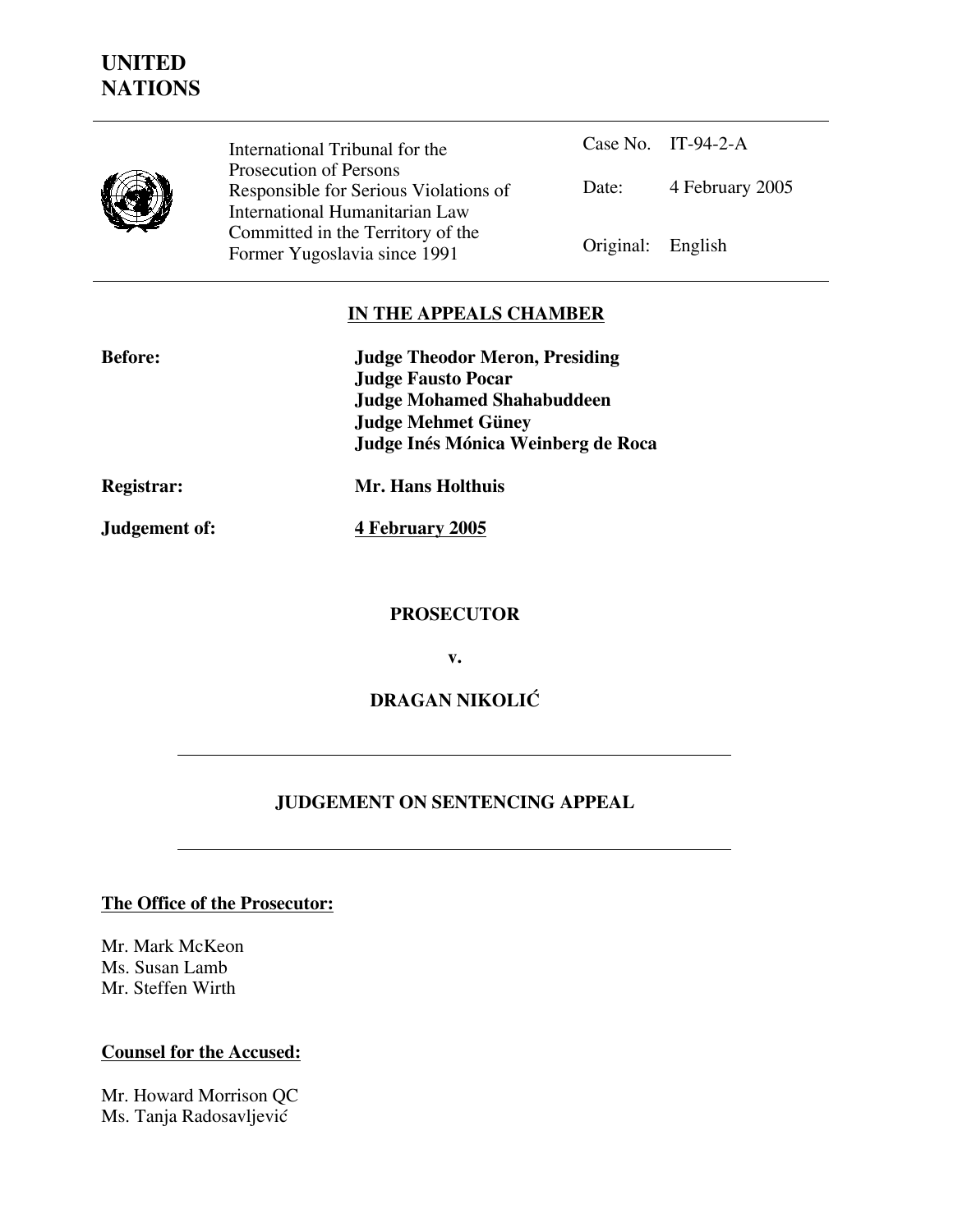## **CONTENTS**

| III. FIRST GROUND OF APPEAL: THE TRIAL CHAMBER SET AN EXCESSIVELY                         |     |
|-------------------------------------------------------------------------------------------|-----|
|                                                                                           |     |
|                                                                                           |     |
|                                                                                           |     |
| IV. SECOND GROUND OF APPEAL: THE TRIAL CHAMBER ERRED IN ITS                               |     |
|                                                                                           |     |
|                                                                                           |     |
| B. BEATINGS AS AMOUNTING TO THE HIGHEST LEVEL OF TORTURE, WITH "ALL OF THE MAKING OF      |     |
|                                                                                           |     |
|                                                                                           |     |
|                                                                                           |     |
|                                                                                           |     |
| V. THIRD GROUND OF APPEAL: THE TRIAL CHAMBER GAVE INSUFFICIENT                            |     |
|                                                                                           |     |
|                                                                                           |     |
|                                                                                           |     |
|                                                                                           |     |
|                                                                                           |     |
|                                                                                           |     |
|                                                                                           |     |
|                                                                                           |     |
|                                                                                           |     |
| VI. FOURTH GROUND OF APPEAL: THE TRIAL CHAMBER ERRED BY GIVING                            |     |
| <b>NO OR INSUFFICIENT REGARD TO THE GENERAL PRACTICE REGARDING</b>                        |     |
| PRISON SENTENCES IN THE COURTS OF THE FORMER YUGOSLAVIA28                                 |     |
| A. THE GENERAL PRACTICE REGARDING PRISON SENTENCES IN THE COURTS OF THE FORMER            |     |
|                                                                                           |     |
| (a) Whether the Trial Chamber failed to take into account the sentencing practices in the |     |
|                                                                                           |     |
| (b) Whether the Trial Chamber departed from the sentencing limits set in that practice 30 |     |
|                                                                                           |     |
| VII. FIFTH GROUND OF APPEAL: THE TRIAL CHAMBER ERRED BY                                   |     |
| <b>CONCLUDING THAT IT WAS NOT BOUND BY THE PRINCIPLE OF LEX</b>                           |     |
|                                                                                           |     |
|                                                                                           |     |
| VIII. SIXTH GROUND OF APPEAL: THE TRIAL CHAMBER FAILED TO GIVE                            |     |
| SUFFICIENT WEIGHT TO THE RECOMMENDATION OF THE PARTIES AS TO                              |     |
|                                                                                           | .36 |
| A. WHETHER THE TRIAL CHAMBER ERRED IN FAILING TO EXPLAIN WHY THE SENTENCE                 |     |
|                                                                                           |     |
| B. WHETHER THE TRIAL CHAMBER UNDULY TOOK INTO ACCOUNT THE TIME THE APPELLANT              |     |
|                                                                                           |     |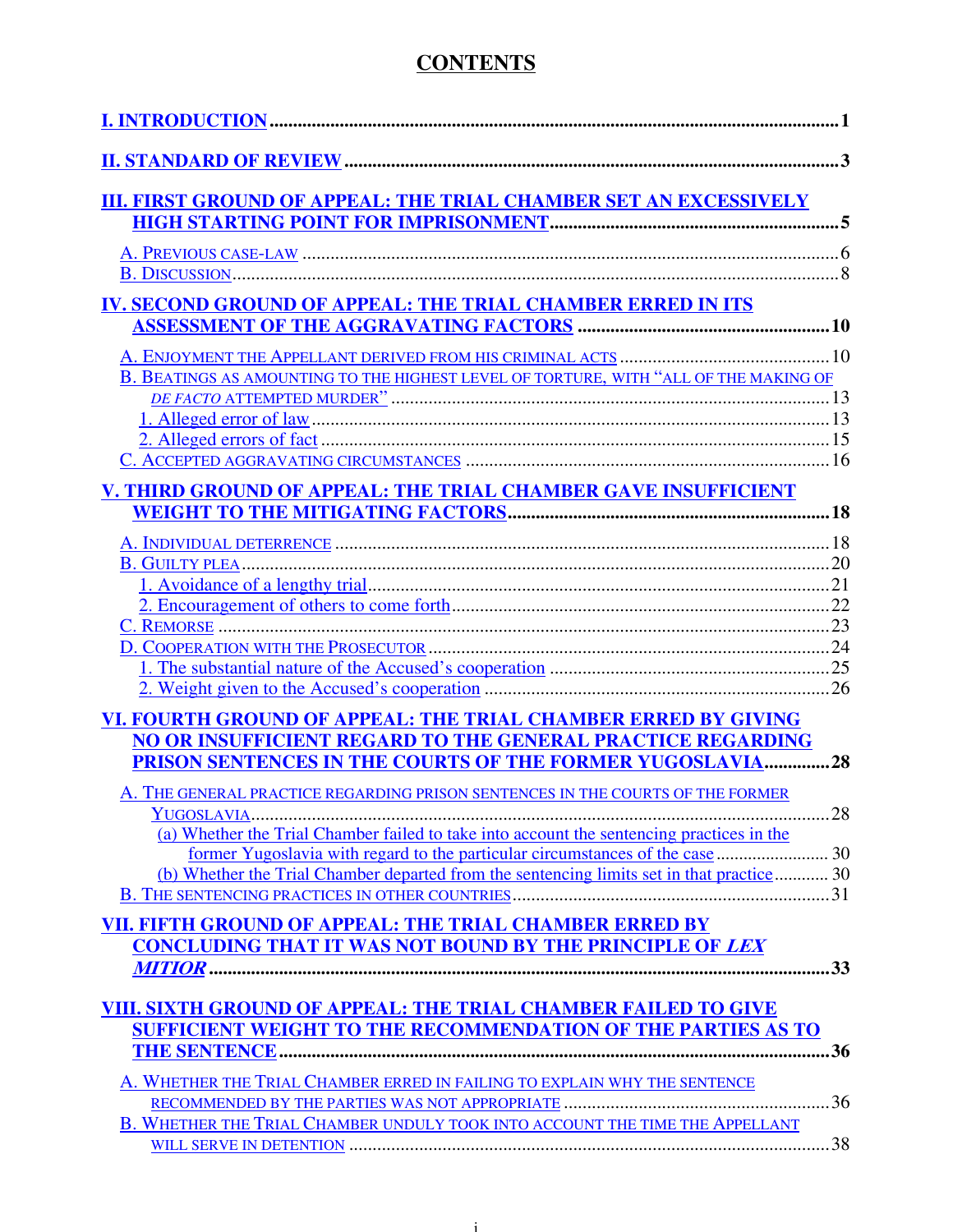| IX. SEVENTH GROUND OF APPEAL: THE TRIAL CHAMBER REFERRED TO         |  |
|---------------------------------------------------------------------|--|
| <b>MATTERS OUTSIDE THE SCOPE OF THE INDICTMENT OR OF THE AGREED</b> |  |
|                                                                     |  |
|                                                                     |  |
|                                                                     |  |
|                                                                     |  |
| XI. PARTIAL DISSENTING OPINION OF JUDGE SHAHABUDDEEN  45            |  |
|                                                                     |  |
|                                                                     |  |
|                                                                     |  |
|                                                                     |  |
|                                                                     |  |
|                                                                     |  |
|                                                                     |  |
|                                                                     |  |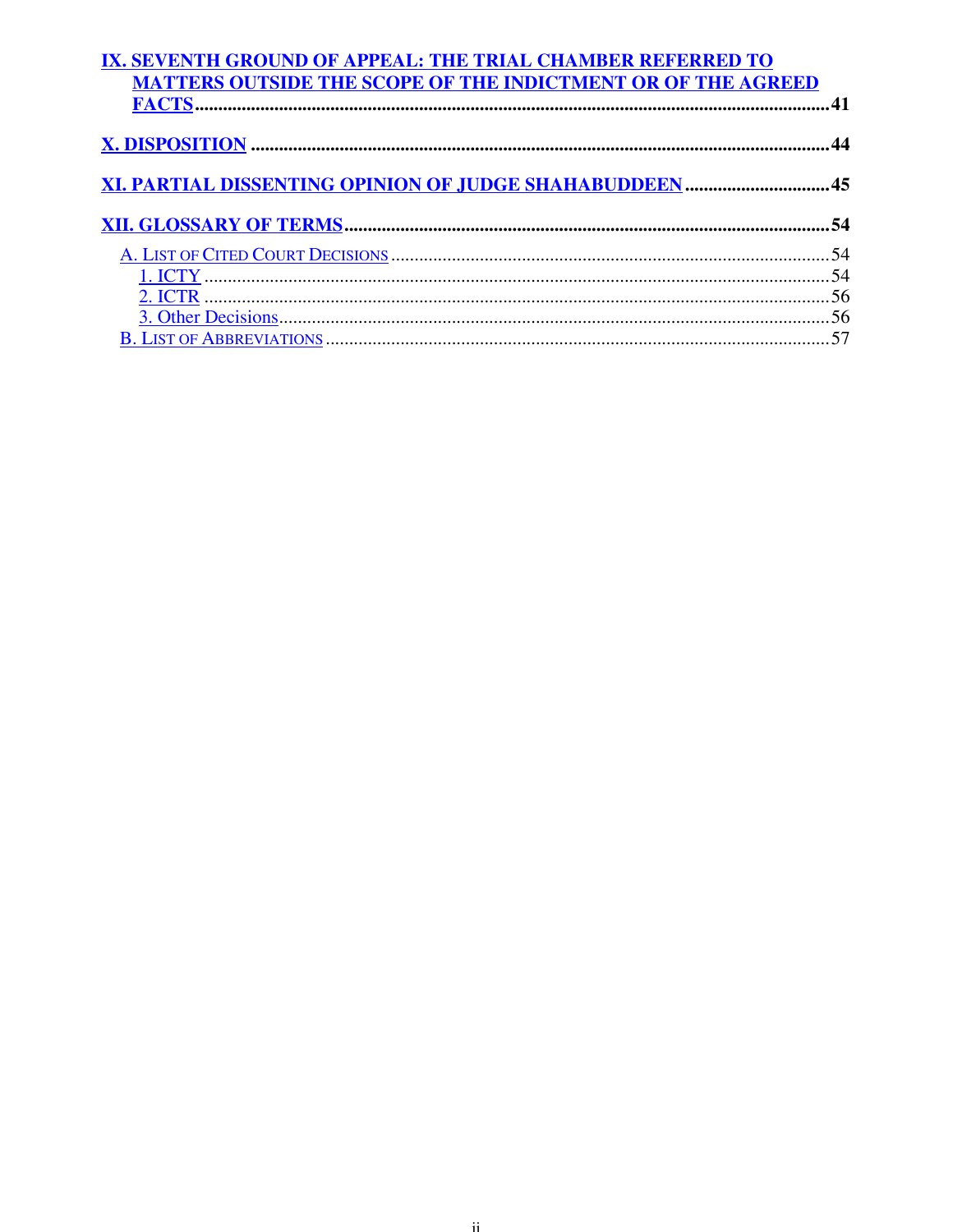#### **I. INTRODUCTION**

1. The Appeals Chamber of the International Tribunal for the Prosecution of Persons Responsible for Serious Violations of International Humanitarian Law Committed in the Territory of the Former Yugoslavia Since 1991 (hereinafter "International Tribunal") is seised of an appeal from the Judgement rendered by Trial Chamber II on 18 December 2003 in the case of *Prosecutor v. Dragan Nikolić*, Case No. IT-94-2-S (hereinafter "Sentencing Judgement").

2. The events giving rise to this appeal took place in the Sušica Camp near the town of Vlasenica, in the Municipality of the same name, eastern Bosnia and Herzegovina. This camp was established by Serb forces in June 1992 and served as the main detention facility in the Vlasenica area. Between late May and October 1992, as many as 8,000 Muslims or other non-Serbs from Vlasenica and the surrounding villages were detained there. The Appellant, Dragan Nikolić, was a commander of the Sušica Camp from at least early June 1992 until about 30 September 1992.

3. The Trial Chamber convicted Dragan Nikolić on the basis of a Confidential Joint Plea Agreement Submission (hereinafter "Plea Agreement") filed by the parties on 2 September 2003 and accepted by the Trial Chamber during the hearing of 4 September 2003 (hereinafter "Plea Hearing").<sup>1</sup> The factual basis of the Plea Agreement was the one contained in the Third Amended Indictment (hereinafter "Indictment")<sup>2</sup> to which Dragan Nikolić pleaded guilty at the Plea Hearing.<sup>3</sup> The Trial Chamber entered a finding of guilt to Counts 1 through 4 of the Indictment.<sup>4</sup> The Sentencing Hearing commenced on 3 November 2003 and concluded on 6 November 2003.

4. The Trial Chamber entered a single conviction against Dragan Nikolić for Count 1 of the Indictment (Persecutions as a Crime against Humanity) incorporating Count 2 (Murder as a Crime against Humanity), Count 3 (Rape as a Crime against Humanity), and Count 4 (Torture as a Crime against Humanity).<sup>5</sup> It sentenced Dragan Nikolić to 23 years of imprisonment.

5. The Appellant filed his Notice of Appeal of the Sentencing Judgement on 16 January 2004<sup>6</sup> and filed his Appellant's Brief on 30 June 2004<sup>7</sup>. The Prosecution filed its Respondent's Brief on 9

<sup>&</sup>lt;sup>1</sup> Plea Hearing, T. 176.

 $2$  The modifications to the Third Amended Indictment forming the factual basis of the Plea Agreement were accepted by the Trial Chamber during the Plea Hearing (T. 184).

<sup>&</sup>lt;sup>3</sup> Plea Hearing, T. 186, 191, 192, 195-196.

<sup>4</sup> *Ibid*., T. 196.

<sup>&</sup>lt;sup>5</sup> The Appeals Chamber interprets the Appellant's conviction as also including convictions for murder, rape, and torture as crimes against humanity. See *Kordić* Appeal Judgement, paras 1039-1043.

<sup>&</sup>lt;sup>6</sup> Notice of Appeal under Rule 108, 16 January 2004 (hereinafter "Notice of Appeal").

<sup>&</sup>lt;sup>7</sup> Appellant's Brief in Support of Appeal against Sentence, 30 June 2004 (hereinafter "Appellant's Brief").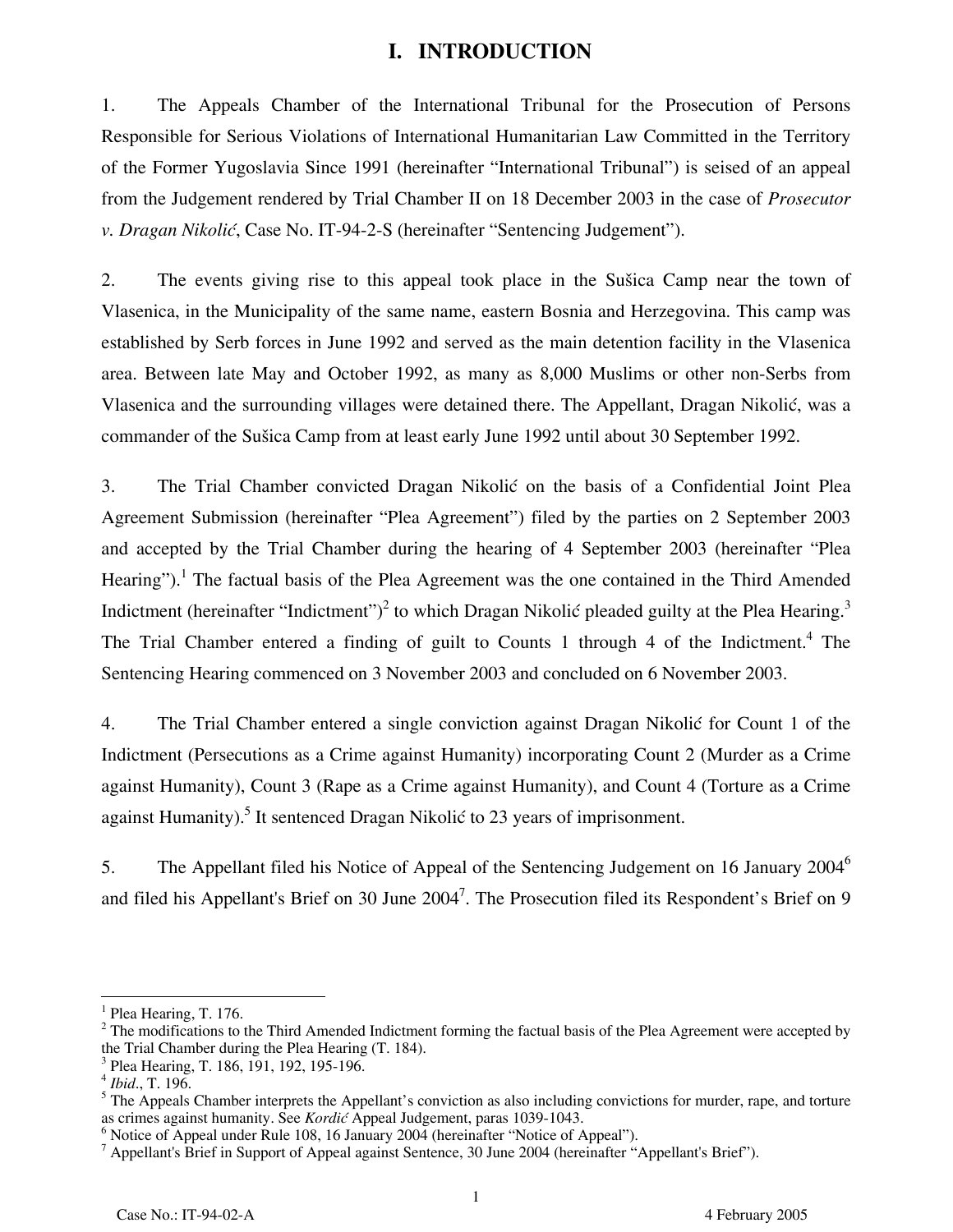August 2004<sup>8</sup> and the Appellant filed his Brief in Reply on 25 August 2004<sup>9</sup>. The hearing on appeal (hereinafter "Appeal Hearing") took place on 29 November 2004.

<sup>&</sup>lt;sup>8</sup><br><sup>8</sup> Prosecution Respondent's Brief (hereinafter "Respondent's Brief"), 9 August 2004.<br><sup>9</sup> Appellant's Brief in Reply to the Prosecution Respondent's Brief (hereinafter "Brief in Reply"), 25 August 2004.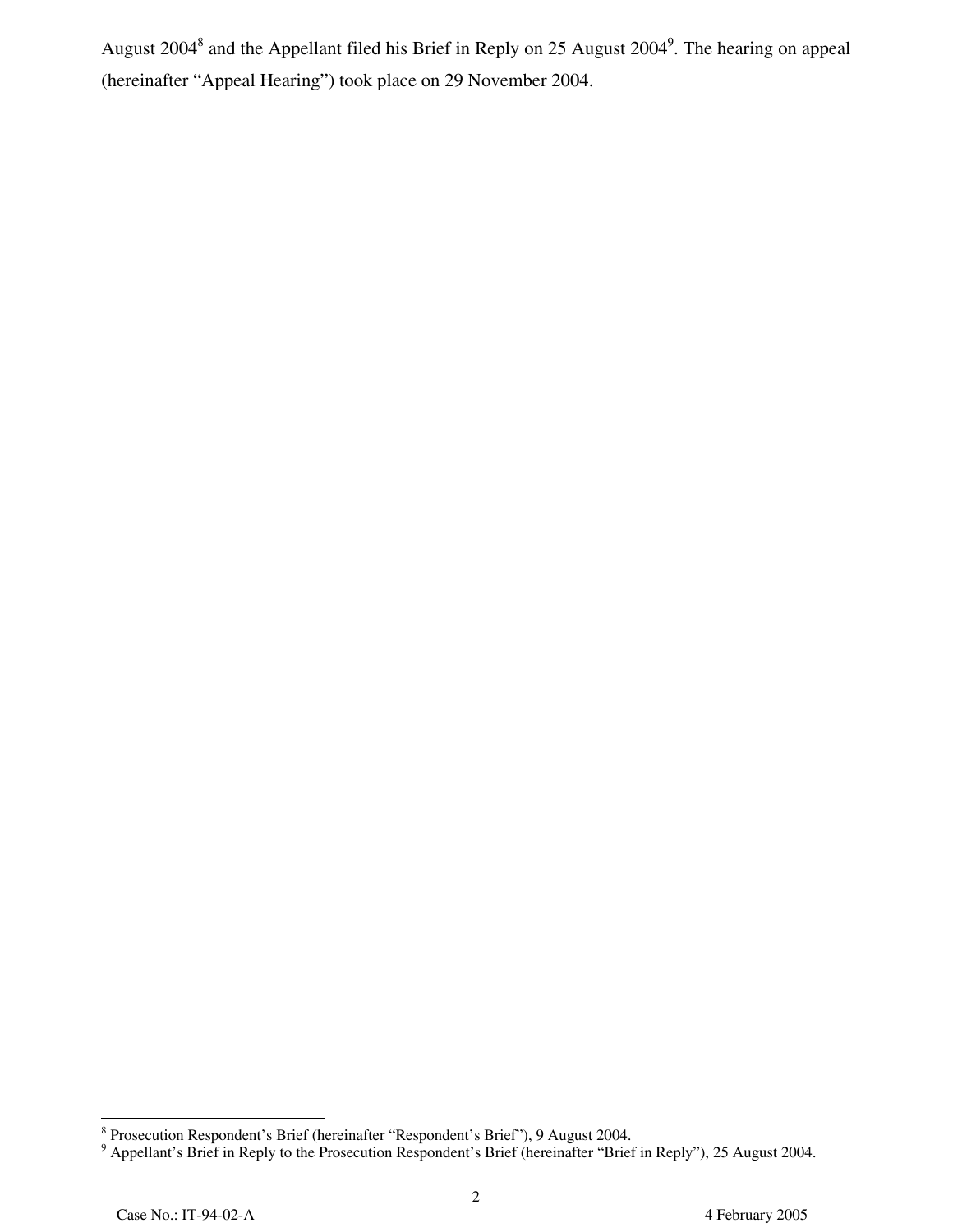## **II. STANDARD OF REVIEW**

6. The relevant provisions on sentencing are Articles 23 and 24 of the Statute and Rules 100 to 106 of the Rules of Procedure and Evidence (hereinafter "Rules"). Both Article 24 of the Statute and Rule 101 of the Rules contain general guidelines for a Trial Chamber to take into account in sentencing:

Article 24 (Penalties)

1. The penalty imposed by the Trial Chamber shall be limited to imprisonment. In determining the terms of imprisonment, the Trial Chambers shall have recourse to the general practice regarding prison sentences in the courts of the former Yugoslavia.

2. In imposing the sentences, the Trial Chambers should take into account such factors as the gravity of the offence and the individual circumstances of the convicted person.

3. In addition to imprisonment, the Trial Chambers may order the return of any property and proceeds acquired by criminal conduct, including by means of duress, to their rightful owners.

Rule 101 (Penalties)

(A) A convicted person may be sentenced to imprisonment for a term up to and including the remainder of the convicted person's life.

(B) In determining the sentence, the Trial Chamber shall take into account the factors mentioned in Article 24, paragraph 2, of the Statute, as well as such factors as:

(i) any aggravating circumstances;

(ii) any mitigating circumstances including the substantial cooperation with the Prosecutor by the convicted person before or after conviction;

(iii) the general practice regarding prison sentences in the courts of the former Yugoslavia;

(iv) the extent to which any penalty imposed by a court of any State on the convicted person for the same act has already been served, as referred to in Article 10, paragraph 3, of the Statute.

(C) Credit shall be given to the convicted person for the period, if any, during which the convicted person was detained in custody pending surrender to the Tribunal or pending trial or appeal.

7. Those general guidelines amount to an obligation on the Trial Chambers to take into account the following factors in sentencing: the gravity of the offence and the individual circumstances of the convicted person, the general practice regarding prison sentences in the courts of the former Yugoslavia, and aggravating and mitigating circumstances.<sup>10</sup>

<sup>&</sup>lt;sup>10</sup> Čelebići Appeal Judgement, para. 716. In addition, Trial Chambers are obliged to take into account the extent to which any penalty imposed by a court of any State on the convicted person for the same act has already been served, as referred to in Article 10(3) of the Statute and in Rule  $101(B)(iv)$ .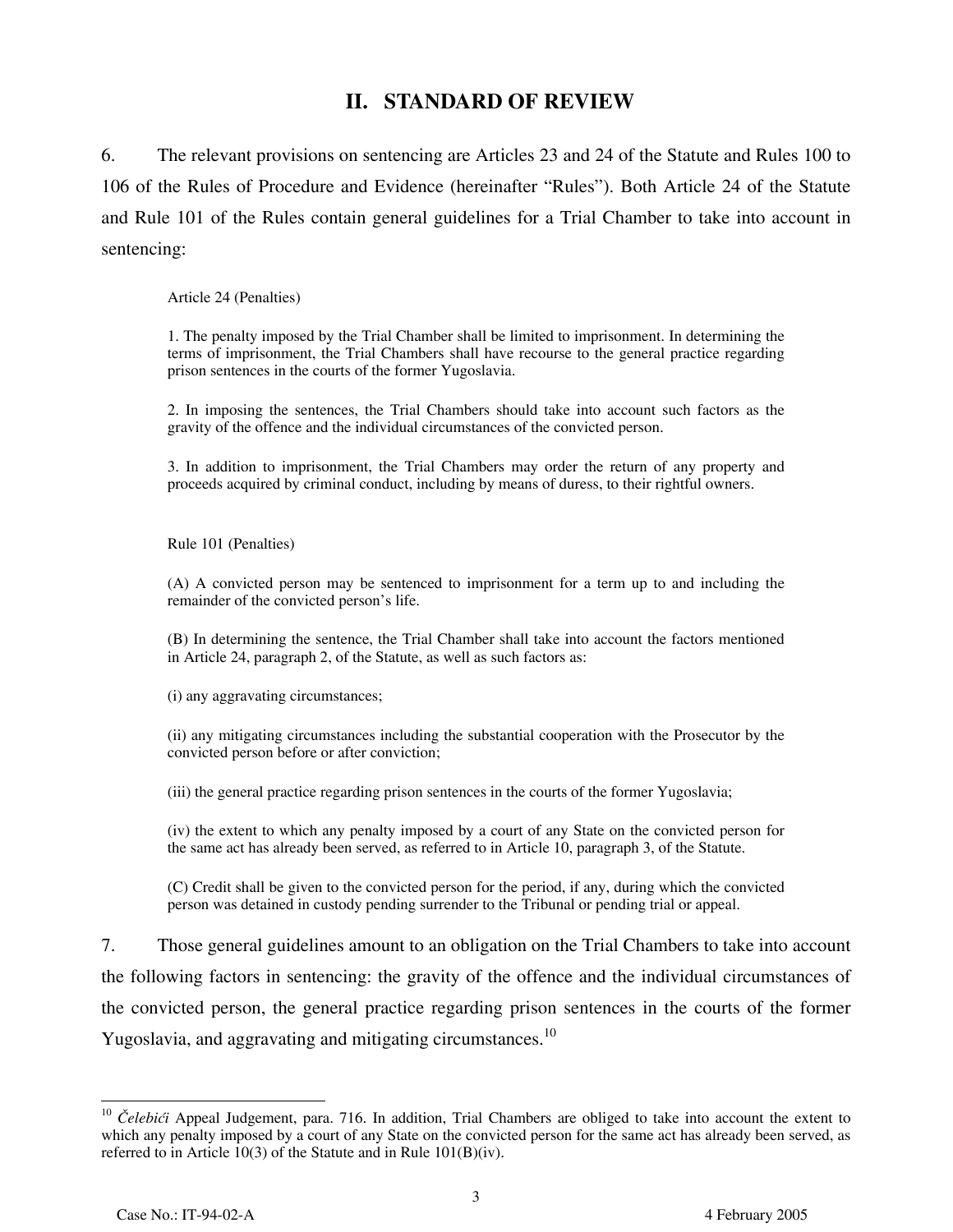8. Sentencing appeals, as with all appeals to the Appeals Chamber from a judgement of a Trial Chamber, are appeals *stricto sensu*. They are not trials *de novo*. This is clear from the terms of Article 25 of the Statute.<sup>11</sup> The role of the Appeals Chamber is limited to correcting errors of law invalidating a decision and errors of fact which have occasioned a miscarriage of justice. The standards to be applied in both cases are well established in the jurisprudence of the International Tribunal<sup>12</sup> and the International Criminal Tribunal for Rwanda (ICTR).<sup>13</sup>

9. Trial Chambers are vested with a broad discretion in determining an appropriate sentence, due to their obligation to individualise the penalties to fit the individual circumstances of the accused and the gravity of the crime.<sup>14</sup> As a general rule, the Appeals Chamber will not revise a sentence unless the Trial Chamber has committed a "discernible error" in exercising its discretion.<sup>15</sup> It is for the Appellant to demonstrate how the Trial Chamber ventured outside its discretionary framework in imposing a sentence as it did.<sup>16</sup> A Trial Chamber's decision may therefore be disturbed on appeal if the Appellant shows that the Trial Chamber either erred in the weighing process involved in the exercise of its discretion by taking into account what it ought not to have, or erred by failing to take into account what it ought to have taken into account.<sup>17</sup>

<sup>11</sup> *Mucić et al.* Judgement on Sentence Appeal, para. 11. See also, *Furundžija* Appeal Judgement, para. 40; *Čelebići* Appeal Judgement, para. 203.

<sup>&</sup>lt;sup>12</sup> See *Tadić* Appeal Judgement, para. 64; *Furundžija* Appeal Judgement, para. 37; Čelebići Appeal Judgement, para. 434.

<sup>13</sup> See *Akayesu* Appeal Judgement, para. 178; *Kayishema and Ruzindana* Appeal Judgement, para. 320; *Musema* Appeal Judgement, para. 15.

<sup>14</sup> *Čelebići* Appeal Judgement, para. 717.

<sup>15</sup> *Tadić* Judgement in Sentencing Appeals, para. 22. See also *Blaskić* Appeal Jugdement, para. 680.

<sup>16</sup> *<sup>Č</sup>elebići* Appeal Judgement, para. 725. <sup>17</sup> *Ibid*., para. 780.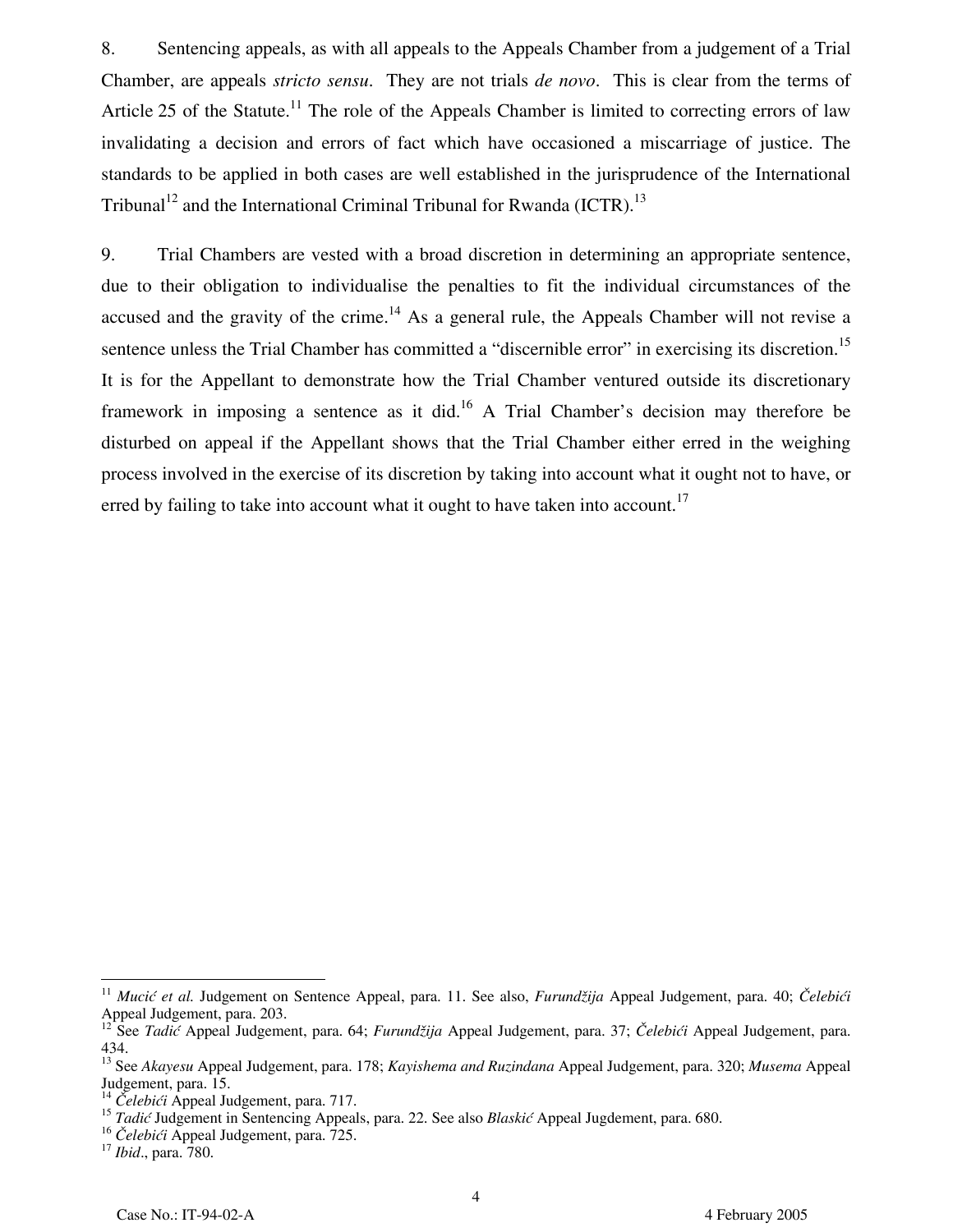# **III. FIRST GROUND OF APPEAL: THE TRIAL CHAMBER SET AN EXCESSIVELY HIGH STARTING POINT FOR IMPRISONMENT**

10. The Appellant submits that the Trial Chamber set an excessively high starting point for imprisonment and by doing so both erred as to the facts and as to the law when it concluded, at paragraph 214 of the Sentencing Judgement, that "[…] taking into consideration only the gravity of the crime and all the accepted aggravating circumstances, the Trial Chamber finds that no other punishment could be imposed except a sentence of imprisonment for a term up to and including the remainder of the Accused's life."

11. The Appellant contends that the sentence rendered by the Trial Chamber was excessive in comparison with other sentences rendered by the ICTY and the ICTR, and undertakes a comparative review of those practices.<sup>18</sup> He further contends that the Trial Chamber has equated his "offences and the position in which he was placed at the time to that of the likes of the ICTR Defendants", and by doing so violated the principle of proportionality.<sup>19</sup> In response, the Prosecution submits that a starting point of life imprisonment was not inappropriate under the circumstances of the case and that the Trial Chamber was not obliged to undertake a comparison of sentencing outcomes.<sup>20</sup> It concludes that the Appellant failed to show that the Trial Chamber erred by not imposing the same sentence as other differently and similarly positioned accused.<sup>21</sup> The Appellant, in its Brief in Reply, asserts that while there may not be an obligation to conduct a comparative review of cases, doing so is still one method by which one may evaluate whether or not the Trial Chamber erroneously exercised its discretion to impose a sentence.<sup>22</sup>

12. In support of this first ground of appeal, the Appellant only develops arguments to the effect that some valid comparisons could be made between cases decided before the ICTY and the ICTR and the instant case. While the heading used by the Appellant with regard to this ground of appeal focuses on the alleged erroneous starting point for imprisonment, the Appeals Chamber notes that the wording of paragraph 214 of the Sentencing Judgement excludes the view that the Trial Chamber considered life imprisonment as a "starting point". The Trial Chamber actually determined that no other punishment could be imposed after having considered the gravity of the

<sup>&</sup>lt;sup>18</sup> Appellant's Brief, paras 32-117. At the Appeal Hearing, Counsel for the Appellant further relied, in addition to the cases referred to in the Appellant's Brief, on the *Banović* Sentencing Judgement, as a further consideration in support of the "excessively high starting point and the commensurate nature of other sentences" (AT 15-16).

<sup>&</sup>lt;sup>19</sup> Appellant's Brief, para. 117.

<sup>&</sup>lt;sup>20</sup> Respondent's Brief, para. 25. At the Appeal Hearing, the Prosecution reiterated that "the crimes for which the Appellant was sentenced are self-evidently those for which a life sentence would have been appropriate" (AT 35).  $21$ <sup>21</sup> Respondent's Brief, para. 36.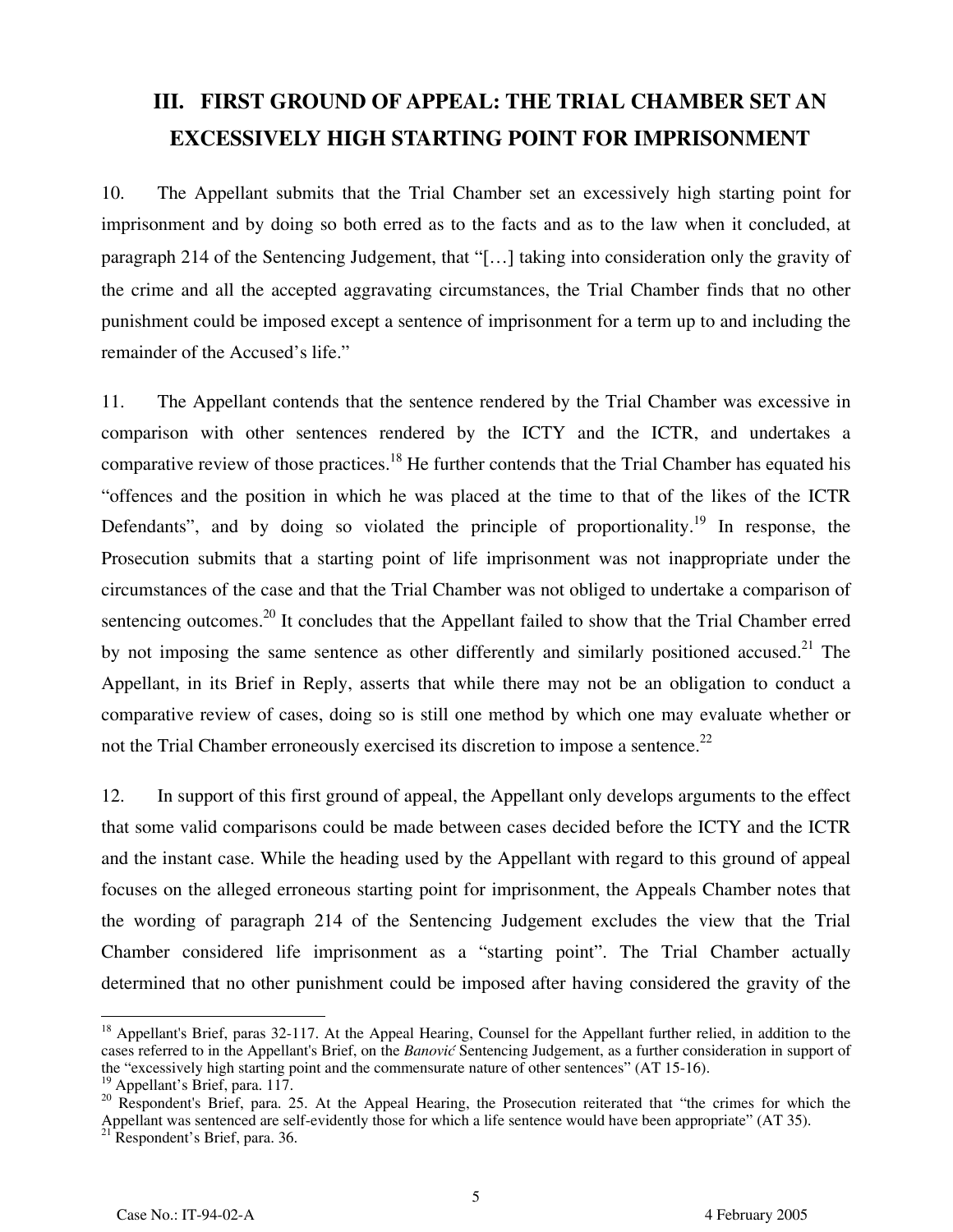crimes and all the accepted aggravating circumstances. The Appellant is cognisant of that and indeed submits that the Trial Chamber's consideration of the aggravating factors played a significant role in the Trial Chamber's conclusion.<sup>23</sup> He addresses the alleged errors of fact and law with regard to the Trial Chamber's assessment of the aggravating factors in his second ground of appeal. The Appeals Chamber will accordingly address the Appellant's arguments with regard to those alleged errors in section IV of this Judgement.

#### **A. Previous case-law**

13. The issue as to whether assistance can be provided by reference to sentences in previous cases has already been dealt with by the Appeals Chamber in several cases.

14. In the *Furundžija* Appeal Judgement, the Appellant contended that his sentence should have been reduced to a length of time consistent with the emerging penal regime of the International Tribunal. The Appeals Chamber held that it was at the time "premature to speak of an emerging penal regime<sup> $24$ </sup> and concluded that it was "inappropriate to establish a definitive list of sentencing guidelines for future reference".<sup>25</sup>

15. Further, in the *Čelebići* Appeal Judgement, the Prosecution submitted that the Appeals Chamber should determine "basic sentencing principles which should be applied to Trial Chambers."<sup>26</sup> The Appeals Chamber found that the "[t]he benefits of such a definitive list are in any event questionable" and that both the Statute (Article 24) and the Rules (Rule 101) already contain general guidelines for a Trial Chamber to take into account in sentencing: aggravating and mitigating circumstances (including substantial co-operation with the Prosecution), gravity of the offence, individual circumstances of the convicted person, and the general practice regarding prison sentence in the courts of the former Yugoslavia".<sup>27</sup> It also found that Trial Chambers exercise a

 $\overline{a}$ 

<sup>&</sup>lt;sup>22</sup> Brief in Reply, para. 4.

 $^{23}$  Appellant's Brief, para. 33.

<sup>24</sup> *Furundžija* Appeal Judgement, para. 237 (footnote omitted).

<sup>&</sup>lt;sup>25</sup> *Ibid.*, para. 238. In the same Appeal Judgement, the Appeals Chamber, answering arguments made by the parties so as to classify the crimes listed in the Statute, confirmed its previous finding in the *Tadić* Judgement in Sentencing Appeals that "there is in law no distinction between the seriousness of a crime against humanity and that of a war crime" and that "the level in any particular case [is] fixed by reference to the circumstances of the case" (*Furundžija* Appeal Judgement, para. 242-243, referring to paragraph 69 of the *Tadić* Judgement in Sentencing Appeals). It also considered that using the "loss of life" as a key element would be "too rigid and mechanistic" (para. 246) and disagreed with "the imposition of a restriction on sentencing which does not have any basis in the Statute or the Rules" (para. 248). The Appeals Chamber rather adhered to its previous finding in the *Aleksovski* Appeal Judgement, in which it endorsed the finding of the Trial Chamber at paragraph 852 of the *Kupreškic et al.* Trial Judgement: "The sentences to be imposed must reflect the inherent gravity of the criminal conduct of the accused. The determination of the gravity of the crime requires a consideration of the particular circumstances of the case, as well as the form and degree of the participation of the accused in the crime" (*Furundžija* Appeal Judgement, para. 249; *Aleksovski* Appeal Judgement, para. 182) and noted in that respect that "an individual convicted of a war crime could be sentenced to imprisonment for a term up to and including the remainder of his life, depending on the circumstances" (para. 250).

<sup>26</sup> *<sup>Č</sup>elebići* Appeal Judgement, para. 715. <sup>27</sup> *Ibid*., para. 716.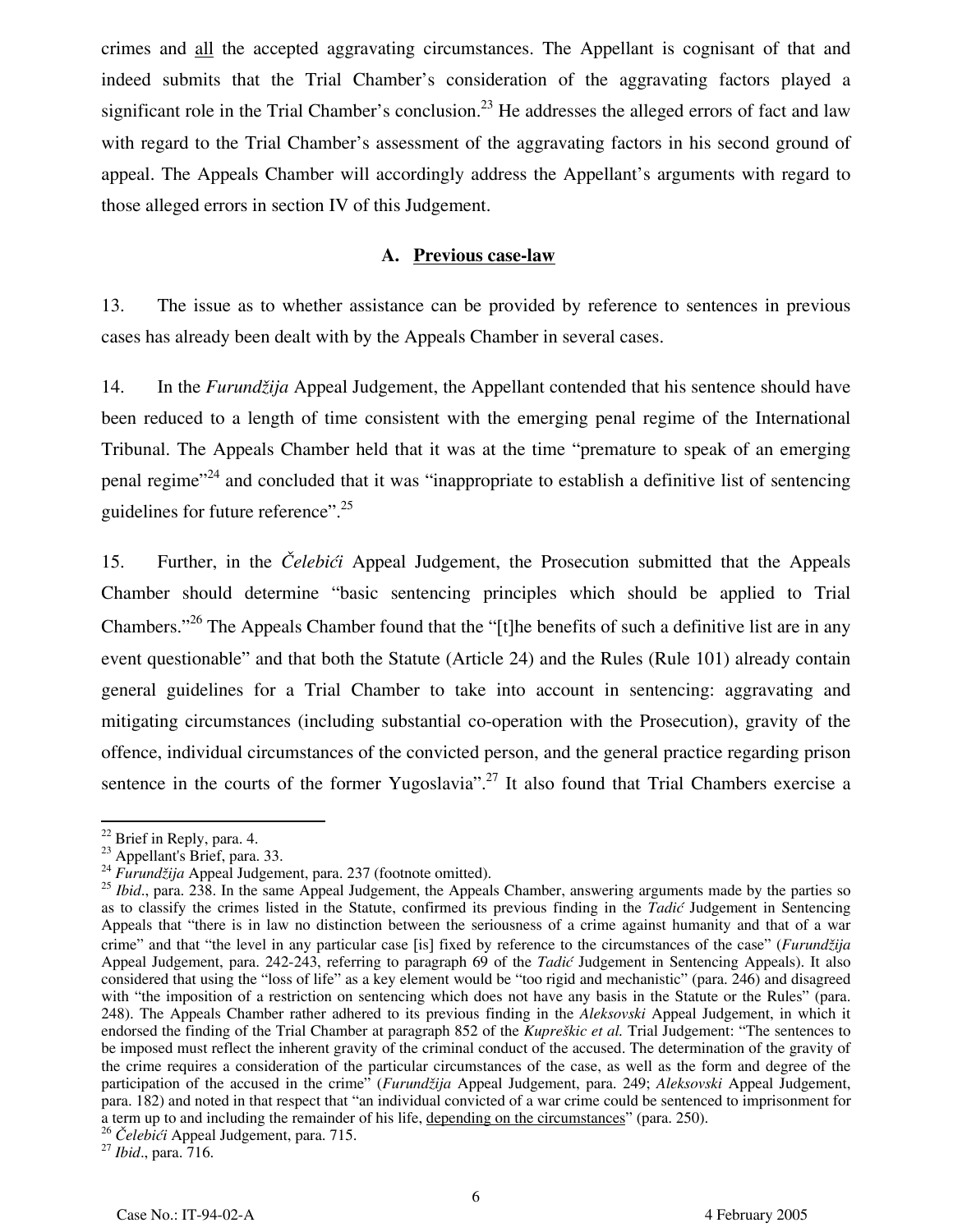considerable amount of discretion in determining an appropriate sentence "largely because of the overriding obligation to individualise a penalty to fit the individual circumstances of the accused and the gravity of the crime."<sup>28</sup> While both parties urged the Appeals Chamber to compare their case with other cases that had been the object of final consideration, the Appeals Chamber held the following:

[A]s a general principle such comparison is often of limited assistance. While it does not disagree with a contention that it is to be expected that two accused convicted of similar crimes in similar circumstances should not in practice receive very different sentences, often the differences are more significant than the similarities, and the mitigating and aggravating factors dictate different results. They are therefore not reliable as the *sole* basis for sentencing an individual.<sup>29</sup>

In the same case, the Appeals Chamber decided to apply the criteria set out at paragraph 250 of the *Furundžija* Appeal Judgement, namely, that "[a] previous decision on sentence may indeed provide guidance if it relates to the same offence and was committed in substantially similar circumstances [...]."<sup>30</sup> It nevertheless held that when a range or pattern of sentences has emerged, a Trial Chamber "would be obliged to *consider* that range or pattern of sentences, without being *bound* by it".31

16. In the *Jelisić* case, the Appeals Chamber recognised that a sentence "may be thought to be capricious or excessive if it is out of reasonable proportion with a line of sentences passed in similar circumstances for the same offences."32 It confirmed, however, that similar cases do not provide "a legally binding tariff of sentence but a pattern which emerges from individual cases" and that "[w]here there is such a disparity, the Appeals Chamber may infer that there was disregard of the standard criteria by which sentence should be assessed, as prescribed by the Statute and the Rules."<sup>33</sup>

17. In the *Krstić* Appeal Judgement, the Appeals Chamber confirmed that Trial Chambers are not bound by the sentencing practice of the International Tribunal<sup>34</sup> and that such practice is only one of several factors Trial Chambers must consider in determining a sentence.<sup>35</sup> The Appeals Chamber held that the decision of Trial Chambers to consider this factor in its determination of the sentence "is a discretionary one, turning on the circumstances of the particular case" and cited its previous statement at paragraph 444 of the *Kupreskić* Appeal Judgement that "[w]hat is important is

-

<sup>28</sup> *Ibid*., para. 717.

<sup>&</sup>lt;sup>29</sup> *Ibid.*, para. 719.<br><sup>30</sup> *Ibid.*, para. 720 (emphasis added).<br><sup>31</sup> *Ibid.*, para. 757 (emphasis in the original).<br><sup>32</sup> *Jelisić* Appeal Judgement, para. 96.<br><sup>33</sup> *Ibid.* (emphasis added).<br><sup>34</sup> *Krstić* Appeal Judgeme

<sup>35</sup> *Ibid*., para. 248.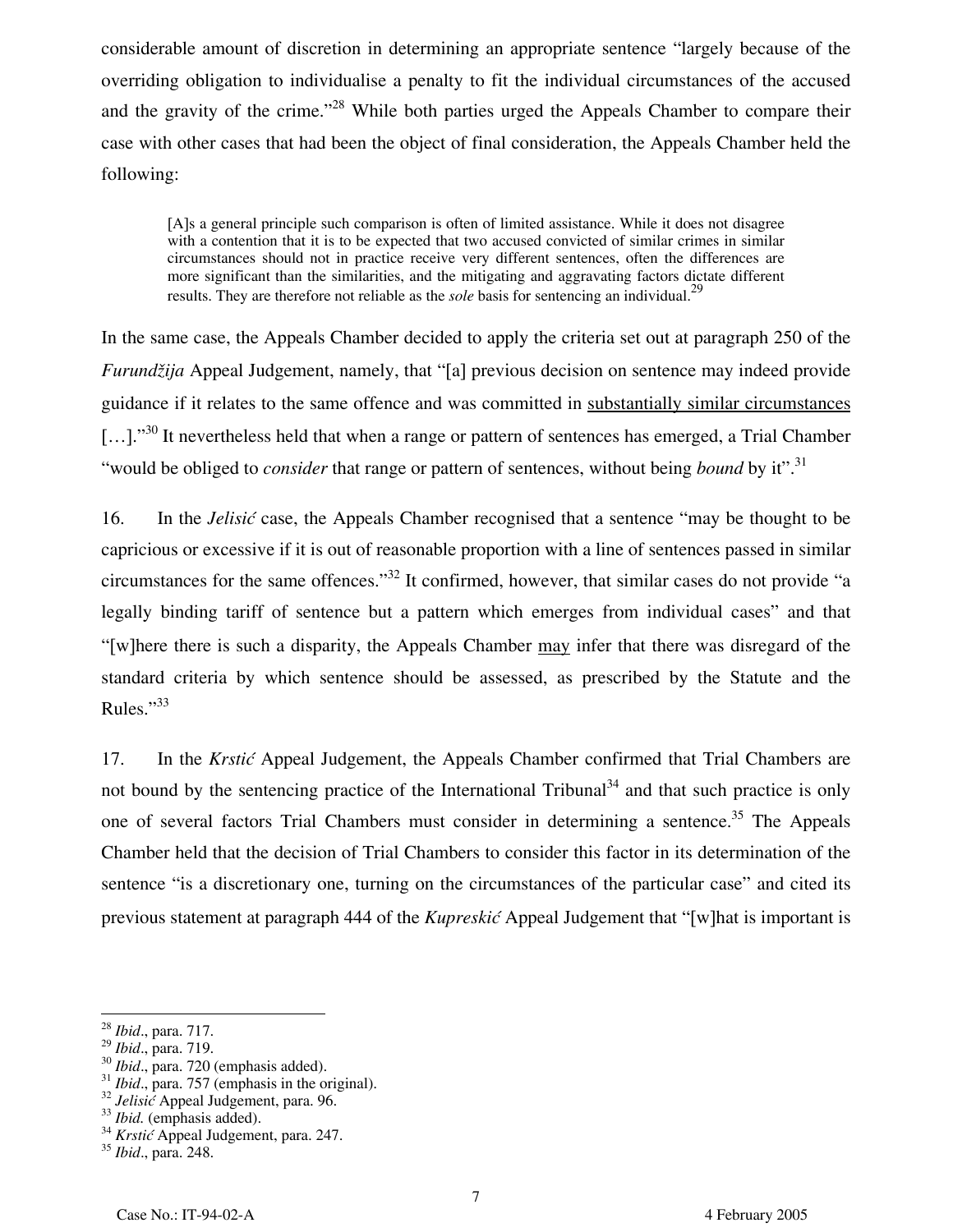that due regard is given to the relevant provision of the Statute and the Rules, [the] jurisprudence of the Tribunal and the ICTR, and the circumstances of the case".<sup>36</sup>

#### **B. Discussion**

18. The Appeals Chamber reiterates that the inherent gravity of a crime must be determined by reference to the particular circumstances of the case and the form and degree of the accused's participation in the crime.<sup>37</sup> As correctly noted by the Trial Chamber at paragraph 144 of the Sentencing Judgement, the gravity of the offence may be regarded as "the litmus test" in the imposition of an appropriate sentence.<sup>38</sup>

19. The guidance that may be provided by previous sentences rendered by the International Tribunal and the ICTR is not only "very limited"<sup>39</sup> but is also not necessarily a proper avenue to challenge a Trial Chamber's finding in exercising its discretion to impose a sentence. The reason for this is twofold. First, whereas such comparison with previous cases may only be undertaken where the offences are the same and were committed in substantially similar circumstances,  $40$  when differences are more significant than similarities or mitigating and aggravating factors differ, different sentencing might be justified. Second, Trial Chambers have an overriding obligation to tailor a penalty to fit the individual circumstances of the accused and the gravity of the crime, $41$  with due regard to the entirety of the case, as the triers of fact. The Appeals Chamber recalls that it does not operate as a second Trial Chamber conducting a trial *de novo*, 42 and that it will not revise a sentence unless the Appellant demonstrates that the Trial Chamber has committed a "discernible error" in exercising its discretion. $43$ 

20. In the present case, the Appellant merely submits that his review of previous sentences reveals a "clear and unambiguous" pattern of sentencing and submits that the Appeals Chamber should determine whether his case "so obviously falls without that pattern such that one may properly conclude that there has in fact been an error in the exercise of the Trial Chamber's discretion".<sup>44</sup> The Appellant did not attempt to compare his case with one or more cases comprising

<sup>&</sup>lt;sup>36</sup> Ibid., para. 248.

<sup>&</sup>lt;sup>37</sup> Blaskić Appeal Judgement, para. 680; *Krstić* Appeal Judgement, para. 241; *Jelisić* Appeal Judgement, para. 101; Čelebići Appeal Judgement, para. 101;

<sup>&</sup>lt;sup>38</sup> Quoting Čelebići Trial Judgement, para. 1225; Aleksovski Appeal Judgement, para. 182; Čelebići Appeal Judgement, para. 731; *Jelisić* Appeal Judgement, para. 101.

<sup>&</sup>lt;sup>40</sup> Ibid., para. 720.<br>
<sup>41</sup> Ibid., para. 717.<br>
<sup>42</sup> Furundžija Appeal Judgement, para. 40; Čelebići Appeal Judgement, para. 203.<br>
<sup>43</sup> Tadić Judgement in Sentencing Appeals, para. 22. See also *Blaskić* Appeal Jugdement,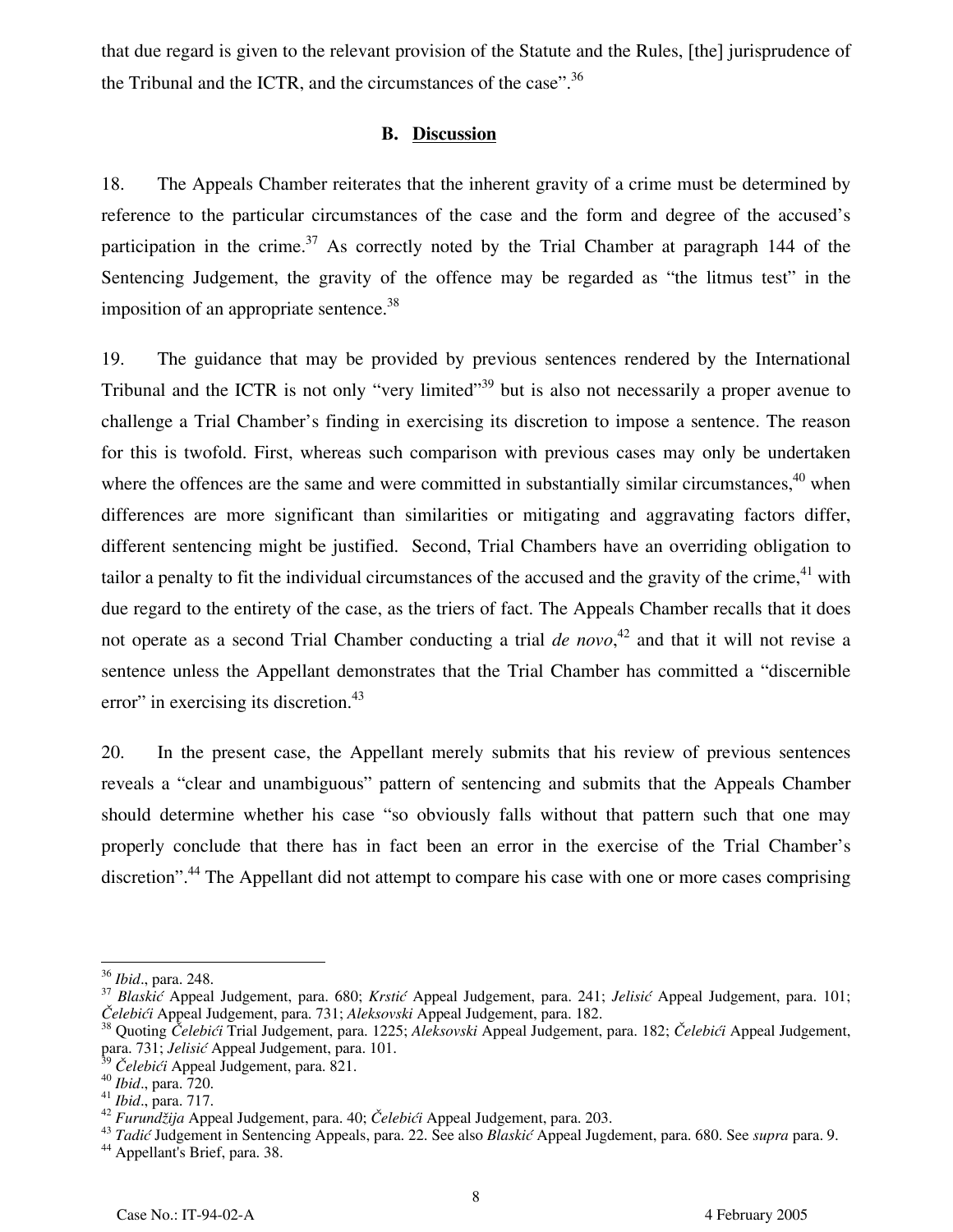the same offence and substantially similar circumstances.<sup>45</sup> In any event, notwithstanding the fact that the Trial Chamber was not bound by previous sentencing practices, its finding at paragraph 174 of the Sentencing Judgement shows that it did consider such practices. It found that "[t]he scale of sentences has been very broad as each case has its own merits and deserves to be considered individually".<sup>46</sup> A review of the Appellant's arguments does not show that the Trial Chamber committed a discernible error in the exercise of its sentencing discretion by wrongly assessing the particular circumstances of his case.

21. With regard to the Appellant's submission that the Trial Chamber violated the principle of proportionality, the Appellant's argument is that the Trial Chamber did so by equating his offences and the position in which he was placed "to that of the likes of the ICTR Defendants".<sup>47</sup> The Appellant referred to paragraph 126 of the Sentencing Judgement, whereby the Trial Chamber indeed made clear that it would adhere to this principle. The Appeals Chamber finds that the principle of proportionality, in the Trial Chamber's consideration, means that the punishment must be "proportionate to the moral blameworthiness of the offender"<sup>48</sup> and requires that "other considerations such as deterrence and societal condemnation of the acts of the offender" be taken into account.<sup>49</sup> The principle of proportionality referred to by the Trial Chamber by no means encompasses proportionality between one's sentence and the sentence of other accused. As correctly noted by the Trial Chamber, the principle of proportionality implies that "[a] sentence must reflect the predominant standard of proportionality between the gravity of the offence and the degree of responsibility of the offender".<sup>50</sup> It appears that the Appellant misunderstands what the principle of proportionality encompasses.<sup>51</sup>

22. For the foregoing reasons, the Appellant's first ground of appeal is dismissed.

9

<sup>-</sup><sup>45</sup> The Appellant admits that "it is not always possible to draw exact parallels between one case and another" (Appellant's Brief, para. 37). At paragraph 6 of his Brief in Reply, he recognises that comparing his case with others "may be an exercise of limited value" and further clarifies that his purpose was merely to take the totality of the ICTY and ICTR cases as a "legitimate exercise to see where [his] case might fit into that totality". The *Banović* case the Appellant further referred to at the Appeal Hearing is of no further assistance to the Appeals Chamber as the circumstances of this case and that of the Appellant contain too many differences pertaining *inter alia*, as correctly pointed out by the Prosecution, to the "obvious features and aggravation with regard to the sadism and gratuitousness of the Appellant's conduct" and to the "extremely low rank" of Predrag Banović in the hierarchical structure of the camp, as compared to the position of a commander of Dragan Nikolić (AT 38).

<sup>46</sup> Sentencing Judgement, para. 174.

<sup>47</sup> Appellant's Brief, para. 117.

<sup>48</sup> Canadian Supreme Court decision in *R. v. Martineau* (*R. v. Martineau*, [1990] 2 S.C.R. 633, p. 645), cited at footnote 161 of the Sentencing Judgement.

<sup>49</sup> Canadian Supreme Court decision in *R. v. Arkell* (*R. v. Arkell*, [1990] 2 S.C.R. 695, p. 704), cited at footnote 161 of the Sentencing Judgement.

<sup>50</sup> Sentencing Judgement, para. 144, referring to para. 414 of the *Akayesu* Appeal Judgement.

<sup>&</sup>lt;sup>51</sup> Asked by the Presiding Judge, at the Appeal Hearing, whether his reference to the principle of proportionality involved proportionality with sentences in other cases and proportionality between the circumstances of the crimes and the sentence rendered, Counsel for the Appellant replied that the principle encompasses both. However, he made no submission in respect of the latter.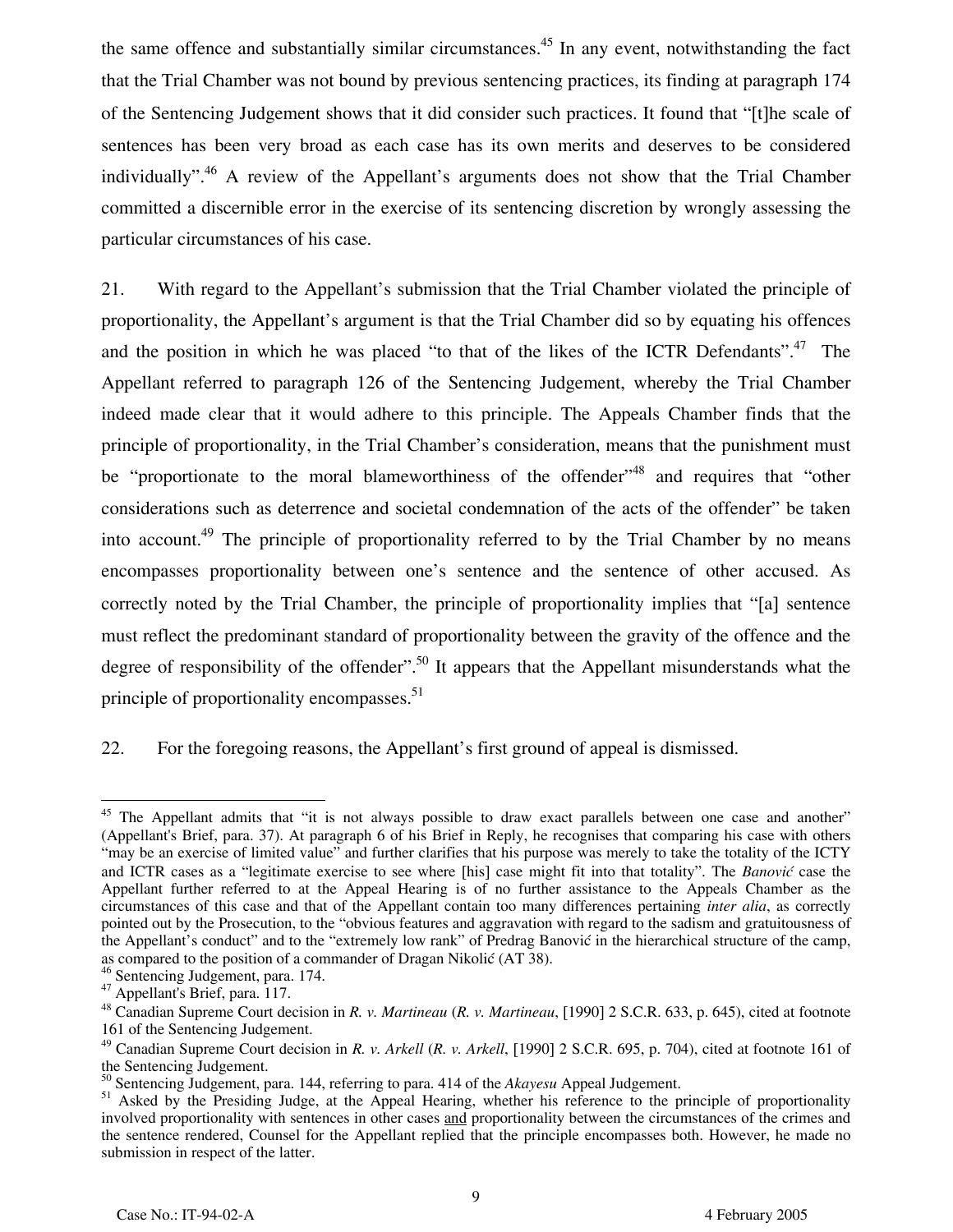# **IV. SECOND GROUND OF APPEAL: THE TRIAL CHAMBER ERRED IN ITS ASSESSMENT OF THE AGGRAVATING FACTORS**

23. The Appellant submits that the Trial Chamber erred in its assessment of the aggravating factors. He raises three arguments related to the Trial Chamber's findings that (1) he "apparently enjoyed his criminal acts"; (2) his conduct amounted to "the highest level of torture, which has all of the making of *de facto* attempted murder"; and (3) all the aggravating circumstances were "accepted". The Appeals Chamber will examine them in turn.

#### **A. Enjoyment the Appellant derived from his criminal acts**

24. The Appellant alleges that the Trial Chamber erroneously took into account as an aggravating factor at paragraph 213(i) of the Sentencing Judgement that he "apparently enjoyed his criminal acts", a fact, he argues, that was not supported by the evidence.<sup>52</sup> The Prosecution responds that the Trial Chamber neither acted unreasonably nor was wholly erroneous in this determination.<sup>53</sup> In reply, the Appellant submits that the Prosecution, in its assessment of the facts, went beyond those actually taken into account by the Trial Chamber.<sup>54</sup>

25. Paragraph 192 of the Sentencing Judgement reads as follows:

One of the most chilling aspects of the Accused's behaviour was the enjoyment he derived from his acts. Witness SU-032 stated that the Accused "enjoyed himself while he was beating people. I know firsthand that he enjoyed beating Arnaut Fikret. He used to beat him five times a day."<sup>55</sup> When two of the victims passed out due to a beating, the Accused and other guards had buckets of water thrown on them to revive them.<sup>56</sup> When detainees who were being beaten begged to be shot, the Accused would reply: *"A bullet is too expensive to be spent on a Muslim*."57 (emphasis in the original).

26. With regard to the testimony of Witness  $SU-202$ <sup>58</sup>, the Appellant contends that the Prosecutor did not elicit any evidence showing that the throwing of water demonstrated an "enjoyment" of his criminal acts and that the Prosecutor did not seek any explanation as to why the

 $\overline{a}$ <sup>52</sup> Notice of Appeal, para. 4.

<sup>53</sup> Respondent's Brief, paras 39-44.

<sup>&</sup>lt;sup>54</sup> Brief in Reply, para. 8.

<sup>55</sup> Witness SU-032, T. 279.

<sup>56</sup> Witness SU-202, T. 270.

<sup>57</sup> Witness SU-032, T. 279.

<sup>58</sup> Witness SU-202, T. 270, lines 10-17: "Q. Who was, so far as you saw as an eyewitness, responsible for the killing of Durmo Handzic and Asim Zildzic? A. Dragan was there, and Tesic -- Goce, nicknamed Goce. Then there was Djuro; I don't know his real name. I know they called him Djuro. He worked at the Finale company. There were some other soldiers there. That's where they beat them, and then we carried them from there into the hangar. They were wet because they were throwing water on them, and they had all passed out."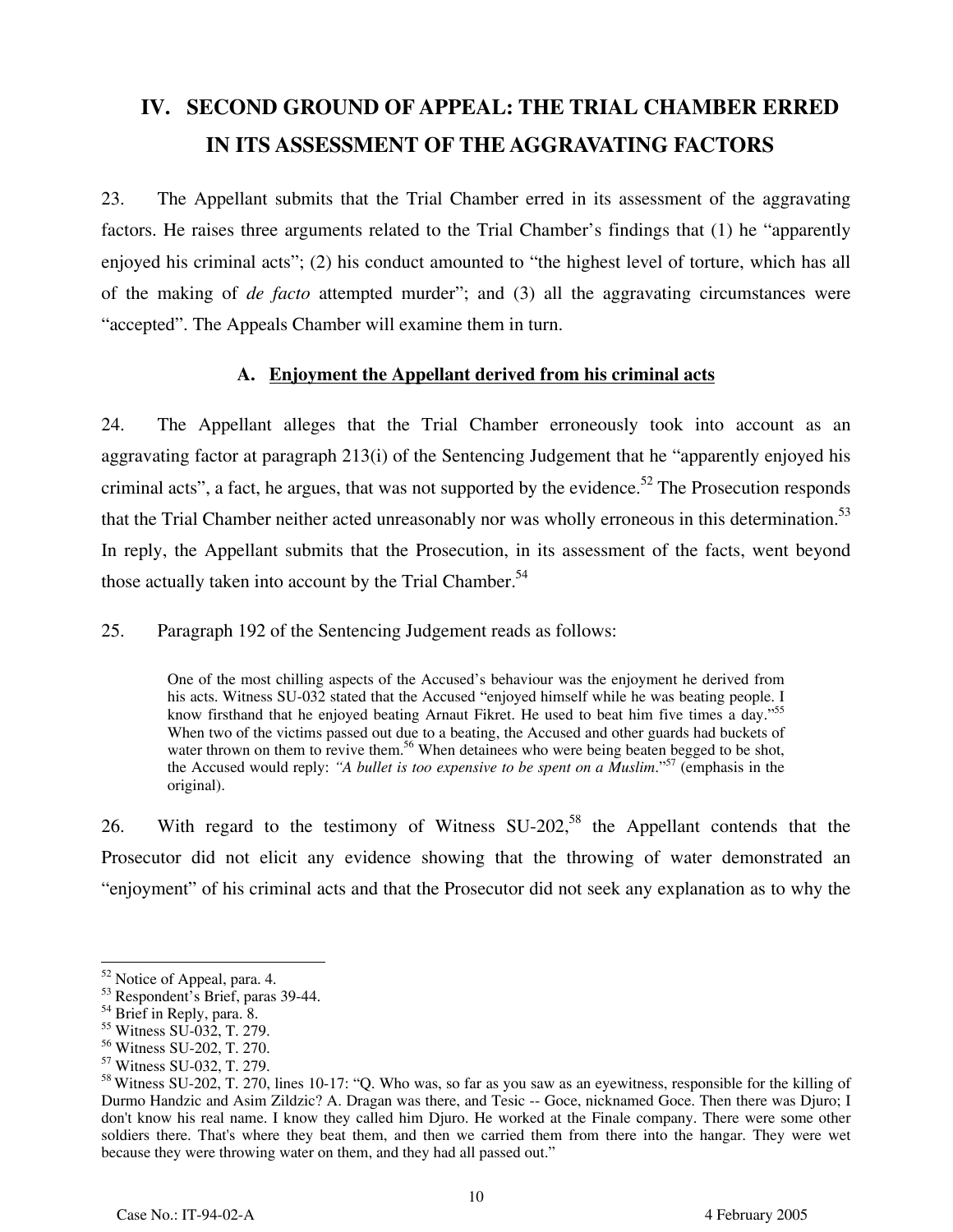water was thrown at the victims.<sup>59</sup> He submits that in the absence of such explanation the Trial Chamber could not conclude, either expressly or by implication, that he enjoyed his acts.<sup>60</sup> With regard to the testimony of Witness  $SU-032$ , <sup>61</sup> the Appellant contends that it does not demonstrate that he enjoyed the physical act of beating, and that the question was in any case directed at whether he enjoyed the "power" he had over the detainees, which is a different issue.<sup>62</sup> The Appellant considers that the testimony of Witness SU-032 is "the only suggestion in the evidence as a whole of any element of enjoyment" and is a "wholly insufficient and unreasonable basis" to characterise his conduct as "especially aggravating".<sup>63</sup>

27. The Appeals Chamber emphasises that while the Statute and the Rules do oblige Trial Chambers to take into account both the aggravating and the mitigating circumstances of a case, the determination of what can constitute an aggravating or a mitigating factor and what weight has to be attached to those is within their discretion.<sup>64</sup> A Trial Chamber's decision may therefore only be disturbed on appeal if the Appellant shows that the Trial Chamber either erred in the weighing process involved in the exercise of its discretion by taking into account what it ought not to have, or erred by failing to take into account what it ought to have taken into account.<sup>65</sup>

28. The apparent enjoyment an accused may derive from his criminal act has already been considered as an aggravating factor by the International Tribunal. In the *Čelebići* Trial Judgement, the Trial Chamber found the following:

Hazim Delić is also guilty of inhuman and cruel treatment through his use of an electrical shock device on detainees. The shocks emitted by this device caused pain, burns, convulsions and scaring and frightened the victims and other prisoners. The most disturbing, serious and thus, an aggravating aspect of these acts, is that Mr. Delić apparently enjoyed using this device upon his helpless victims. He treated the device like a toy. He found its use funny and laughed when his victims begged him to stop. There is little this Trial Chamber can add by way of comment to this attitude, as its depravity speaks for itself.<sup>66</sup>

29. Contrary to the Appellant's submission, there was clear evidence before the Trial Chamber that he did enjoy exercising his power over detainees through the depraved acts already described. Accordingly, The Appeals Chamber does not agree with the Appellant that the testimony of

<sup>&</sup>lt;u>.</u> <sup>59</sup> Appellant's Brief, para. 120.

<sup>60</sup> *Ibid*., para. 121.

<sup>&</sup>lt;sup>61</sup> Witness SU-032, T. 279, lines 10-20: "Q. Did it appear to you that Dragan Nikolić enjoyed the power that he had over the detainees? A. He did. He enjoyed himself while he was beating people. I know firsthand that he enjoyed beating Arnaut Fikret. He used to beat him up to five times a day. We were all watching, the children and grown-ups saw him, and we thought the same might happen to us. Q. Sometime did detainees ask or beg for him to stop beating them – him? A. Yes, they did. They implored, and they begged, 'Shoot me. Don't let me suffer any more', and he used to reply that 'A bullet is too expensive to be spent on a Muslim."

<sup>&</sup>lt;sup>62</sup> Appellant's Brief, para. 122.<br>
<sup>63</sup> *Ibid.*, para. 123.

<sup>64</sup> *Čelebići* Appeal Judgement, paras 716-717.

<sup>65</sup> *Ibid*., para. 780.

<sup>66</sup> *Čelebići* Trial Judgement, para. 1264 (emphasis added).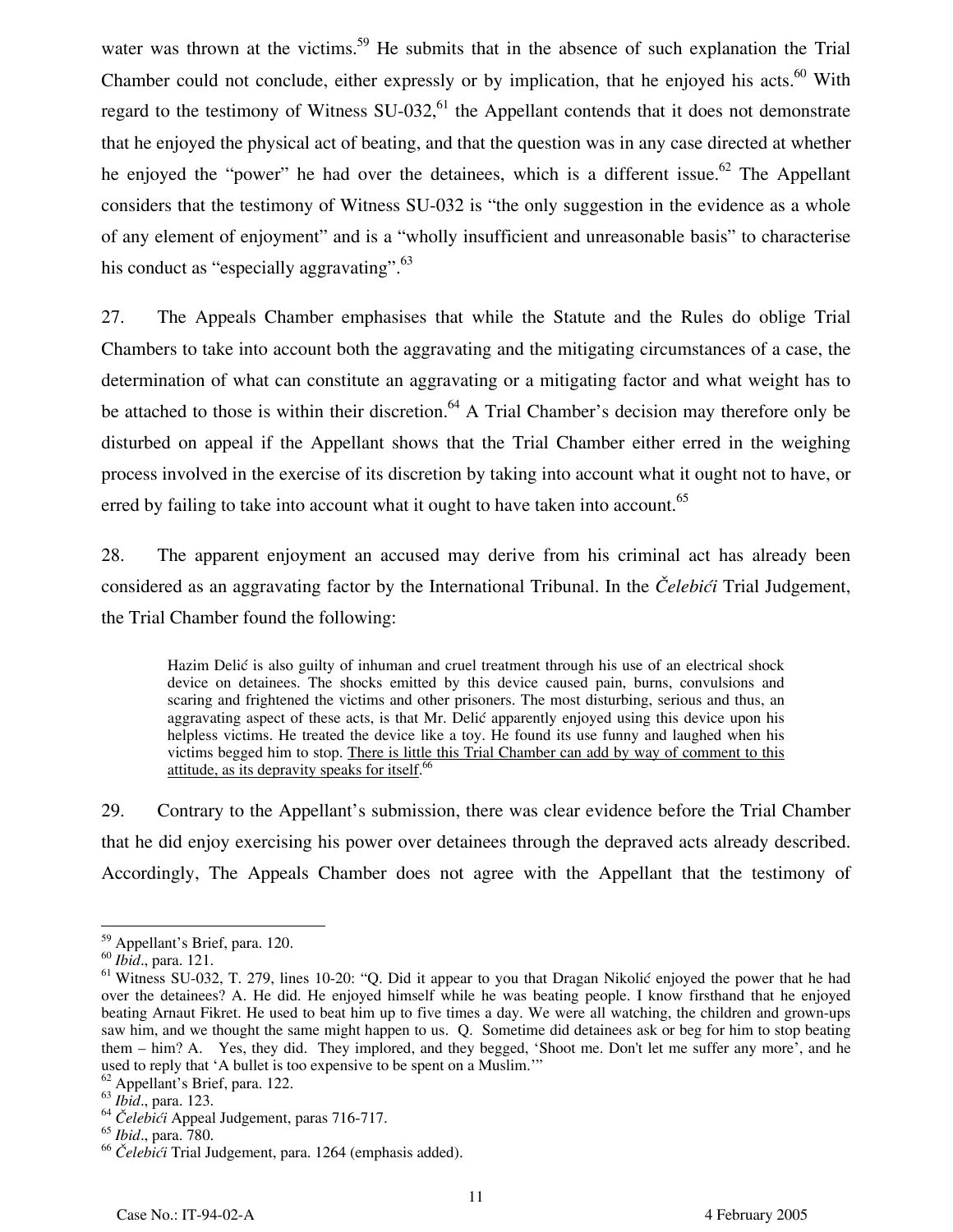Witness SU-032 is a "wholly insufficient and unreasonable basis" to characterise his conduct as "especially aggravating".<sup>67</sup> It notes that the Trial Chamber's conclusion at paragraph 192 of the Sentencing Judgement that the Appellant derived enjoyment from his acts is based on the testimony of Witness SU-032 that he "enjoyed himself while he was beating people".<sup>68</sup> As noted by the Appellant, the evidence in question was given by Witness SU-032 in response to a question from the Prosecution as to whether it appeared to the witness that Dragan Nikolić enjoyed the power he had over the detainees. The Appeals Chamber notes that the witness is explicit as to what in the attitude and the words of the Appellant led him to such a conclusion. First, the Appellant beat one of the detainees, Arnaud Fikret, up to five times a day; second, the beating took place in the sight of the witness and other detainees who thought the same might happen to them; and third, the cynicism of the Appellant's response when detainees implored him to put an end to their suffering and kill them: "A bullet is too expensive to be spent on a Muslim".

30. The Trial Chamber took into account the apparent enjoyment the Appellant derived from his criminal acts in considering the depravity of the crime, and more specifically within the conditions in the camp.<sup>69</sup> The Appeals Chamber finds that the enjoyment the Appellant derived from his criminal acts was part of a more general context pertaining to that depravity. Paragraph 213(i) of the Sentencing Judgement reads:

The acts of the Accused were of an enormous brutality and continued over a relatively long period of time. They were not isolated acts. They expressed his systematic sadism. The Accused apparently enjoyed his criminal acts.

Reliance by the Trial Chamber upon the testimony of Witness SU-032 would by itself suffice for the Trial Chamber to come to the conclusion it reached.<sup>70</sup> Even though the other evidence relied upon by the Trial Chamber at paragraph 192 of the Sentencing Judgement do not relate specifically to the enjoyment the Appellant derived from his acts, it is nevertheless illustrative of the context of depravity within which the crimes took place. The Appeals Chamber finds that the Trial Chamber did not commit any discernible error in concluding that the Appellant "apparently enjoyed his criminal acts". Therefore, this part of the Appellant's ground of appeal is dismissed.

<sup>-</sup> $^{67}$  Appellant's Brief, para. 123.

<sup>68</sup> *Ibid*. 69 Sentencing Judgement, paras 186-199.

 $70$  The case-law of both the ICTY and the ICTR clearly shows that the testimony of a single witness on a material fact does not require, as a matter of law, any corroboration. See *Tadić* Appeal Judgement, para. 65. See also *Aleksovski* Appeal Judgement, para. 62; *Čelebiči* Appeal Judgement, paras 492 and 506; *Kayishema and Ruzindana* Appeal Judgement, para. 154; *Musema* Appeal Judgement, para. 36; *Rutaganda* Appeal Judgement, para. 29; *Niyitegeka* Appeal Judgement, para. 92.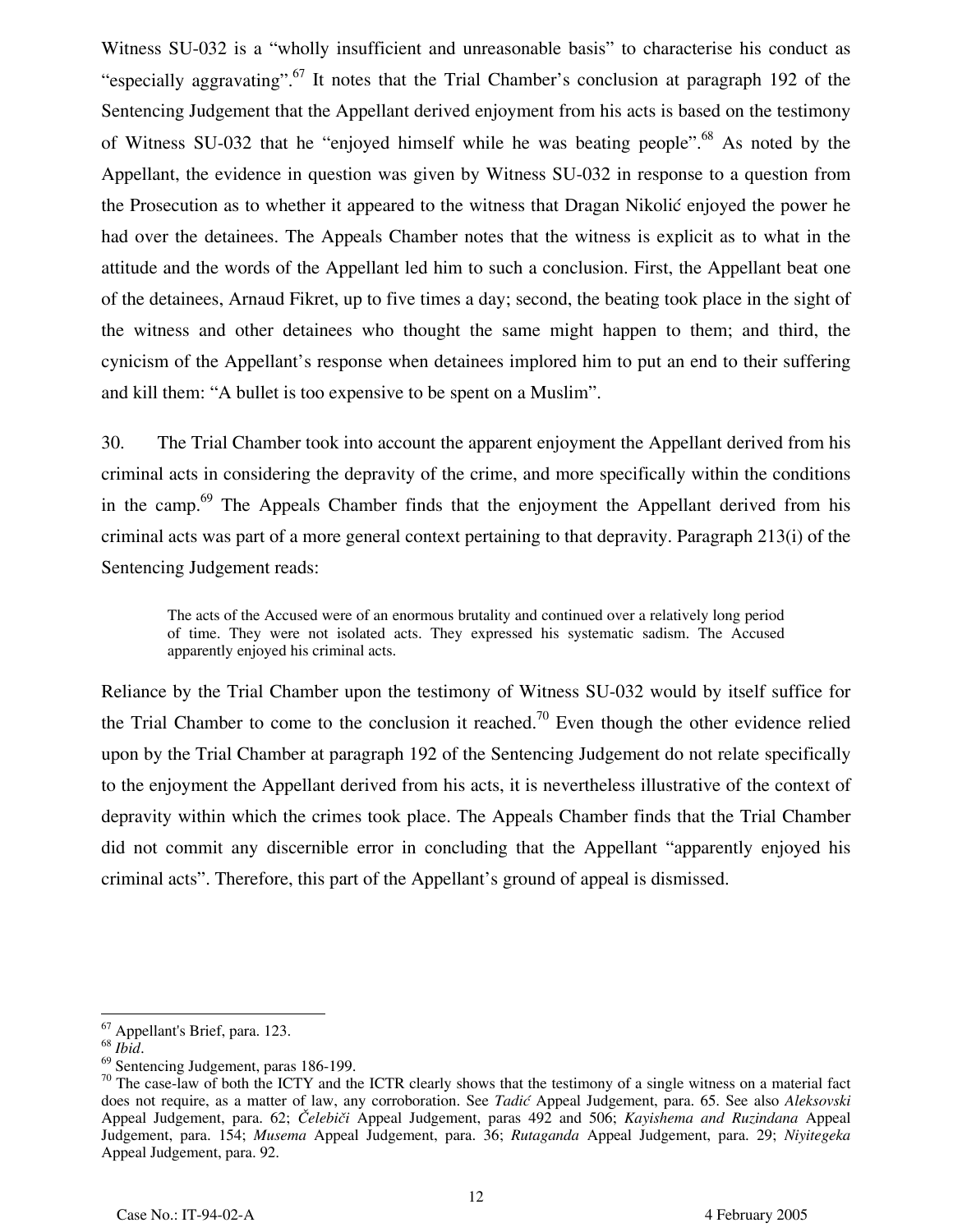## **B.** Beatings as amounting to the highest level of torture, with "all of the making of *de facto*" **attempted murder"**

31. The Appellant alleges next that the Trial Chamber erred in law or, in the alternative, made an error of fact, when it found, at paragraph 213(v) of the Sentencing Judgement, that due to the seriousness and particular viciousness of the beatings underlying the charge of torture (Count 4 of the Indictment), his conduct amounted to "the highest level of torture, which has all of the making of *de facto* attempted murder".71 The Prosecution responds that the Appellant misunderstood the "import" of the Trial Chamber's finding, which in its view amounted to a factual observation concerning the "quality and viciousness" of the beatings listed in the Indictment.<sup>72</sup> In reply, the Appellant reiterates that it was not merely a factual observation but rather a deliberate assessment of the acts of torture as attempted murder. $^{73}$ 

32. The Trial Chamber held at paragraph  $213(v)$  of the Sentencing Judgement that:

"(v) Beatings were placed in the Indictment under the charge of torture. Due to the seriousness and particular viciousness of the beatings, the Trial Chamber considers this conduct as being at the highest level of torture, which has all of the making of *de facto* attempted murder."

While accepting that the offence of torture is a serious offence in itself, the Appellant contends that it is not as serious as attempting to kill and that the Trial Chamber erred in law by equating those offences.74 Further, or in the alternative, he alleges that there was no factual basis for such a finding.<sup>75</sup>

#### 1. Alleged error of law

33. The Appellant contends that the offences of torture and murder have a different *mens rea* and that the Trial Chamber erred in law by equating those.<sup>76</sup> Relying on the United Nations Convention against Torture and Other Cruel, Inhuman or Degrading Treatment or Punishment,<sup>77</sup> he

<sup>-</sup> $\frac{71}{1}$  Appellant's Brief, paras 118-137.

 $72$  Respondent's Brief, paras 45-47. The Prosecution did not address the Appellant's alternative argument that there was no factual basis for a finding that his conduct had "all of the making of *de facto* attempted murder" as it considered that the Appellant did not make any submission in that regard (Respondent's Brief, para. 38).

<sup>&</sup>lt;sup>73</sup> Brief in Reply, para. 11.

<sup>74</sup> Appellant's Brief, para. 125.

<sup>75</sup> *Ibid*. 76 Appellant's Brief, para. 134.

<sup>77</sup>Convention against Torture and Other Cruel, Inhuman or Degrading Treatment or Punishment, 10 December 1984, A/RES/39/46. Article 1(1) reads: "For the purposes of this Convention, the term 'torture' means any act by which severe pain or suffering, whether physical or mental, is intentionally inflicted on a person for such purposes as obtaining from him or a third person information or a confession, punishing him for an act he or a third person has committed or is suspected of having committed, or intimidating or coercing him or a third person, or for any reason based on discrimination of any kind, when such pain or suffering is inflicted by or at the instigation of or with the consent or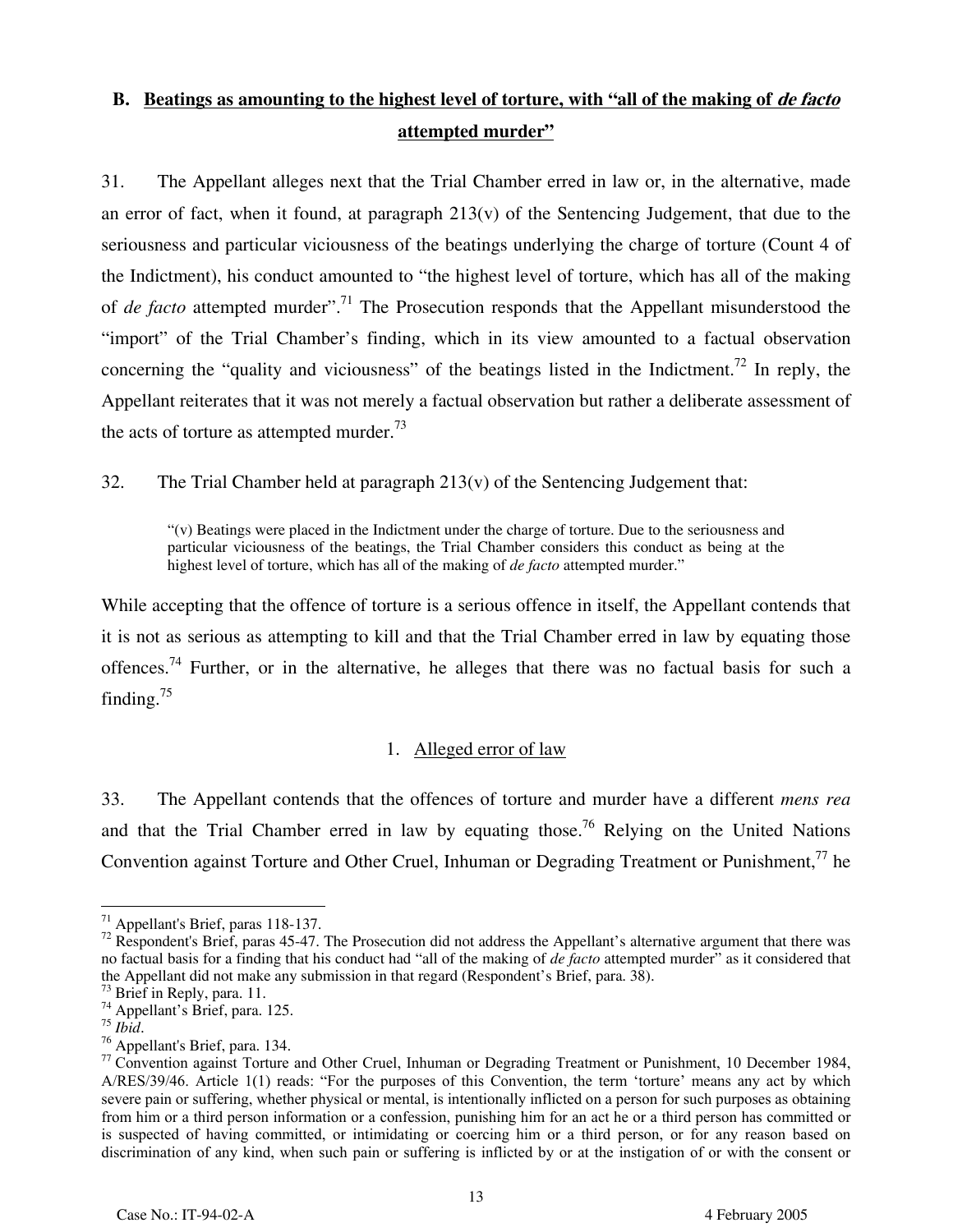argues that while attempted murder involves the deprivation of life, torture is aimed at obtaining information or a confession, which purpose would be defeated should the victim die.<sup>78</sup> He notes that the Prosecution, in the part of its Sentencing Brief describing the facts related to the charge of torture, did not seek to characterise those as amounting to attempted murder.<sup>79</sup> The Appellant also contends that the Trial Chamber fell into a further error of law by failing to put him and his Defence on notice that it intended to elevate the offence of torture to the level of "attempted murder".<sup>80</sup>

34. The Appeals Chamber notes that the Trial Chamber at paragraph  $213(v)$  of the Sentencing Judgement first states that the beatings were placed in the Indictment "under the charge of torture"; but it then finds that it considers the beatings as being at the highest level of torture with all of the making of "*de facto*" attempted murder "*due to [their]* seriousness and particular viciousness" (emphasis added). Further, this paragraph is clearly under the section of the Sentencing Judgement dealing with the aggravating circumstances (Section VIII (A)) and not under the section dealing with the facts emanating from the Plea Agreement (Section  $V(A)$ ).

35. As correctly noted by the Appellant, the Prosecution's Sentencing Brief does not contain any indication that the facts underlying the charge of torture were to be characterised as attempted murder,<sup>81</sup> and the Trial Chamber made no mention at the Sentencing Hearing that it would equate the offences of torture and attempted murder.<sup>82</sup> Further, and even more importantly, the Trial Chamber clearly stated throughout the Sentencing Judgement that it was limited to what was contained in or annexed to the plea agreement and that it could not go beyond those facts and their legal assessment.<sup>83</sup> The Trial Chamber specifically addressed the charge of torture separately from the charge of murder, and nothing in the Trial Chamber's assessment of the facts underlying the crime of torture indicates that it considered the underlying acts as amounting to acts of attempted murder. To the contrary, in considering the crime of torture, the Trial Chamber focused on the reasons why those acts were inflicted: obtaining information and, in the case of Arnaut Fikret, punishment.<sup>84</sup> This shows not only that the Trial Chamber did not attempt to equate the offences but

-

82 Appellant's Brief, para. 132.

acquiescence of a public official or other person acting in an official capacity. It does not include pain or suffering arising only from, inherent in or incidental to lawful sanctions."

<sup>&</sup>lt;sup>78</sup> Appellant's Brief, para. 130.<br><sup>79</sup> *Ibid.*, para. 131.

<sup>&</sup>lt;sup>80</sup> *Ibid.*, para. 132.<br><sup>81</sup> Prosecution's Sentencing Brief, paras 31-36. In those paragraphs, the Prosecution gives reasons for the beatings. See *inter alia* para. 32: "[...] because Arnaut [Fikret] allegedly organised Bosnian Muslim civilians in Vlasenica to resist the Serb Forces"; para. 33, beatings of Sead Ambesković and Hajrudin Osmanović: "[…] claiming that they [sic] hidden weapons and demanding to know the names of other Muslims with weapons." No mention is indeed made of evidence indicating attempts to kill.

<sup>83</sup> Sentencing Judgement, para. 48. See also paras 64 and 106.

<sup>84</sup> *Ibid*., paras 91-104. See *inter alia* paras 91, 93 (torture of Arnaut Fikret: "Fikret Arnaut was beaten both inside and outside the hangar and several times in a corner of the hangar known as the 'punishment' corner"); "Throughout this beating Dragan Nikolić accused Fikret Arnaut of organising Muslims."); para. 96 (torture of Sead Ambesković and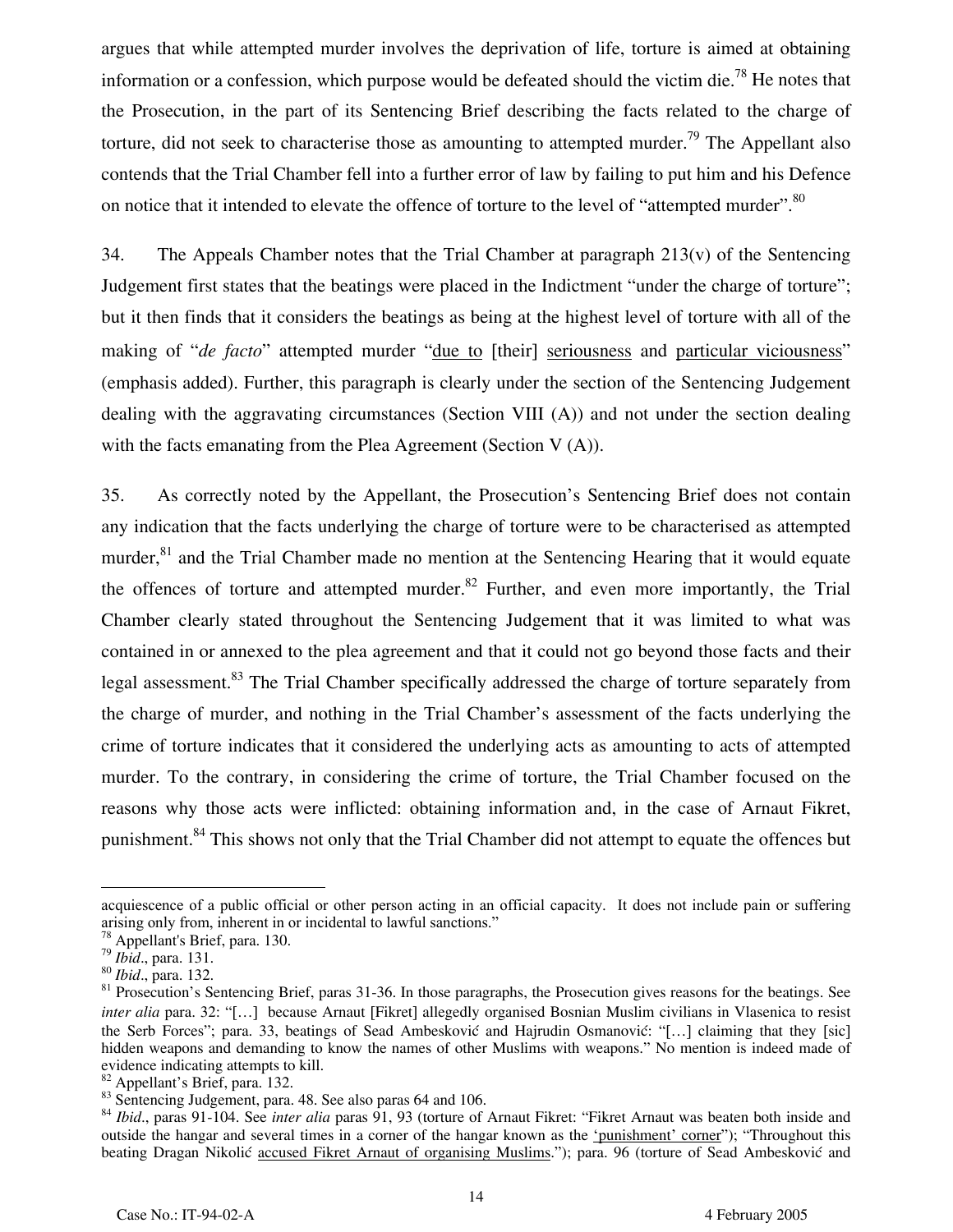also that the Trial Chamber was aware of the specific *mens rea* required for the crime of torture.<sup>85</sup> The argument of the Appellant in that respect therefore fails.

36. In light of the above, the Appeals Chamber finds that the Appellant has not shown that the Trial Chamber equated the offence of torture with the offence of attempted murder; rather, the Trial Chamber only intended to reflect the gravity of the facts underlying the count of torture. Having found that, the Appeals Chamber must still determine whether the Trial Chamber erred in assessing the gravity of the offence of torture by taking into account what it ought not to have in the weighing process.

#### 2. Alleged errors of fact

37. The Appellant submits that the finding of the Trial Chamber at paragraph  $213(v)$  of the Sentencing Judgement was not supported by any evidence, in the form either of agreed facts or of evidence presented at the Sentencing Hearing.<sup>86</sup> He refers to paragraphs 91 to 104 of the Sentencing Judgement, in which the Trial Chamber considers the facts emanating from the Plea Agreement with respect to the charge of torture (Count 4), and asserts that the description of the acts surrounding this crime does not support the finding of the Appeals Chamber that he intended to kill the victims.<sup>87</sup>

38. The analysis of the section of the Sentencing Judgement dealing with the totality of the evidence relating to the charge of torture, as previously noted and as the Appellant correctly submitted, does not give any indication that the Trial Chamber found that he committed those crimes with the intention to kill, but shows that the purpose was to obtain information from the victims or to punish. Therefore, it is difficult to understand why the Trial Chamber found that the circumstances surrounding these acts of torture had "all of the making" of "*de facto*" attempted murder.

39. It is conceivable that death could result from the acts of torture committed by an accused only having the intention to torture the victim. It is also possible that an accused, with the original intention to torture a victim for purposes such as obtaining information or punishing, forms the intention to kill either directly or with the awareness of the substantial likelihood that the victim

-

Hajrudin Osmanović: "The Accused asked them where their weapons were and to identify others who had weapons."; para. 101 (torture of Suad Mahmutović: "[The Accused] tried to force Suad Mahmutović to admit that his neighbour had a weapon."), (emphasis added).

<sup>&</sup>lt;sup>85</sup> The International Tribunal has recognized that an intentional act or omission aimed at obtaining information or punishing meets the test for the required *mens rea* of the crime of torture (*Kunarac* Appeal Judgement, paras 144-156, endorsing the definition in *Kunarac* Trial Judgement, para. 497; *Furundžija* Appeal Judgement, para. 111).

<sup>86</sup> Appellant's Brief, para. 134.

<sup>87</sup> *Ibid*.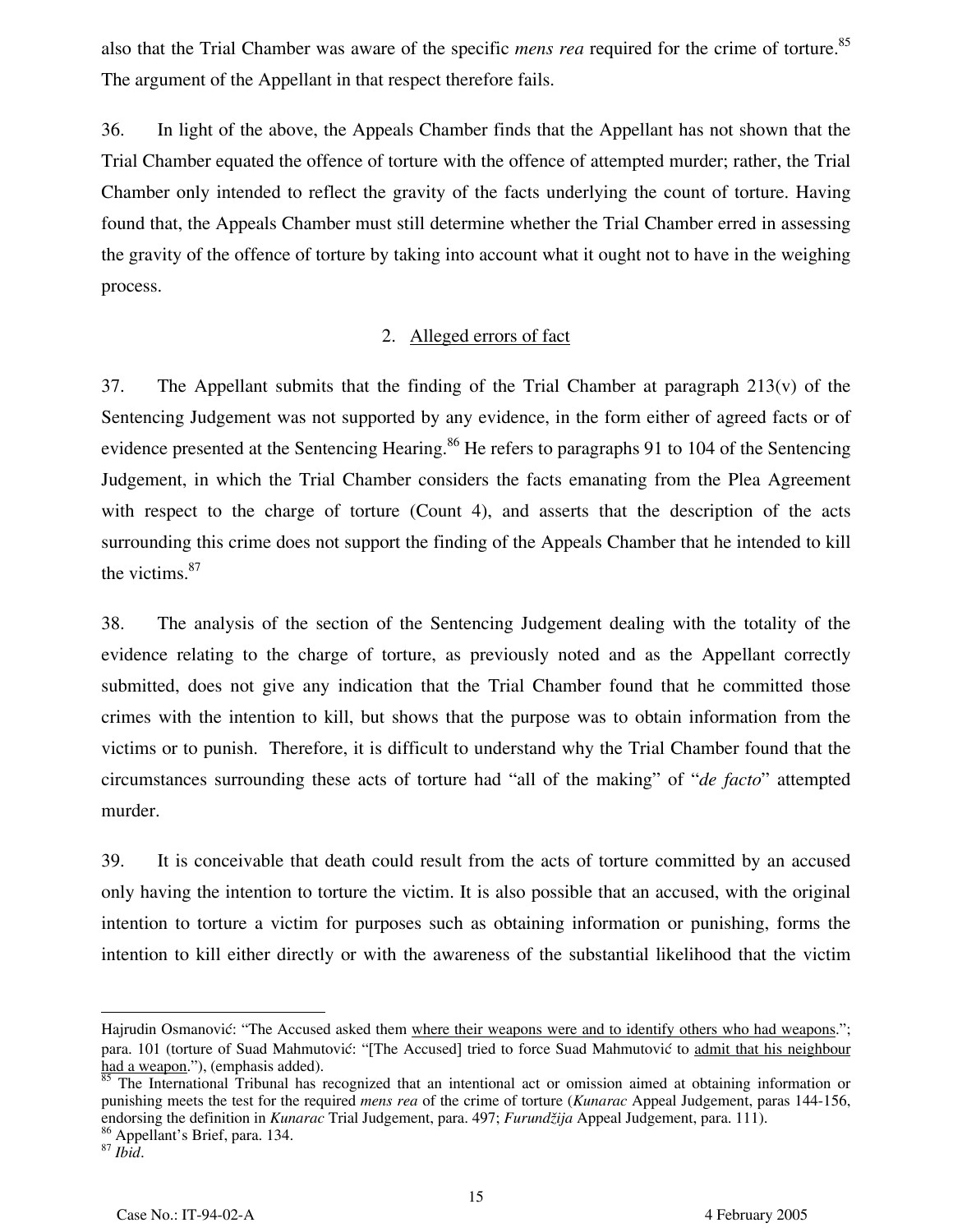would be killed as a result of the acts of torture inflicted on the victim,<sup>88</sup> but that the victim is not in the end killed. Nevertheless it must be stressed, that attempted murder is not a crime within the International Tribunal's jurisdiction and cannot therefore be prosecuted as such.

40. In light of the above, the Appeals Chamber considers that, while the Trial Chamber erroneously qualified the beatings underlying the crime of torture as having "all of the making of *de facto* attempted murder", it was reasonable to conclude, on the basis of the evidence before it, that "due to [their] seriousness and particular viciousness", the beatings underlying the crime of torture amounted to the "highest level of torture" as an aggravating factor. The relief sought by the Appellant was that the conclusion of the Trial Chamber at paragraph  $213(v)$  "should not have formed part of the aggravating factors and should be excised [and that] this excision goes to moderate the nature as a whole of the aggravating factors in the case.<sup>89</sup> Having determined that the Trial Chamber correctly concluded that the gravity of the beatings was to be taken into account as an aggravating factor in assessing the Appellant's criminality for acts of torture, the Appeals Chamber does not consider that the excision of the Trial Chamber's erroneous characterisation of the beatings as having all of the making of "*de facto* attempted murder" moderates the nature as a whole of the aggravating factors. Therefore, this part of the Appellant's ground of appeal is dismissed.

#### **C. Accepted aggravating circumstances**

41. The Appellant further argues that the Trial Chamber's finding at paragraph 214 of the Sentencing Judgement, in which it referred to "all the accepted aggravating circumstances", implies that the Trial Chamber considered that all parties agreed as to what was to be considered as aggravating factors capable of enhancing the seriousness of the offences.<sup>90</sup> The Appellant bases his argument solely on the semantics of the Trial Chamber's finding and does not give any indication as to whether the Trial Chamber implied that the parties had agreed on those factors or whether it instead referred to the factors it <u>itself</u> accepted as aggravating. In fact, the wording of paragraph 213 of the Sentencing Judgement shows that the aggravating factors mentioned in that paragraph were those the Trial Chamber itself accepted after its evaluation of the circumstances of the case:

In conclusion, evaluating the abovementioned circumstances, the Trial Chamber accepts the following factors as especially aggravating: […]. (emphasis added)

 $\overline{a}$ 

<sup>88</sup> *Cf. Blaskić* Appeal Judgement, paras 32-42 ; *Kordić* Appeal Judgement, para. 30.

<sup>89</sup> Appellant's Brief, para. 136.

<sup>90</sup> *Ibid*., para. 35.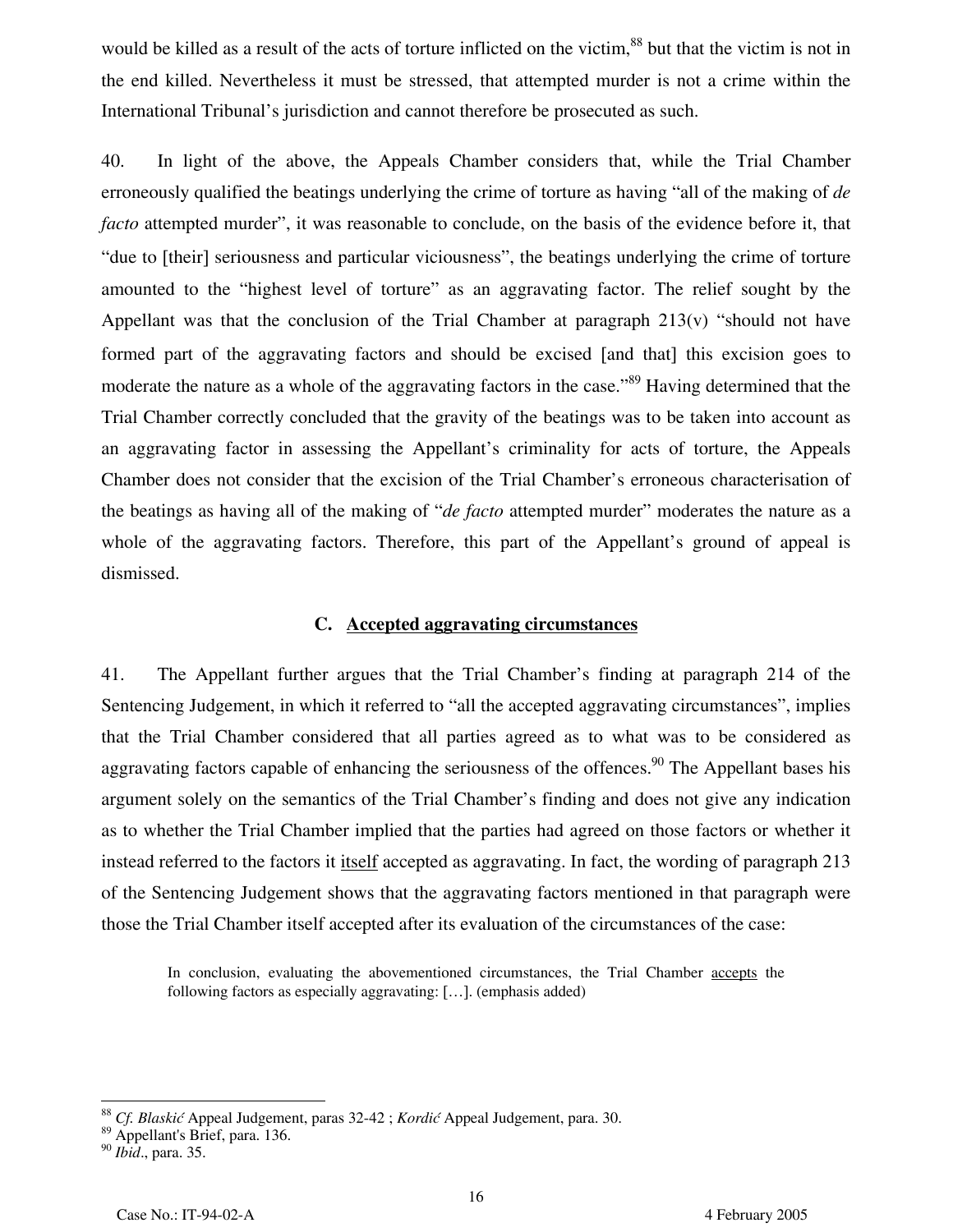Further, it should be noted that the Trial Chamber, when dealing with the aggravating circumstances, expressly noted that the Defence "made no submissions" in that respect<sup>91</sup> and, in any case, made no reference to any agreement between the parties as to the aggravating circumstances. As a result, this argument of the Appellant is dismissed.

<sup>&</sup>lt;u>.</u> <sup>91</sup> Sentencing Judgement, para. 178.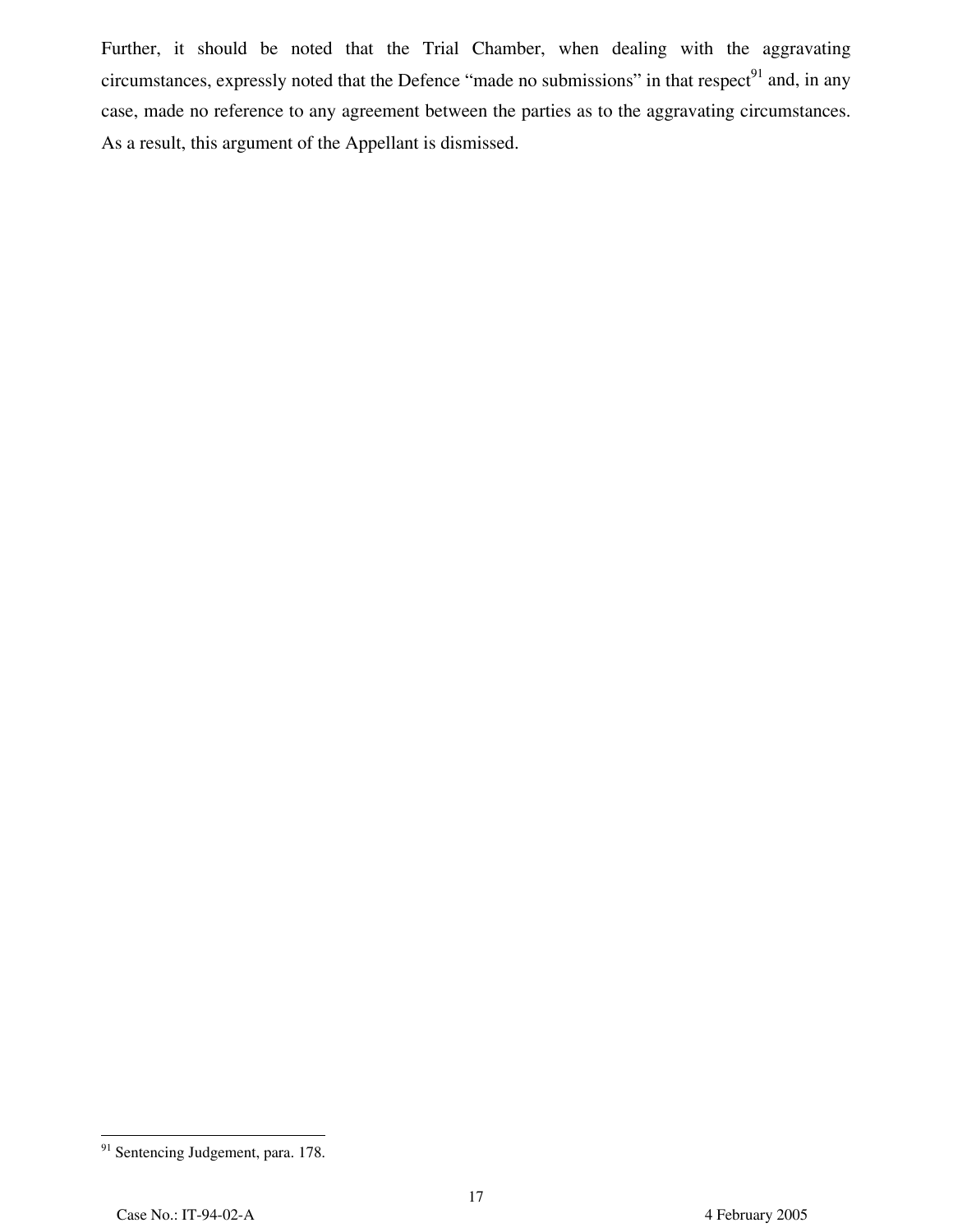# **V. THIRD GROUND OF APPEAL: THE TRIAL CHAMBER GAVE INSUFFICIENT WEIGHT TO THE MITIGATING FACTORS**

42. The Appellant asserts that the Trial Chamber erred when it held at paragraph 135 that individual deterrence had "no relevance in this case".<sup>92</sup> He also asserts that the Trial Chamber, in assessing the mitigating factors, "gave insufficient weight to such factors as his guilty plea, his remorse, his character (in particular to matters revealed by the report of Dr. Nancy Grosselfinger) and his co-operation with the Prosecutor."<sup>93</sup> The Appellant contends that, as a result, the Trial Chamber imposed an excessive sentence.<sup>94</sup> The Appeals Chamber will address these arguments in turn, with the exception of the Appellant's argument pertaining to his character, for which he made no submission in his Appellant's Brief.

#### **A. Individual deterrence**

43. The Appellant submits that it cannot be said that individual deterrence was not relevant to his case and that the Trial Chamber did not give any reason for its finding that it was not a relevant consideration.<sup>95</sup> He infers from this alleged lack of reasoning that the Trial Chamber was unable to justify its conclusion and that he was entitled to know why he could not benefit from the concept of individual deterrence.<sup>96</sup> The Prosecution concurs with the Appellant that the Trial Chamber did not give any reason for its finding that individual deterrence has no relevance<sup>97</sup> but submits that the Trial Chamber committed no error capable of resulting in a reduction of the sentence.<sup>98</sup> The Prosecution submits that individual deterrence is simply a general goal of sentencing and not a mitigating factor as such and that, therefore, the Trial Chamber was neither obliged to consider it in its determination of the sentence nor obliged expressly to set forth the basis for the conclusion it reached at paragraph 135 of the Sentencing Judgement.<sup>99</sup> In the alternative, the Prosecution submits that the Trial Chamber's finding with regard to individual deterrence can be supported by the evidence forming part of the trial record<sup>100</sup> and that in any event, should the Appeals Chamber find that the Trial Chamber erred in its finding, no detriment has been caused to the Appellant.<sup>101</sup> In his

 $\overline{a}$ 

<sup>&</sup>lt;sup>92</sup> Sentencing Judgement, para. 178.

<sup>&</sup>lt;sup>93</sup> Notice of Appeal, para. 9.

 $94$  Notice of Appeal, para. 11.

<sup>&</sup>lt;sup>95</sup> Appellant's Brief, paras 138-139.

<sup>96</sup> *Ibid*., para. 139.

<sup>&</sup>lt;sup>97</sup> Respondent's Brief, para. 51.

<sup>&</sup>lt;sup>98</sup> *Ibid.*, para. 50.<br><sup>99</sup> *Ibid.*, para. 52.

<sup>99</sup> *Ibid*., para. 52. <sup>100</sup> *Ibid*., para. 53. <sup>101</sup> *Ibid*., para. 54.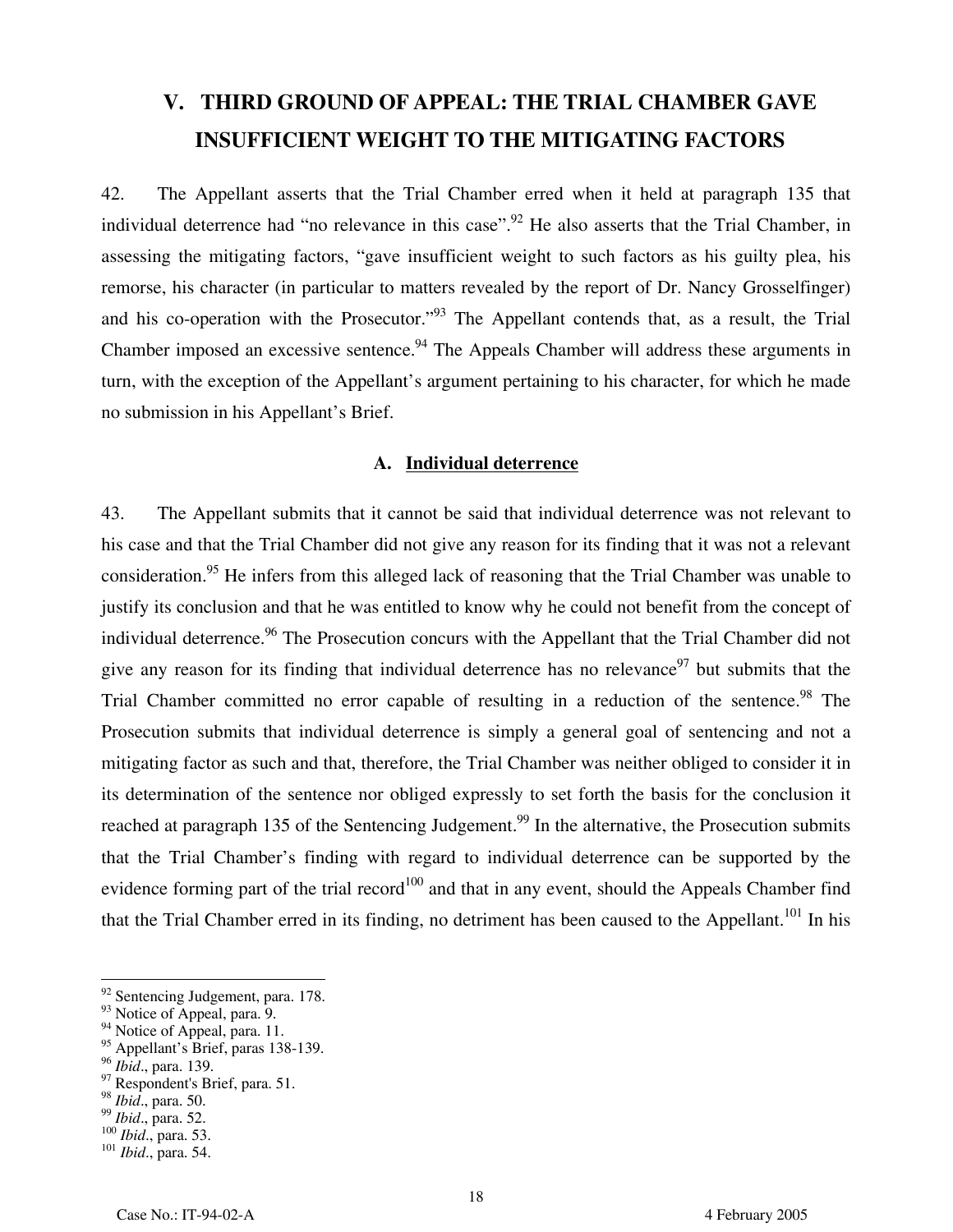Brief in Reply, the Appellant reiterates that individual deterrence applies to his case and that the Trial Chamber should have given a proper basis for its finding.<sup>102</sup>

44. At paragraphs 134 and 135 of the Sentencing Judgement, the Trial Chamber held:

134. Individual and general deterrence has an important function in principle and serves as an important goal of sentencing.<sup>103</sup>

135. Individual deterrence refers to the specific effect of the sentence upon the accused which should be adequate to discourage him from re-offending once the sentence has been served and he has been released. The Trial Chamber finds, however, that individual deterrence has no relevance in this case.

45. The Appeals Chamber adheres to the definition of individual deterrence provided by the Trial Chamber.104 The *rationale* behind individual deterrence is that the sentence should be adequate to discourage an accused from recidivism after the sentence has been served and he has been released. The *rationale* behind general deterrence is very similar: "the penalties imposed by the International Tribunal must […] have sufficient deterrent value to ensure that those who would consider committing similar crimes will be dissuaded from doing so."<sup>105</sup>

46. The Appeals Chamber reiterates that the principle of deterrence is "a consideration that may legitimately be considered in sentencing"<sup>106</sup> but that, in any case, "this factor must not be accorded undue prominence in the overall assessment of the sentences to be imposed on persons convicted by the International Tribunal".<sup>107</sup> While it is undisputed that the element plays "an important role in the functioning of the Tribunal",<sup>108</sup> the Trial Chamber's duty remains to tailor the penalty to fit the individual circumstances of the accused and the gravity of the crime.<sup>109</sup> By doing so, Trial Chambers contribute to the promotion of and respect for the rule of law and respond to the call from the international community to end impunity, while ensuring that the accused are punished solely on the basis of their wrongdoings and receive a fair trial.

47. The Appeals Chamber therefore does not see how the Trial Chamber erred in the exercise of its discretion in imposing the sentence in this case. The Trial Chamber did consider the principle of deterrence as a fundamental principle to take into consideration when imposing a sentence<sup>110</sup> and

<sup>&</sup>lt;sup>102</sup> Brief in Reply, paras 14-15.

<sup>102</sup> Brief in Reply, paras 14-15. <sup>103</sup> *Stakić* Trial Judgement, para. 900. 104 This definition has also been adopted in the *Deronjić* Sentencing Judgement, para. 145.

<sup>&</sup>lt;sup>105</sup> *Todorović* Sentencing Judgement, para. 30.<br><sup>106</sup> *Tadić* Judgement in Sentencing Appeals, para. 48 (emphasis added).

<sup>&</sup>lt;sup>107</sup> Ibid., cited with approval in the *Aleksovski* Appeal Judgement, para. 185.<br><sup>108</sup> Čelebići Appeal Judgement, para. 800, citing with emphasis paragraph 72 of the *Tadić* Jurisdiction Decision, which reads: "In adopting resolution 827, the Security Council established the International Tribunal with the stated purpose of bringing to justice persons responsible for serious violations of international humanitarian law in the former Yugoslavia, *thereby deterring future violations* and contributing to the re-establishment of peace and security in the region."<br><sup>109</sup> Čelebići Appeal Judgement, para. 717.

<sup>&</sup>lt;sup>110</sup> Sentencing Judgement, para. 132.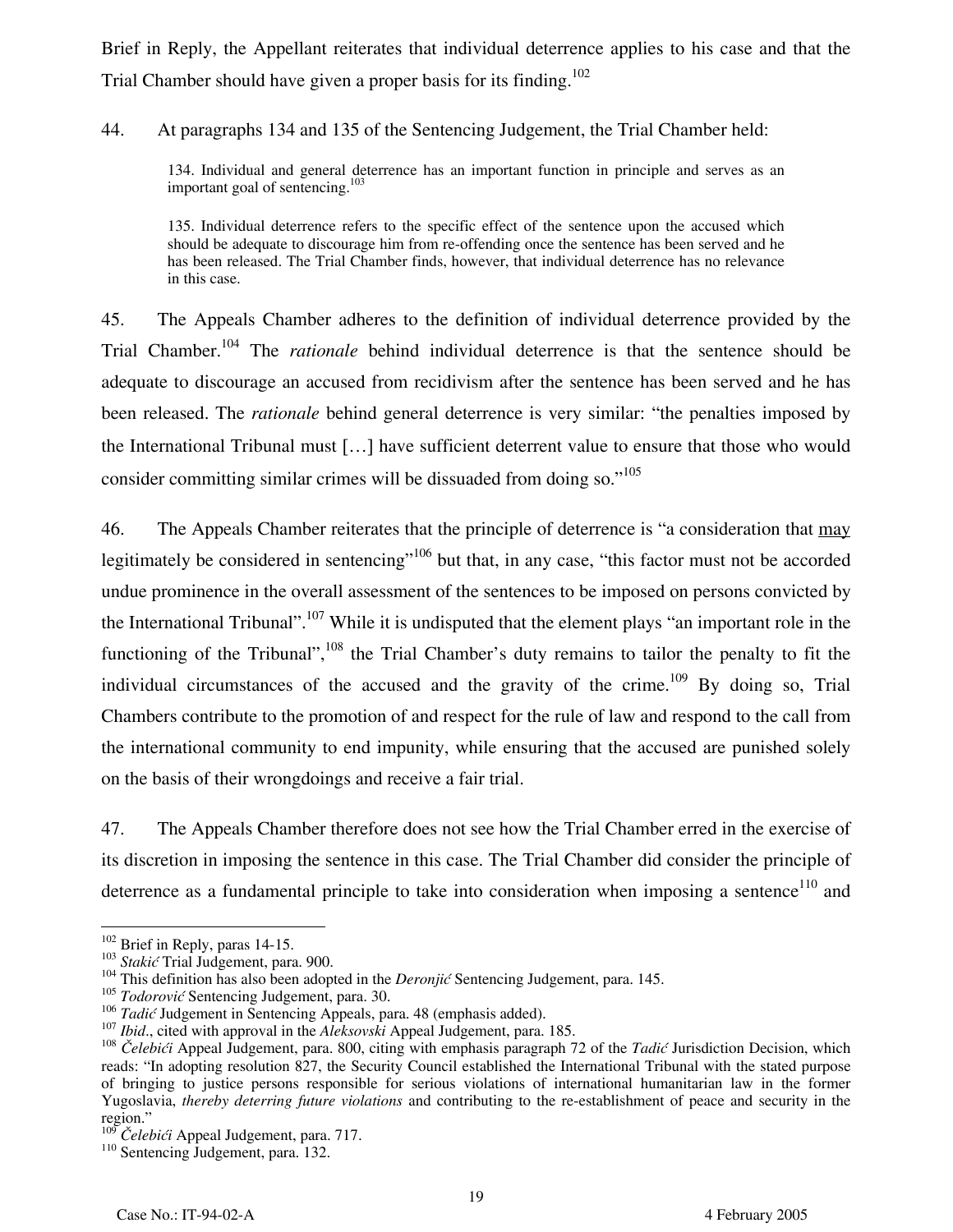correctly understood the scope of individual deterrence.<sup>111</sup> The Appeals Chamber considers that the Trial Chamber, in finding that individual deterrence does not apply, could have briefly referred to the reasons why it does not, so as to inform the Appellant, but was under no obligation to do so. Furthermore, it seems that the Appellant misunderstood the effect of the principle of deterrence at sentencing. He alleges that he was entitled to "benefit" from individual deterrence and treats this argument under his ground of appeal related to the alleged error of the Trial Chamber in its consideration of the mitigating factors. As shown above, individual deterrence is not a mitigating factor; it instead is a sentencing factor which, when relevant, is considered in imposing a penalty to enhance, but not to reduce, a sentence. A finding of a Trial Chamber that individual deterrence does not apply cannot therefore prejudice an accused.

48. For the foregoing reasons, this part of the Appellant's ground of appeal is dismissed.

#### **B. Guilty plea**

49. The Trial Chamber assessed the International Tribunal and the ICTR case law with respect to guilty pleas at paragraph 231 of the Sentencing Judgement, where it said:

In the jurisprudence of the Tribunal and the ICTR, several reasons have been given for the mitigating effect of a guilty plea, such as the showing of remorse<sup>112</sup> and repentance,<sup>113</sup> the contribution to reconciliation<sup>114</sup> and establishing the truth,<sup>115</sup> the encouragement of other perpetrators to come forth,<sup>116</sup> and the fact that witnesses are relieved from giving evidence in court.<sup>117</sup> Furthermore, Trial Chambers took into account that a guilty plea saves the Tribunal the "effort of a lengthy investigation and trial",118 and special importance was attached to the timing of the guilty plea. $^{119}$ 

50. The Appellant contends that the Trial Chamber, in its consideration of the mitigating factors, focused on remorse and reconciliation and did not explicitly consider that his guilty plea: (1) avoided a lengthy trial and; (2) encouraged other perpetrators to come forth.<sup>120</sup> The Prosecution responds with regard to the first argument that, although the Trial Chamber did mention at paragraph 231 of the Sentencing Judgement that various Trial Chambers have taken into account the saving of the "effort of a lengthy investigation and trial", it appears that it "did not consider this factor to be of significant weight and did not specifically articulate the basis for not referring to

 $111$  *Ibid.*, para. 135.

<sup>&</sup>lt;sup>112</sup> *Plavšić* Sentencing Judgement, para. 70.

<sup>113</sup> *Ruggiu* Judgement and Sentence, para. 55. See also *Jelisić* Trial Judgement, para. 127: "[A]lthough the Trial Chamber considered the accused's guilty plea out of principle, it must point out that the accused demonstrated no remorse before it for the crimes he committed."

<sup>114</sup> *Plavšić* Sentencing Judgement, para. 70; *Obrenović* Sentencing Judgement, para. 111.

<sup>&</sup>lt;sup>115</sup> Momir Nikolić Sentencing Judgement, para. 149.<br><sup>116</sup> Erdemović 1998 Sentencing Judgement, para. 16.

<sup>&</sup>lt;sup>117</sup> Momir Nikolić Sentencing Judgement, para. 150; Todorović Sentencing Judgement, para. 80.<br><sup>118</sup> Erdemović 1998 Sentencing Judgement, para. 16; Todorović Sentencing Judgement, para. 81.

<sup>119</sup> *Sikirica et al*. Sentencing Judgement, para. 150. In the *Simić* Sentencing Judgement, "some credit" was given for the guilty plea despite its lateness, para. 87.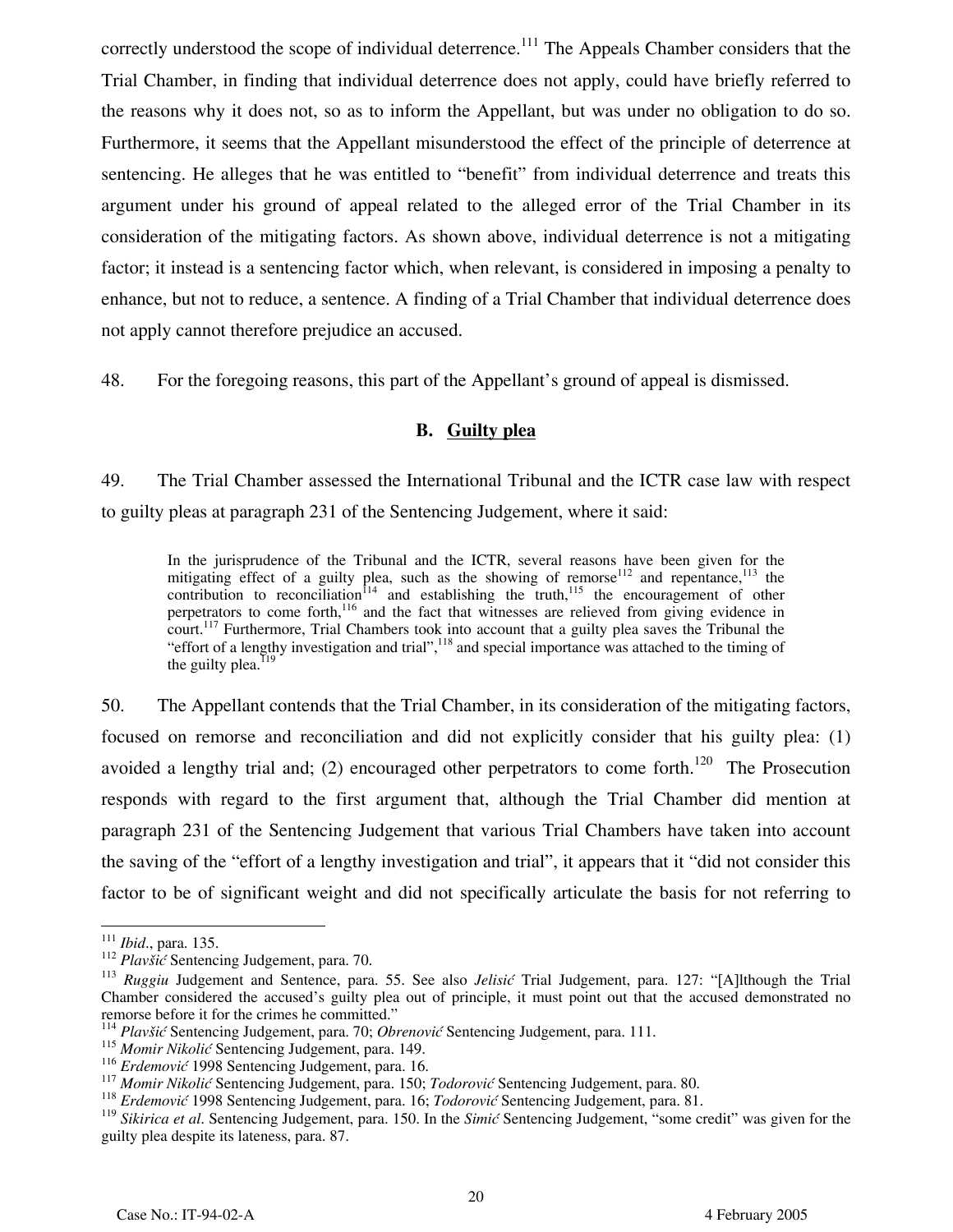it".<sup>121</sup> With regard to the second argument of the Appellant, the Prosecution submits that the Appellant has put forward no compelling argument as to why the Trial Chamber erred in its analysis.<sup>122</sup>

#### 1. Avoidance of a lengthy trial

51. The avoidance of a lengthy trial has been commended, as correctly noted by the Trial Chamber, with the first admission of guilt before the International Tribunal, in the *Erdemović* Sentencing Judgement:

[T]his voluntary admission of guilt which has saved the International Tribunal the time and effort of a lengthy investigation and trial is to be commended.<sup>123</sup>

Judge Cassese, in his Separate and Dissenting Opinion to the *Erdemović* Appeal Judgement, addressed in detail some of the benefits of a guilty plea in terms of the International Tribunal's resources:

It is apparent from the whole spirit of the Statute and the Rules that, by providing for a guilty plea, the draftsmen intended to enable the accused (as well as the Prosecutor) to avoid a possible lengthy trial with all the attendant difficulties. These difficulties - it bears stressing - are all the more notable in international proceedings. Here, it often proves extremely arduous and timeconsuming to collect evidence. In addition, it is imperative for the relevant officials of an international court to fulfil the essential but laborious task of protecting victims and witnesses. Furthermore, international criminal proceedings are expensive, on account of the need to provide a host of facilities to the various parties concerned (simultaneous interpretation into various languages; provision of transcripts for the proceedings, again in various languages; transportation of victims and witnesses from far-away countries; provision of various forms of assistance to them during trial, etc.). Thus, by pleading guilty, the accused undoubtedly contributes to public advantage.<sup>124</sup>

Following *Erdemović*, other Trial Chambers have also noted that a guilty plea before the commencement of the trial contributes to saving International Tribunal resources.<sup>125</sup> Nevertheless, the Appeals Chamber emphasises that it considers that the avoidance of a lengthy trial, while an element to take into account in sentencing, should not be given undue weight.

52. In the present case, the Appellant wrongly submits that the Trial Chamber did not explicitly consider that his guilty plea avoided a lengthy trial. The Appeals Chamber is of the view that the Trial Chamber did give due consideration to this factor when noting at paragraph 231 of the Sentencing Judgement that the avoidance of a lengthy trial can be considered as an element of the

 $120$  Appellant's Brief, para. 141.

<sup>&</sup>lt;sup>121</sup> Respondent's Brief, para. 58.<br><sup>122</sup> *Ibid.*, para. 63.<br><sup>122</sup> *Erdemović* 1998 Sentencing Judgement, para. 16.<br><sup>123</sup> Separate and Dissenting Opinion of Judge Cassese to the *Erdemović* Appeal Judgement, para. 8, cited at para. 80 of the *Todorović* Sentencing Judgement.

<sup>125</sup> *Todorović* Sentencing Judgement, para. 81. See also *Sikirica* Sentencing Judgement, para. 149; *Plavšić* Sentencing Judgement, para. 73; *Banović* Sentencing Judgement, para. 68; *Jokić* Sentencing Judgement, para. 77.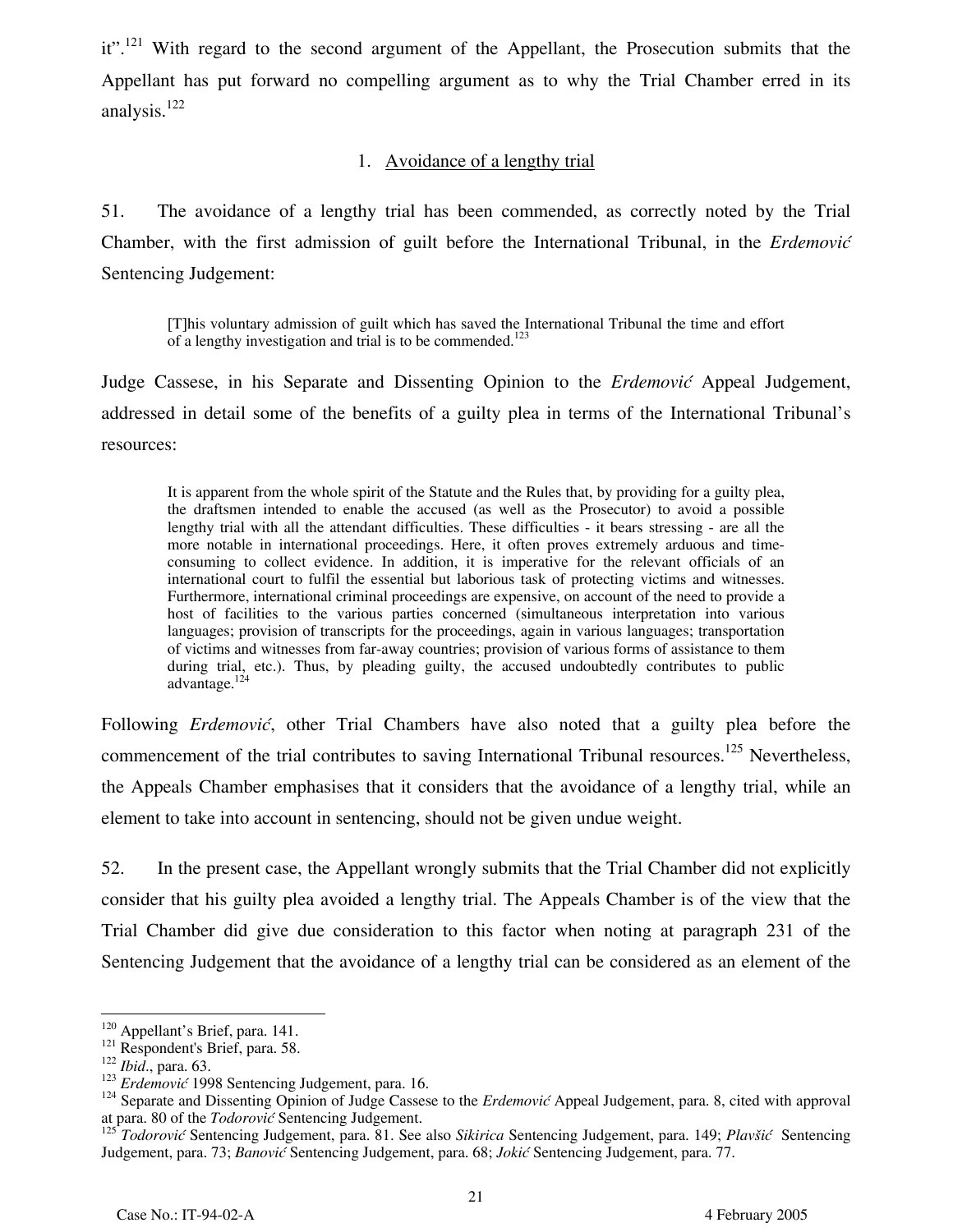mitigating effect of a guilty plea. Further, its analysis of the timing of his guilty plea shows that it considered this factor. The Trial Chamber took into account the particular circumstances of the case and noted that Dragan Nikolić pleaded guilty rather late, as he pleaded guilty "only after three years of detention and just prior to the hearing of the testimonies by six deposition witnesses".<sup>126</sup> but found that this "lateness" could nevertheless not be considered to his detriment, as accused persons are under no obligation to plead guilty.<sup>127</sup> It rather considered that this late change was to be regarded "as a consequence of a thorough analysis and reflection […] of his criminal conduct, which reveals his genuine awareness of his guilt and a desire to assume responsibility for his acts".<sup>128</sup> The Appellant has not shown that the Trial Chamber failed to consider that his guilty plea avoided a lengthy trial.

53. With regard to the Appellant's further argument, in his Brief in Reply, that the Trial Chamber failed to consider that his plea not only saved resources but also "spare[d] many witnesses the ordeal to give evidence"<sup>129</sup>, the Appeals Chamber notes that the Appellant seems to have ignored the finding of the Trial Chamber at paragraph 234 of the Sentencing Judgement, which reads:

Moreover, by pleading guilty prior to the commencement of the trial the Accused relieved the victims of the need to open old wounds.

The Appellant's argument in that regard is manifestly unfounded and is therefore dismissed.

54. In light of the above, the Appeals Chamber dismisses the argument of the Appellant that the avoidance of a lengthy trial following his plea of guilt formed no part or at least no significant part of the Trial Chamber's consideration of the mitigating circumstances.<sup>130</sup>

#### 2. Encouragement of others to come forth

55. The Appellant submits that the Trial Chamber, at paragraph 249 of the Sentencing Judgement, in acknowledging that he "expressed the hope that all three parties to the conflict would be encouraged by his confession to assume their part of the responsibility for the terrible crimes", only considered one part of the concept of others being encouraged to come forth.<sup>131</sup> He submits

<sup>&</sup>lt;sup>126</sup> Sentencing Judgement, para. 234 (emphasis added).

<sup>&</sup>lt;sup>127</sup> At the Appeal Hearing, Counsel for the Appellant raised a further argument in support of the present ground of appeal, namely that the lateness of the Appellant's guilty plea was due to the fact that "[m]atters of law had to be aired" (AT 17-18). As the Trial Chamber did not consider that the lateness of the Appellant's guilty plea was to his detriment and as Counsel for the Appellant only pointed out the reasons for the lateness of the guilty plea and did not raise any argument as to any prejudice that may have been occasioned to the Appellant, the Appeals Chamber need not address this argument.

 $128$  Sentencing Judgement, para. 234 (emphasis added).<br> $129$  Brief in Reply, para. 17.

<sup>&</sup>lt;sup>130</sup> Appellant's Brief, para. 142.<br><sup>131</sup> *Ibid.*, para. 145.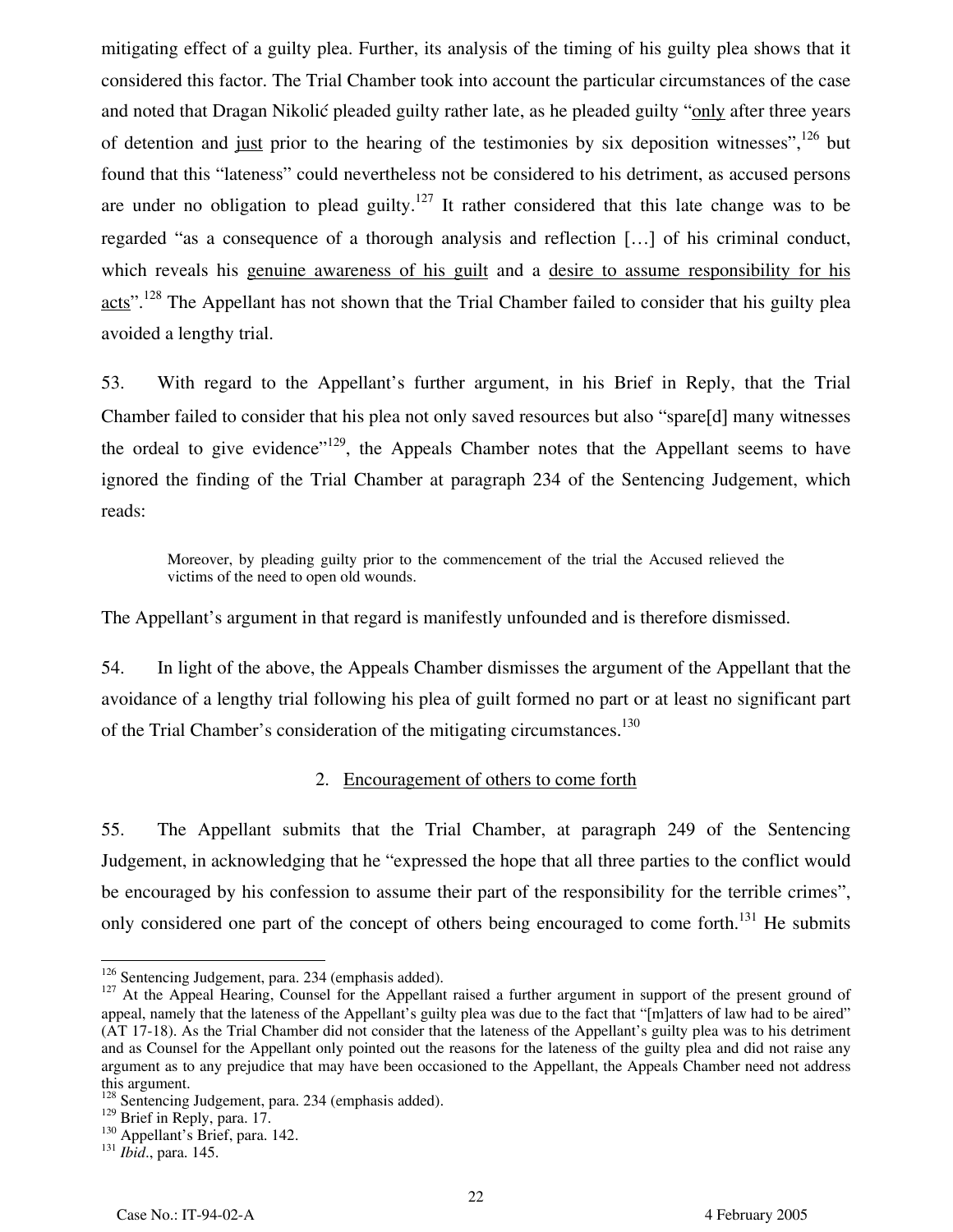that an important part of the consideration to be given to a guilty plea is that a clear discount will be granted and that this would contribute to a clear culture of encouragement.<sup>132</sup>

56. The Appeals Chamber notes that the Trial Chamber, at paragraph 231 of the Sentencing Judgement, did note that the encouragement of others to come forth can be considered as an element of the mitigating effect of a guilty plea. The Appellant has not shown that the Trial Chamber erred in the exercise of its discretion, and in fact acknowledges that the Trial Chamber, at paragraph 249 of the Sentencing Judgement, took into account the hope of the Appellant that others will assume their responsibility for their crimes. The Appellant does not provide any authority in support of his arguments, which merely amount to challenging the fact that the Trial Chamber, by failing to "clearly or more clearly" elaborate on "the concept of a clear discount being given for a guilty plea", accorded insufficient weight to this factor and, as a result, failed to properly exercise its discretion in sentencing him.<sup>133</sup> The Appeals Chamber finds that the Trial Chamber was under no obligation to expand further on these incentives for guilty pleas and did not err in its discretion to impose a sentence.

#### **C. Remorse**

57. The Appellant contends that the Trial Chamber, while acknowledging the particular importance of remorse as a mitigating factor at paragraph 237 of the Sentencing Judgement, only considered this factor "at best perfunctorily".<sup>134</sup> The Prosecution responds that "it is apparent that the Trial Chamber accepted this mitigating factor" but nevertheless notes that while the Trial Chamber is not obliged to "set forth at length" the basis for its conclusions, it did not address this factor in its "Discussion and Conclusion".<sup>135</sup>

58. The Appeals Chamber notes that the Trial Chamber, contrary to the Appellant's submission, did not consider this factor "at best perfunctorily", and in fact treated this factor as "specifically important".<sup>136</sup> In its discussion of Dragan Nikolić's remorse, it accepted that "remorse was shown during the sentencing hearing"<sup>137</sup> and recalled his following statement:

I repent sincerely […]. I genuinely repent. I am not saying this *pro forma*, this repentance and contrition comes from deep inside me, because I knew most of those people from the earliest stage. […] I want to avail myself of this opportunity to say to all of those whom I hurt, either directly or indirectly, that I apologise to everyone who spent any time in Sušica, be it a month or several months. I would like, now that I have this opportunity to speak in public, to make even those victims feel the sincerity of my apology and my repentance, even those who were never at

 $132$  Ibid.

<sup>132</sup> *Ibid*. <sup>133</sup> *Ibid*. 134 Appellant's Brief, para. 146.

<sup>&</sup>lt;sup>135</sup> Respondent's Brief, para. 64.

<sup>136</sup> Sentencing Judgement, para. 237. See also para. 217. <sup>137</sup> *Ibid*., para. 241.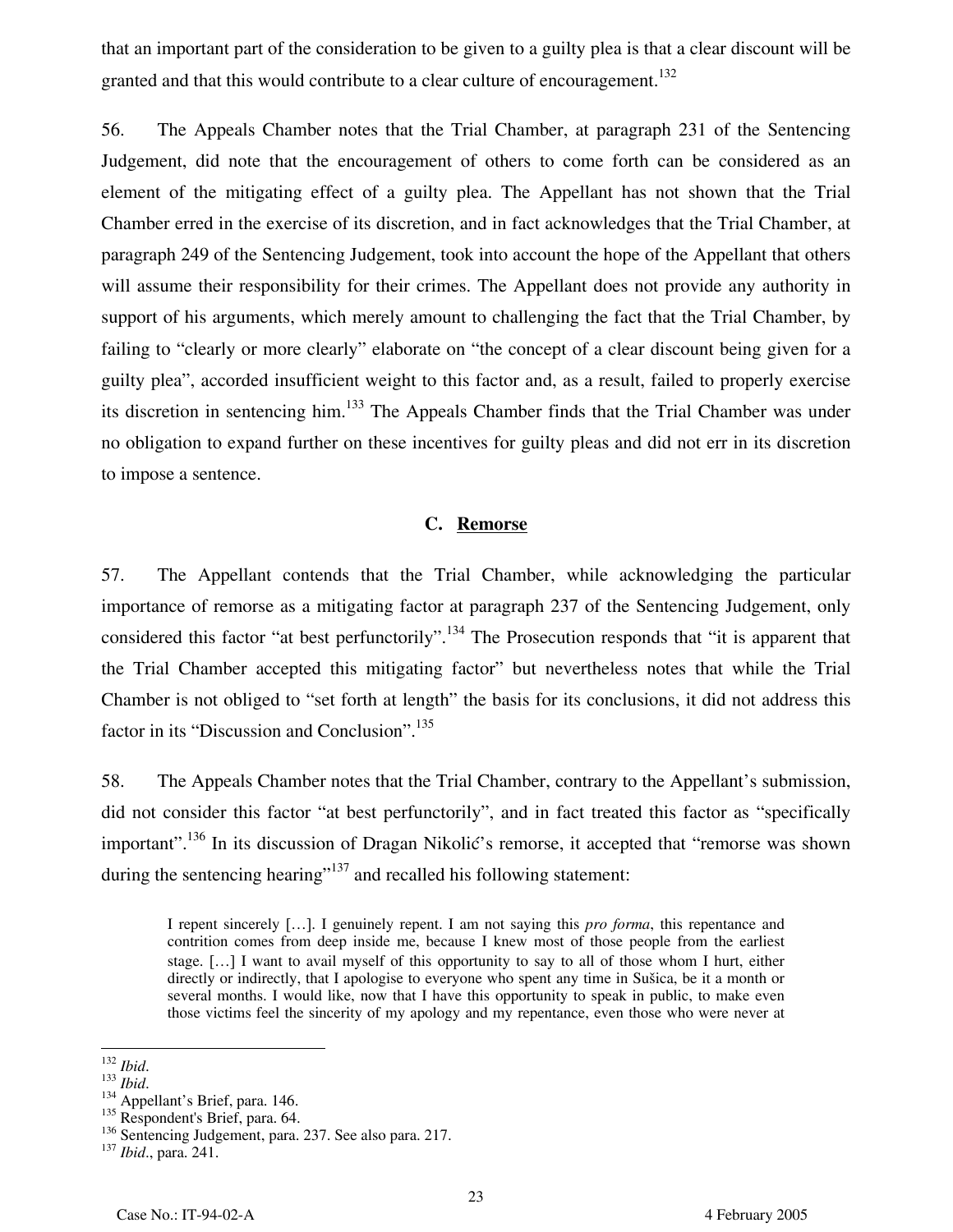the Sušica camp and who are now scattered all over the world as a result of that conflict and the expulsions which made it impossible for them to return home.<sup>138</sup>

59. The Appeals Chamber finds that the Trial Chamber correctly assessed the Accused's foregoing statement at the Sentencing Hearing and was under no obligation to set forth at greater length the basis for its conclusion. The Appeals Chamber further considers that the Appellant's argument is unfounded, as the Trial Chamber clearly considered his remorse as one of the mitigating circumstances entailing a substantial reduction of sentence:

Considering all the above-mentioned mitigating circumstances together and giving particular importance to such factors as the guilty plea, expression of remorse, reconciliation and the disclosing of additional information to the Prosecution, the Trial Chamber is convinced that a substantial reduction of the sentence is warranted.<sup>139</sup>

60. For the foregoing reasons, this ground of appeal is dismissed.

#### **D. Cooperation with the Prosecutor**

61. The Appellant contends that the Trial Chamber erred in two respects with regard to the issue of cooperation. First, he submits that the Trial Chamber was under a duty, in its assessment of this mitigating factor, to "evaluate how he had co-operated and to determine what value the Trial Chamber as opposed to the Prosecution placed on that cooperation".<sup>140</sup> He argues that instead of relying on the Prosecution's assessment of his cooperation, the Trial Chamber should have sought further submissions and assistance from the parties to come to its own conclusion<sup>141</sup>, and that by neglecting to do so, the Trial Chamber failed to come to a valid conclusion on this issue.<sup>142</sup> Second, the Appellant contends that even if the Appeals Chamber finds that the Trial Chamber's consideration of the matter was appropriate, the Trial Chamber failed to ascribe sufficient weight to his cooperation, as it considered this factor as only having "some importance".<sup>143</sup> The Prosecution responds, with regard to the Trial Chamber's assessment of the Appellant's cooperation, that "[a]lthough the Trial Chamber expressed that it had difficulty evaluating the full extent to which this co-operation could in fact be regarded as substantial, the Chamber, after making express reference to the principle of *in dubio pro reo*, resolved any doubt in this regard in favour of the Appellant" and that "[n]otwithstanding its concern, the Chamber did not dismiss co-operation as a mitigating factor, but instead included it in its list of such factors considered in mitigation".<sup>144</sup> With regard to the Appellant's argument that the Trial Chamber gave insufficient weight to his

<sup>&</sup>lt;sup>138</sup> *Ibid.*, referring to the statement of the Accused, T. 501.

<sup>1&</sup>lt;sup>39</sup> Sentencing Judgement, para. 274 (emphasis added).<br>
<sup>140</sup> Appellant's Brief, para. 148.<br>
<sup>141</sup> *Ibid.*, para. 151.<br>
<sup>142</sup> *Ibid.*, paras 153-154.<br>
<sup>143</sup> *Respondent's Brief, para. 66.*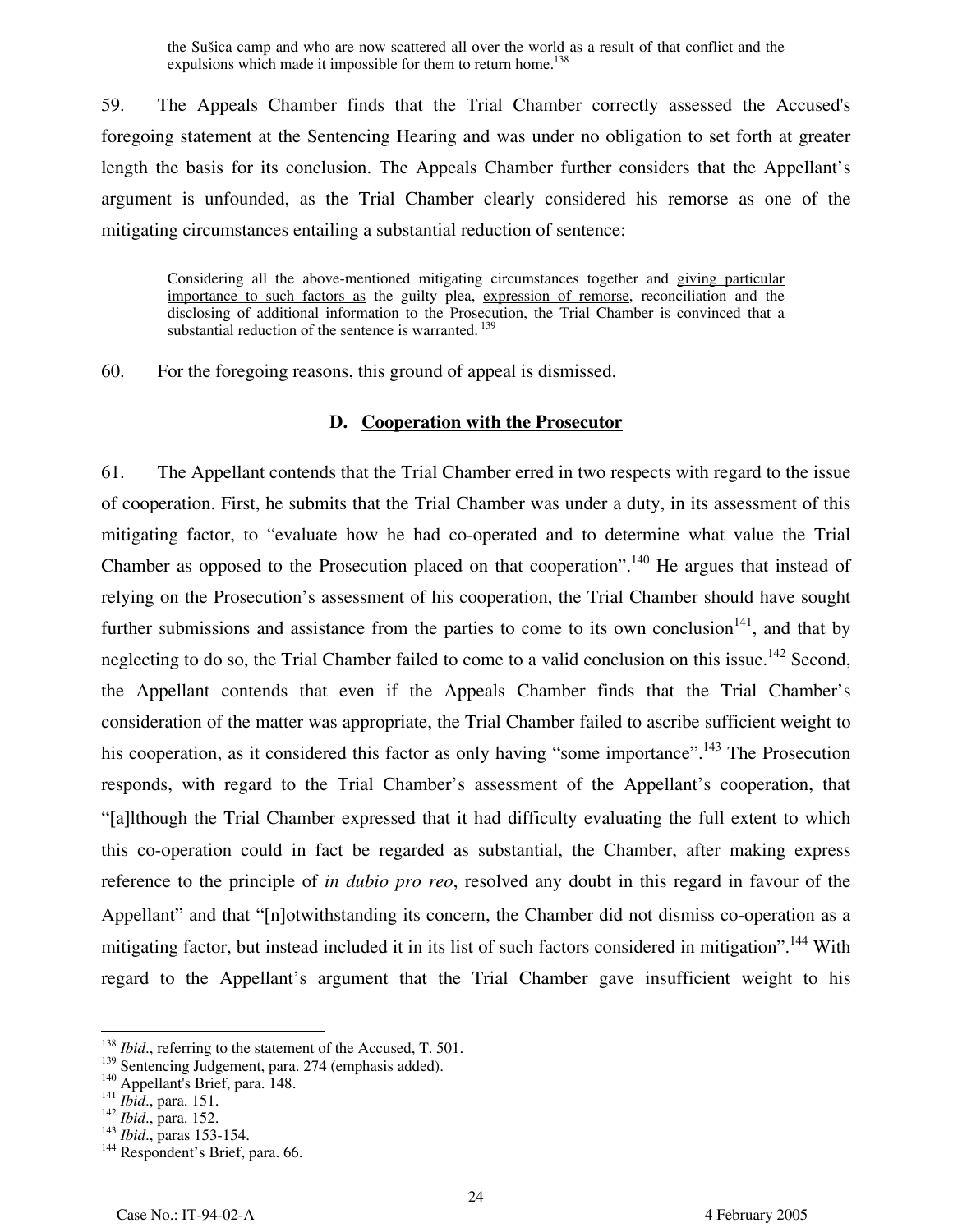cooperation, the Prosecution recalls that its recommendation of a sentence of 15 years of imprisonment was contingent on the Appellant's full and substantial cooperation and that since the Appellant fulfilled this obligation, this factor "should have been given substantial weight in the Trial Chamber's balancing of sentencing factors".<sup>145</sup> In his Brief in Reply, the Appellant reiterates that the Trial Chamber did not properly consider the issue of his cooperation and thereby failed to accord it proper weight.<sup>146</sup>

#### 1. The substantial nature of the Accused's cooperation

62. The Trial Chamber requested the Prosecution, at the Sentencing Hearing, to provide documents that "would enable [it] to review them *in camera* in order to assess if the Accused's cooperation could be regarded as substantial".<sup>147</sup> The Prosecution provided the transcripts of two days of interviews held with the Accused, which "would illustrate the type of co-operation the Accused offered".<sup>148</sup> After a review of those transcripts *in camera*, the Trial Chamber indeed admitted in its Sentencing Judgement that it was "not able to judge" whether or not the Accused's cooperation was substantial<sup>149</sup> but decided to resolve any doubt in favour of the Appellant and not to his detriment.<sup>150</sup> It found that "even this small portion of testimony shows that information provided by Dragan Nikolić will assist the Prosecutor of the ICTY and prosecutors of the yet to be established war crimes chambers in his home country".<sup>151</sup> The Trial Chamber then concluded:

Therefore, the Trial Chamber accepts that the Prosecution is satisfied that the Accused's cooperation until now was substantial and considers this factor as being of some importance for mitigating the sentence, especially since the information about Sušica camp and Vlasenica municipality was heard for the first time before this Tribunal. Thus, the Accused has contributed and will contribute to the fact-finding mission of the Tribunal and the to be established war crimes chambers in his home country.152

63. In light of the above, the Appeals Chamber does not see how the Trial Chamber failed to fulfil its obligation, pursuant to Rule  $101(B)(ii)$  of the Rules,<sup>153</sup> to consider co-operation with the

 $\frac{1}{\sqrt{2}}$ <sup>145</sup> *Ibid.*, para. 67. The Appeals Chamber notes that the Prosecution does not refer to any alleged error in the Trial Chamber's exercise of its discretion to impose a sentence. Rather, it challenges only the fact that the Trial Chamber did not follow the parties' recommendation. At paragraph 68 of its Respondent's Brief, the Prosecution similarly addresses what it considers to be the "ultimate question": whether the Trial Chamber's own assessment of the totality of the mitigating factors in the Appellant's favour was within the proper framework under the Statute and the Rules for discretion. In that respect, the Prosecution reiterates its position that while the Trial Chamber was not bound by the recommendations of the parties, it "should have indicated more clearly why it did not believe that these mitigating factors warranted a sentence lower than 23 years imprisonment". Those arguments will be addressed under the Appeals Chamber's review of the sixth ground of appeal.<br><sup>146</sup> Appellant's Brief in Reply, para. 23.

<sup>147</sup> Sentencing Judgement, para. 258, referring to the Sentencing Hearing, T. 453-454.<br><sup>147</sup> Sentencing Hearing, T. 481.

<sup>&</sup>lt;sup>149</sup> Sentencing Judgement, para. 259.<br><sup>150</sup> Ibid.

<sup>151</sup> *Ibid*.<br><sup>151</sup> *Ibid*. 152 Sentencing Judgement, para. 260 (emphasis added).

<sup>&</sup>lt;sup>153</sup> Vasiljević Appeal Judgement, para. 180: "Co-operation with the Prosecution is the only mitigating factor that Trial Chambers are specifically required to consider pursuant to Rule  $101(B)(ii)$  of the Rules".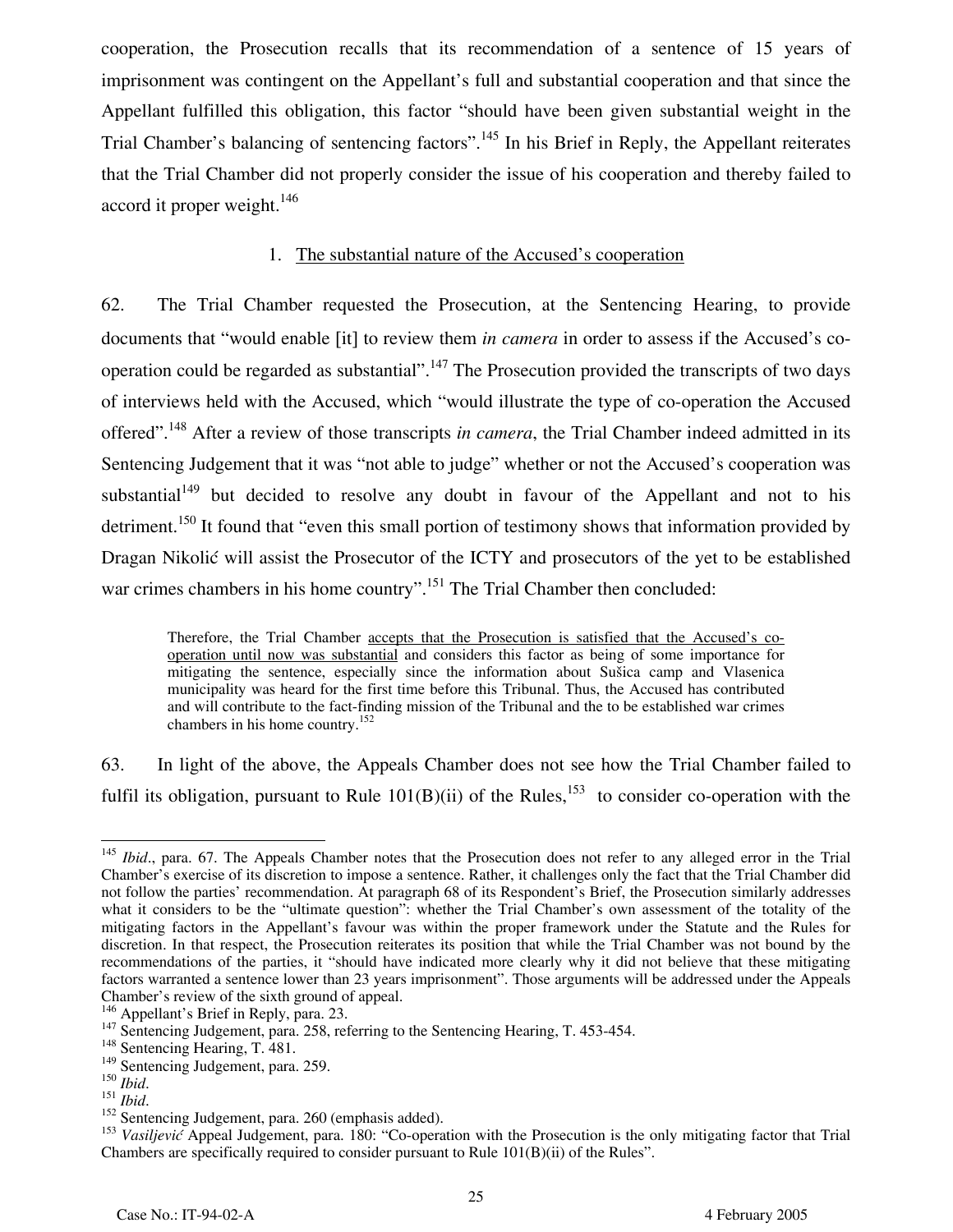Prosecution as a mitigating factor. The Appeals Chamber need not decide whether it would have been more appropriate for the Trial Chamber to request additional material before deciding on the matter. It suffices for the purpose of the present appeal that the Trial Chamber accepted that the Prosecution is satisfied that "the Accused's co-operation until now was substantial".

64. The argument of the Appellant that the Trial Chamber should have sought further submissions and assistance from the parties so as to come to its own conclusion is therefore dismissed.

#### 2. Weight given to the Accused's cooperation

65. In the present case, the Trial Chamber, in its "General Conclusion" pertaining to the mitigating circumstances, gave "particular importance" to the "disclosing of additional information to the Prosecution":

Considering all the above-mentioned mitigating circumstances together and giving particular importance to such factors as the guilty plea, expression of remorse, reconciliation and the disclosing of additional information to the Prosecution, the Trial Chamber is convinced that a substantial reduction of the sentence is warranted.<sup>154</sup>

The Appellant, in submitting that the Trial Chamber failed to ascribe sufficient weight to his cooperation as it allegedly considered this factor as having only "some importance", seems to have overlooked the above finding of the Trial Chamber. The Appeals Chamber notes in that respect that, although the above finding does not refer explicitly to "co-operation", the reference to the "disclosing of additional information" undoubtedly refers to such co-operation.

66. The weight to be attached to co-operation as a mitigating factor is within the discretion of Trial Chambers, which can decide, after assessing the importance to give to this factor, to give it no weight, to give it "substantial" weight within the meaning of Rule  $101(B)(ii)$ , or to give it more "modest" weight in mitigation.<sup>155</sup> The Appellant in the present case only argues that the evidence clearly and unambiguously showed that his cooperation was substantial, and that this, combined with the risk to which he exposed himself by co-operating, should have led the Trial Chamber to accord "greater weight than merely 'some importance'".<sup>156</sup> In the absence of a demonstration that

 $^{154}$  Sentencing Judgement, para. 274 (emphasis added).

<sup>&</sup>lt;sup>155</sup> In the *Vasiljević* Appeal Judgement, at para. 180, the Appeals Chamber accepted the Trial Chamber's conclusion that Rule 101(B)(ii) shall not be interpreted as entailing that only "substantial" cooperation can be taken into account in mitigation and that, to the contrary, more "modest" cooperation can be given some weight in mitigation. Paragraph 299 of the *Vasiljević* Trial Judgement reads: "The Trial Chamber is not satisfied that the statement given by the Accused in the present case represented 'substantial' co-operation pursuant to Rule 101(B)(ii), but it does not interpret Rule 101(B)(ii) as excluding the fact that a statement was made from the matters which may be taken into account in mitigation unless such co-operation is 'substantial'. Nevertheless, the co-operation which was given by the Accused was indeed modest, and it has been given very little weight."

<sup>&</sup>lt;sup>156</sup> Appellant's Brief, para. 155: "It is our respectful submission that if it was clear and unambiguous on the evidence and the submissions of the parties, as we submit it was, that the Appellant's co-operation was substantial, then given,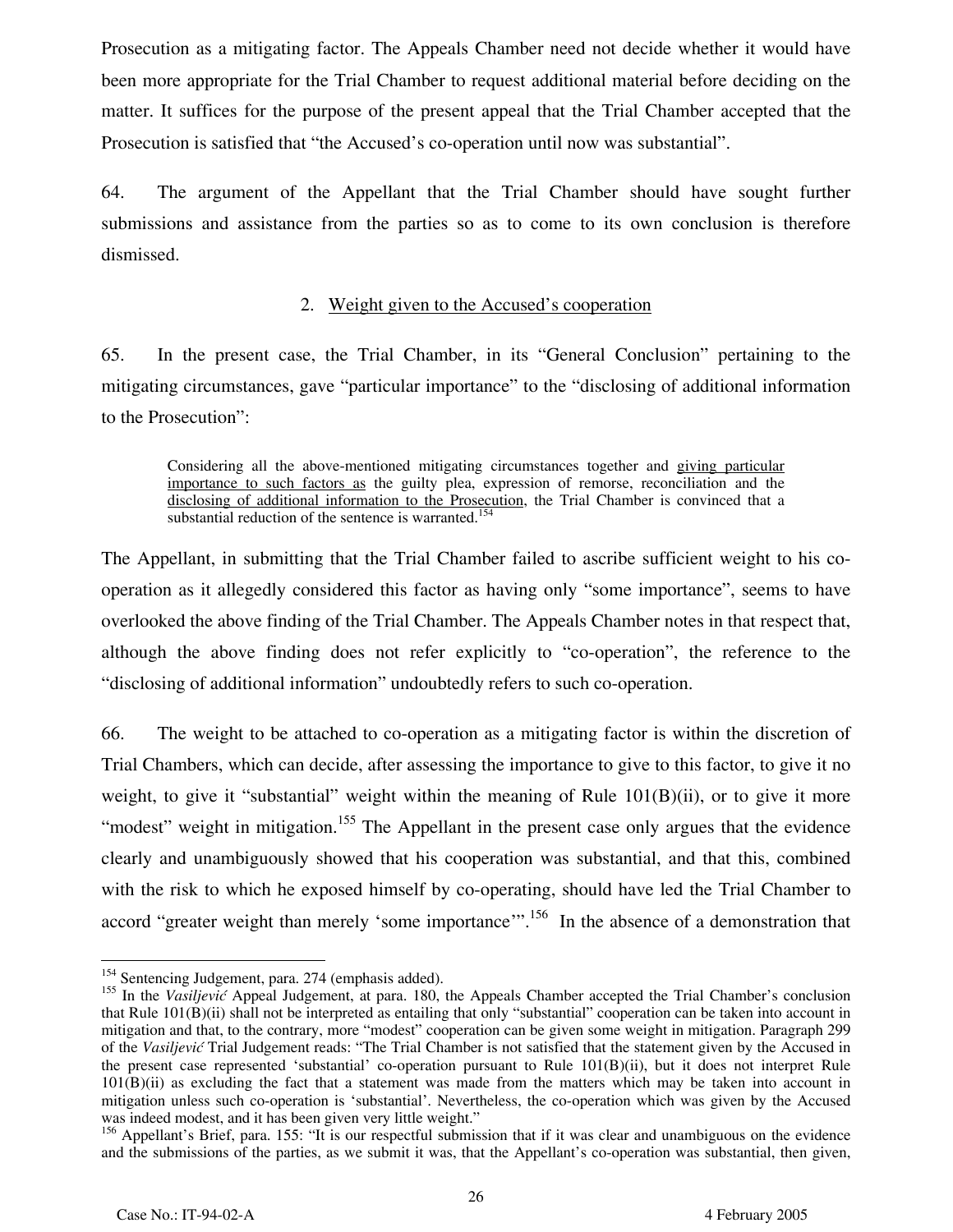the Trial Chamber committed an error in assessing the importance of his cooperation, the Appeals Chamber dismisses the Appellant's argument in that regard.

for example, not just the substance of that assistance but also the risk to which any Defendant exposes himself by cooperating with the [Office of the Prosecutor] in this way (which, we say, in the context of the society from which the Appellant comes means exposing himself to the very real risk of serious personal harm or death), co-operation is a factor to be accorded considerably greater weight than merely 'some importance'".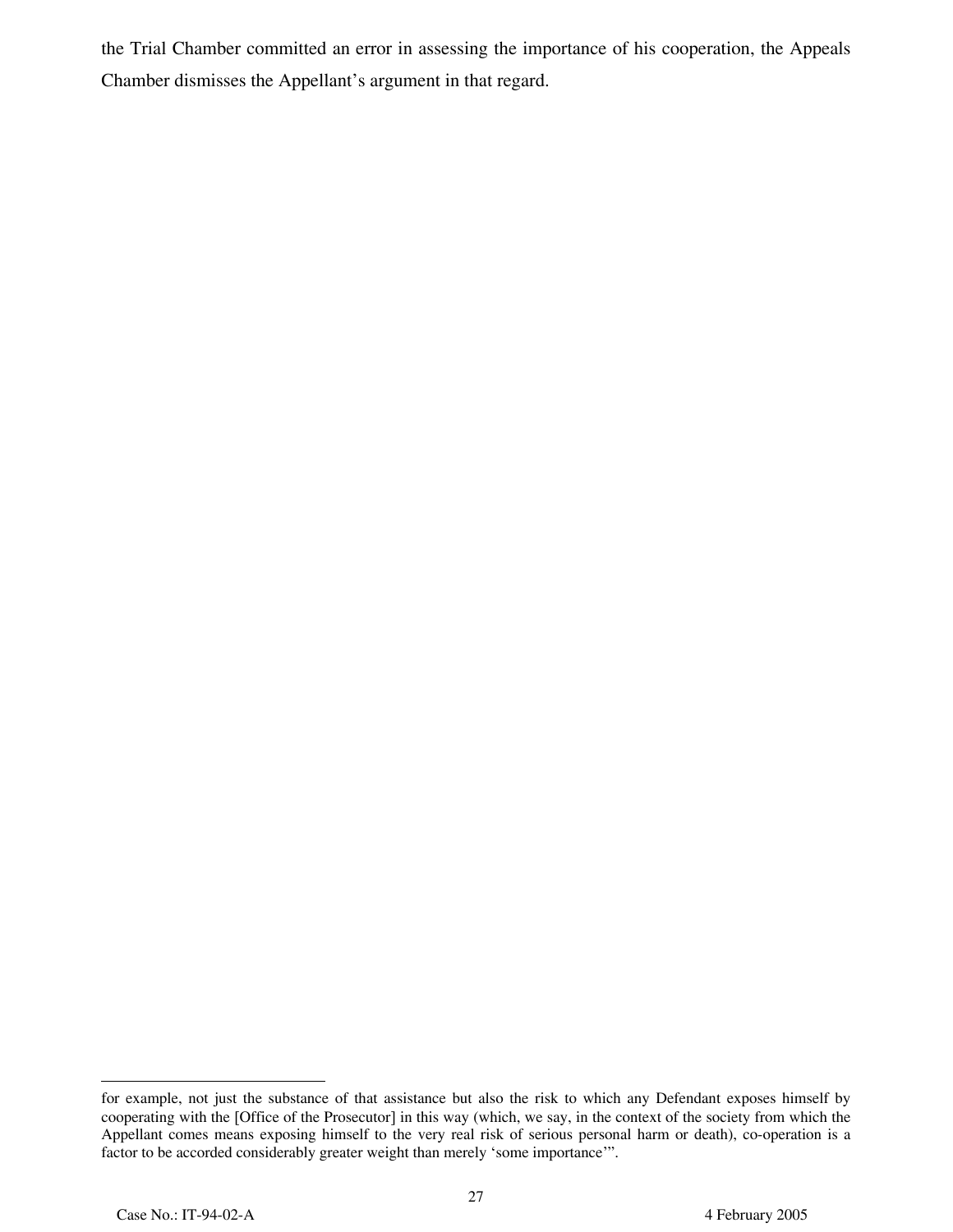# **VI. FOURTH GROUND OF APPEAL: THE TRIAL CHAMBER ERRED BY GIVING NO OR INSUFFICIENT REGARD TO THE GENERAL PRACTICE REGARDING PRISON SENTENCES IN THE COURTS OF THE FORMER YUGOSLAVIA**

67. The Appellant contends that the Trial Chamber gave no or insufficient weight to the sentencing practices in the former Yugoslavia and, as a result, failed in exercising its discretion to impose a proper sentence when it concluded that life imprisonment was the appropriate starting point for sentencing.<sup>157</sup> He also contends that the Trial Chamber erred by rather having recourse to the sentencing practices of countries other than the former Yugoslavia and that, by doing so, "ignored the very obvious, explicit and mandatory linkage set out in Article 24 (1) of the ICTY Statute to the sentencing practice of the former Yugoslavia".<sup>158</sup>

#### **A. The general practice regarding prison sentences in the courts of the former Yugoslavia**

68. While conscious that the International Tribunal is not bound by those practices, the Appellant submits that the Trial Chamber departed so far from them that it fell into an error by setting the starting point at life imprisonment and thereby arrived at a sentence that was excessive.<sup>159</sup> In his view, the wording of Article 24(1) of the Statute ("[...] the Trial Chambers shall have recourse to the general practice regarding prison sentences in the courts of the former Yugoslavia.") involves not only "a mandatory requirement on each occasion to consider that practice" but also "a principle of natural justice that demands that the sentence ultimately passed must bear some proportionate quality that reflects that sentencing practice and its norms."<sup>160</sup> Relying on the findings of the Trial Chamber at paragraphs 153 to 156 of the Sentencing Judgement, he considers that the maximum term of imprisonment for the offences for which he has been convicted would have been twenty years and therefore submits that a sentence of life imprisonment is so fundamental a departure that it demonstrates that the Trial Chamber chose to ignore the sentencing practices of the former Yugoslavia.<sup>161</sup> The Prosecution responds that the case law of the International Tribunal shows that Trial Chambers are under no obligation to follow such sentencing practices.<sup>162</sup> It submits that the "ceiling of 20 years" referred to by the Appellant

<sup>&</sup>lt;sup>157</sup> Appellant's Brief, para. 157.

<sup>158</sup> *Ibid*., para. 162.

<sup>159</sup> *Ibid*., para. 158.

<sup>160</sup> *Ibid*., para. 159.

<sup>161</sup> *Ibid*., para. 161.

<sup>&</sup>lt;sup>162</sup> Respondent's Brief, para. 71.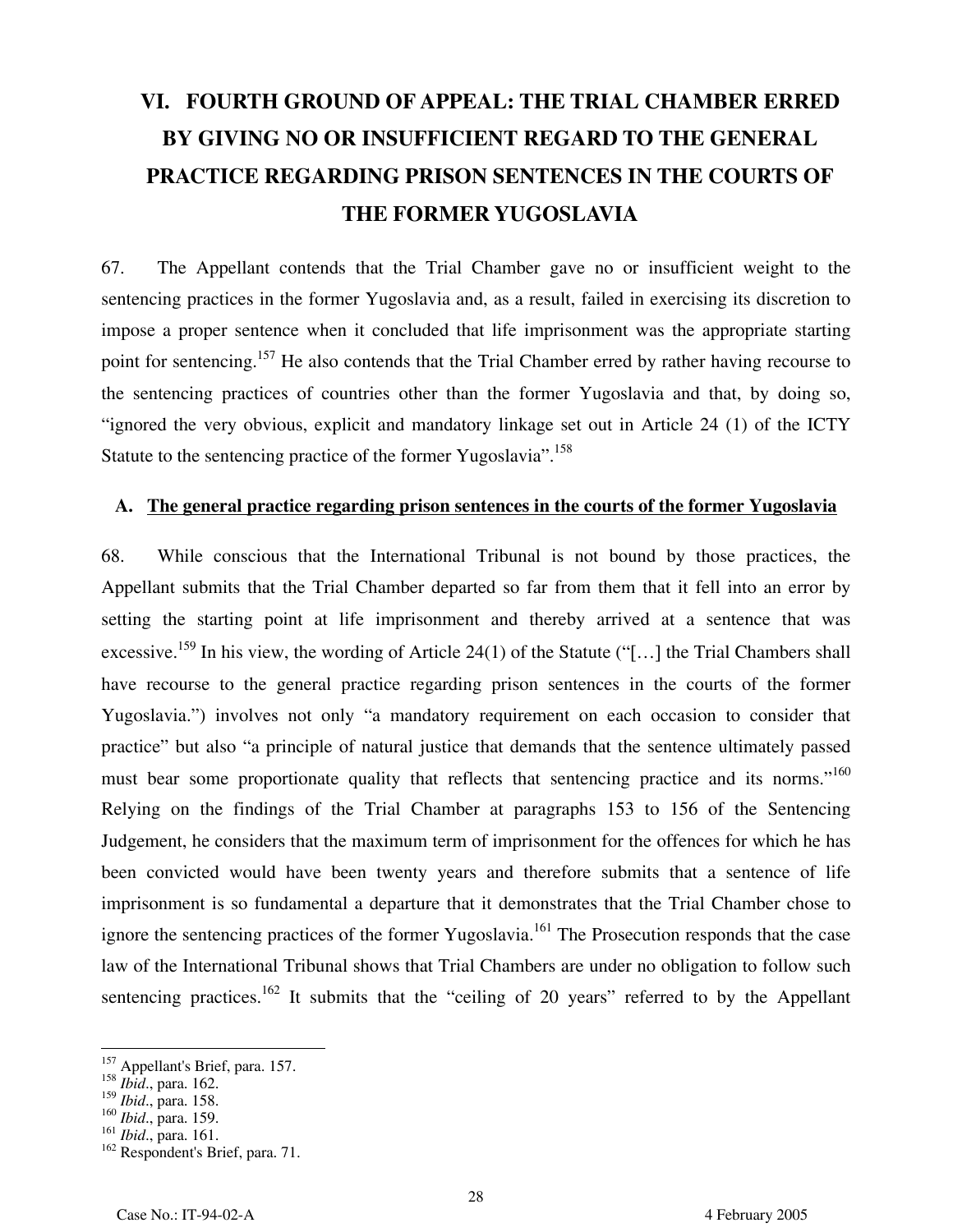illustrates why the Trial Chamber could not have or should not have considered itself bound by this practice: "[s]uch a maximum sentence would be manifestly inappropriate for this Tribunal, given its mandate to punish crimes of the utmost gravity within international humanitarian law".<sup>163</sup>

69. Article 24(1) of the Statute provides that in determining a sentence, "Trial Chambers shall have recourse to the general practice regarding prison sentences in the courts of the former Yugoslavia". The question of whether such "recourse" should be of a binding nature has been consistently and uniformly interpreted by the International Tribunal: although a Trial Chamber should have "recourse to"<sup>164</sup> and should "take into account"<sup>165</sup> the general practice regarding prison sentences in the courts of the former Yugoslavia, this "does not oblige the Trial Chambers to conform to that practice; it only obliges the Trial Chambers to take account of that practice".<sup>166</sup> The approach of the International Tribunal regarding recourse to the sentencing practice of the former Yugoslavia pursuant to Article  $24(1)$  of the Statute and Rule  $101(B)(iii)$  of the Rules is best expressed in the Judgement of the Trial Chamber in *Kunarac*, as affirmed in the *Krstić* Appeal Judgement:<sup>167</sup>

Although the Trial Chamber is not bound to apply the sentencing practice of the former Yugoslavia, what is required certainly goes beyond merely reciting the relevant criminal code provisions of the former Yugoslavia. Should they diverge, care should be taken to explain the sentence to be imposed with reference to the sentencing practice of the former Yugoslavia, especially where international law provides no guidance for a particular sentencing practice. The Trial Chamber notes that, because very important underlying differences often exist between national prosecutions and prosecutions in this jurisdiction, the nature, scope and the scale of the offences tried before the International Tribunal do not allow for an automatic application of the sentencing practices of the former Yugoslavia.<sup>168</sup>

It follows that Trial Chambers have to take into account the sentencing practices in the former Yugoslavia and, should they depart from the sentencing limits set in those practices, must give reasons for such departure. The issue before the Appeals Chamber is therefore, as further expressed by the Appeals Chamber in the *Kunarac* Appeal Judgement, *"*whether the Trial Chamber, while considering the practice of the courts of the former Yugoslavia in relation to the sentencing aspect of the […] case, ventured outside its discretion by ignoring the sentencing limits set in that practice"<sup>169</sup> without providing reasons for its departure.

<sup>&</sup>lt;sup>163</sup> *Ibid.*, para. 73 (footnote omitted). At the Appeal Hearing, the Prosecution further submitted that the Appellant's argument was wrongly based on the assumption that his conduct would in the former Yugoslavia now attract a sentence of 20 years of imprisonment. It noted to the contrary, *inter alia*, referring to paragraph 158 of the Sentencing Judgement, that under the Criminal Code of Republika Srpska adopted on 1 August 2003, aggravated murder would attract a sentence of 45 years (AT 46-47).

<sup>&</sup>lt;sup>164</sup> Article 24 of the Statute.

 $165$  Rule 101(B) of the Rules.

<sup>166</sup> *Serushago* Sentencing Appeal Judgement, para. 30. See also *Tadić* Sentencing Appeal Judgement, para. 21.

<sup>167</sup> *Krstić* Appeal Judgement, para. 260.

<sup>168</sup> *Kunarac* Trial Judgement, para. 829. Recently confirmed in the *Blaskić* Appeal Judgement, para. 682.

<sup>169</sup> *Kunarac* Appeal Judgement, para. 349.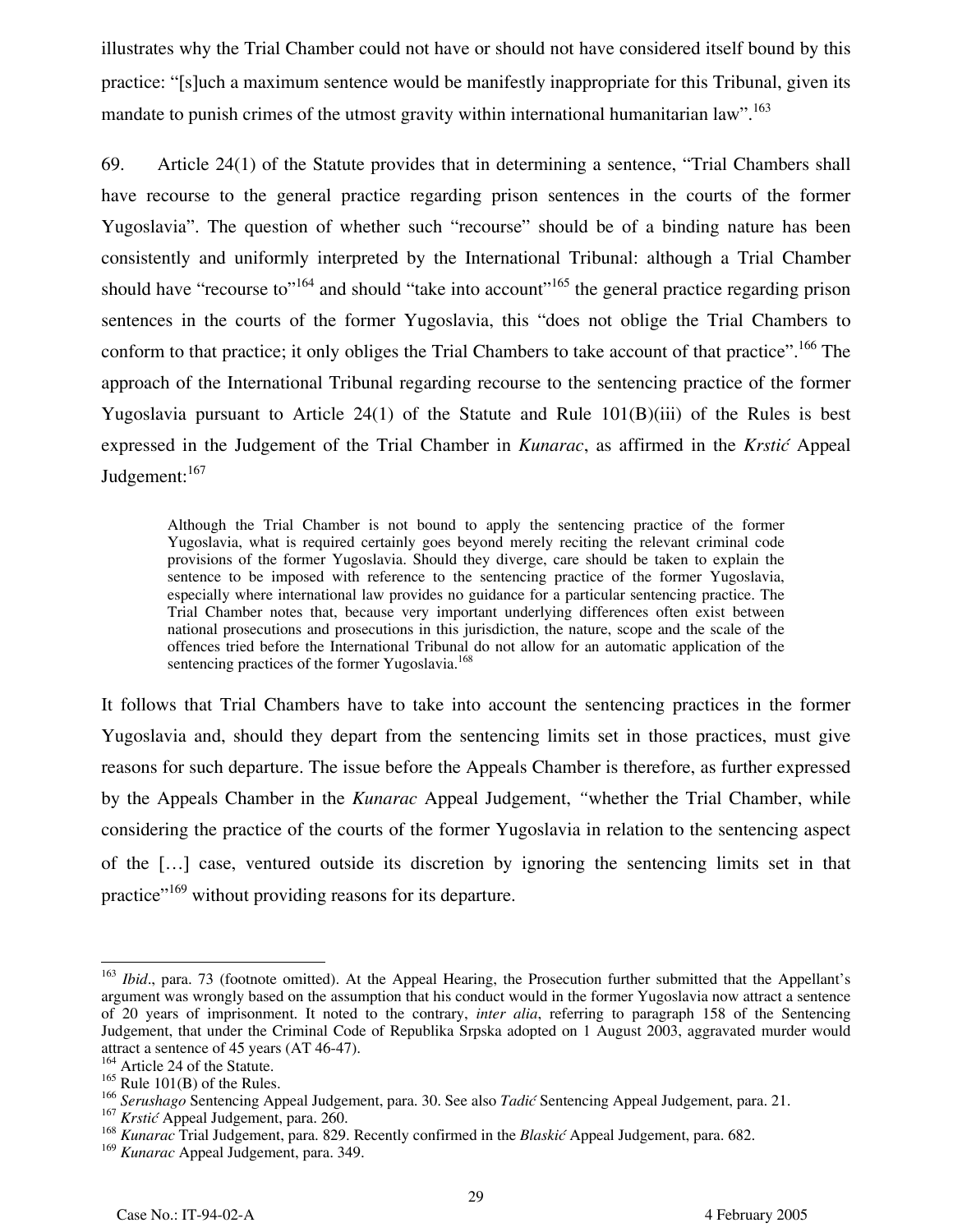## (a) Whether the Trial Chamber failed to take into account the sentencing practices in the former Yugoslavia with regard to the particular circumstances of the case

70. In the present case, the Trial Chamber requested on 25 September 2003 that Prof. Dr. Ulrich Sieber, Director of the "Max-Planck-Institut für ausländisches und internationales Strafrecht" in Freiburg, Germany (hereinafter "Max Planck Institute"), submit an expert report (hereinafter "Sentencing Report") providing information on "the range of sentences for the crimes, as laid down in the Indictment to which the Accused has pleaded guilty, applicable in (i) States on the territory of the former Yugoslavia, (ii) member States of the Council of Europe and (iii) other major legal systems; and the sentencing practice in relation to these crimes developed by (i) State courts in States on the territory of the former Yugoslavia, (ii) International or mixed courts and (iii) if available, the sentencing practice developed by other States mentioned above."<sup>170</sup> The Trial Chamber, on the basis of this Sentencing Report, first provided a "brief chronology of the applicable law in the territory of the former Yugoslavia, starting in 1992, when the crimes to which the Accused has pleaded guilty were committed, until the present day<sup>"171</sup> and then turned to "consider the range of sentences available under aforementioned laws in BiH when the crimes to which the Accused has pleaded guilty were committed".<sup>172</sup> The Appeals Chamber therefore finds that the Trial Chamber fulfilled its obligation to take into account the sentencing practices in the former Yugoslavia with regard to the particular circumstances of the case.

#### (b) Whether the Trial Chamber departed from the sentencing limits set in that practice

71. The conclusion of the Trial Chamber's analysis was that "on the territory of the former Yugoslavia in 1992, the maximum term of imprisonment was 15 years, except for offences punishable with the death penalty, committed under 'particularly aggravating circumstance', or causing 'especially grave consequences', in which cases the maximum term of imprisonment was 20 years".<sup>173</sup> The Appellant's argument, as explained above, is that a sentence of life imprisonment is "so fundamental a departure that it demonstrates that the Trial Chamber chose to ignore the sentencing practices of the former Yugoslavia".<sup>174</sup> The Appellant, in considering that the maximum sentence that could have been imposed on him was a sentence of 20 years, seems to assume that his acts only caused "especially grave consequences", and therefore seems to reject the view that his acts were committed in particularly aggravating circumstances, and would have been punishable at

<u>.</u>

<sup>170</sup> Scheduling Order, 25 September 2003, p. 2. See Sentencing Judgement, para. 38. 171 Sentencing Judgement, paras 152-154. 172 *Ibid.*, paras 155-156. 173 *Ibid.*, para. 155. 174 Appellant's Brief, para. 161.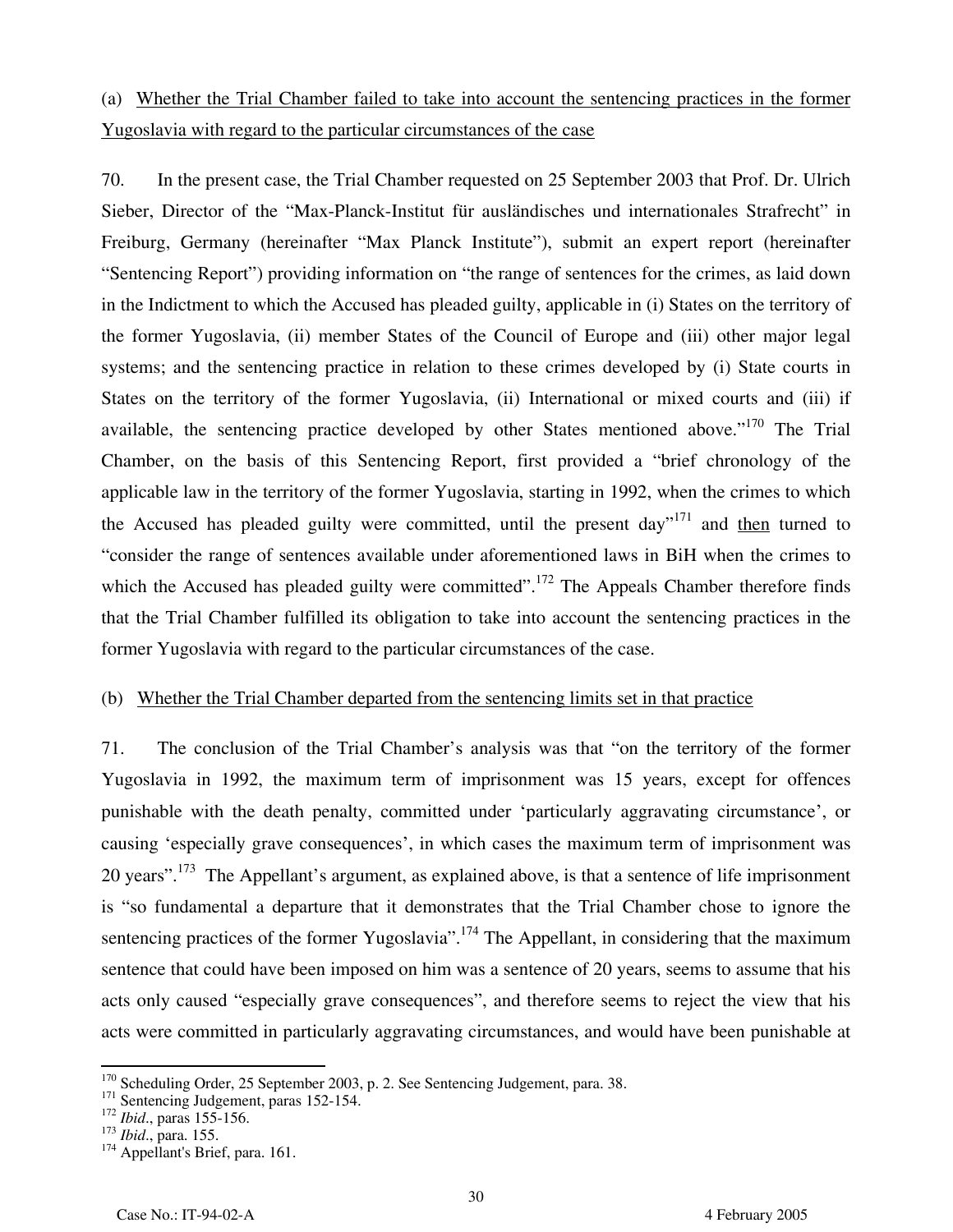the time of the commission with the death penalty. While the Appellant does not give any reason for his assumption, the Appeals Chamber notes that the Trial Chamber has assessed his crimes as committed under especially aggravating circumstances<sup>175</sup> and wishes to recall in that respect the conclusion it reached at paragraph 214 of the Sentencing Judgement:

In conclusion, taking into consideration only the gravity of the crime and all the accepted aggravating circumstances, the Trial Chamber finds that no other punishment could be imposed except a sentence of imprisonment for a term up to and including the remainder of the Accused's life.

The Appellant does not demonstrate that the Trial Chamber departed from the sentencing limits set in the practices of the former Yugoslavia. The reference by the Appellant to the "sentence ultimately passed" is <u>not</u>, as he notes, life imprisonment, but is the sentence of 23 years given by the Trial Chamber, which is clearly within the sentencing range in the former Yugoslavia at the time of the commission of the offences by the Appellant. There is accordingly no need to determine whether the Trial Chamber ventured outside its sentencing discretion.

72. For the foregoing reasons, this part of the Appellant's ground of appeal is dismissed.

#### **B. The sentencing practices in other countries**

73. To support further his argument that the Trial Chamber ignored the sentencing practices in the former Yugoslavia, the Appellant submits that "[w]hilst it may be helpful to have some assistance about the sentencing practices of other countries around the world that one may view the general context in which the sentencing practice of the former Yugoslavia lay […] what the Trial Chamber did was to say that it was, in effect, going to have recourse to the sentencing practices of those other countries (which is neither required nor specifically permitted by the ICTY Statute) and to adopt those sentencing practices as the *raison d'être* of Article 24(1) of the ICTY Statute".<sup>176</sup> In response, the Prosecution argues that there is nothing in the Sentencing Judgement to suggest that the Trial Chamber gave undue weight to the sentencing practices of any particular State and that, to the contrary, the Trial Chamber did consider sentencing practices in the former Yugoslavia at paragraphs 147-156.<sup>177</sup>

74. The Appeals Chamber notes that the Trial Chamber, in the present case, had recourse to the part of the above mentioned Sentencing Report dealing with countries other than the former

-

<sup>175</sup> *Ibid*., para. 213.

<sup>176</sup> Appellant's Brief, para. 162. To reach that conclusion, the Appellant relies on the finding of the Trial Chamber at paragraph 172 of the Sentencing Judgement: "The overview shows that in most countries a single act of murder attracts life imprisonment or the death penalty, as either an optional or a mandatory sanction. When adopting the Statute in 1993, the Security Council was apparently cognisant of this practice and decided to vest broad discretion to the judges in determining sentences, instead of giving concrete sentencing ranges for specific offences. […]". 177 Respondent's Brief, para. 75.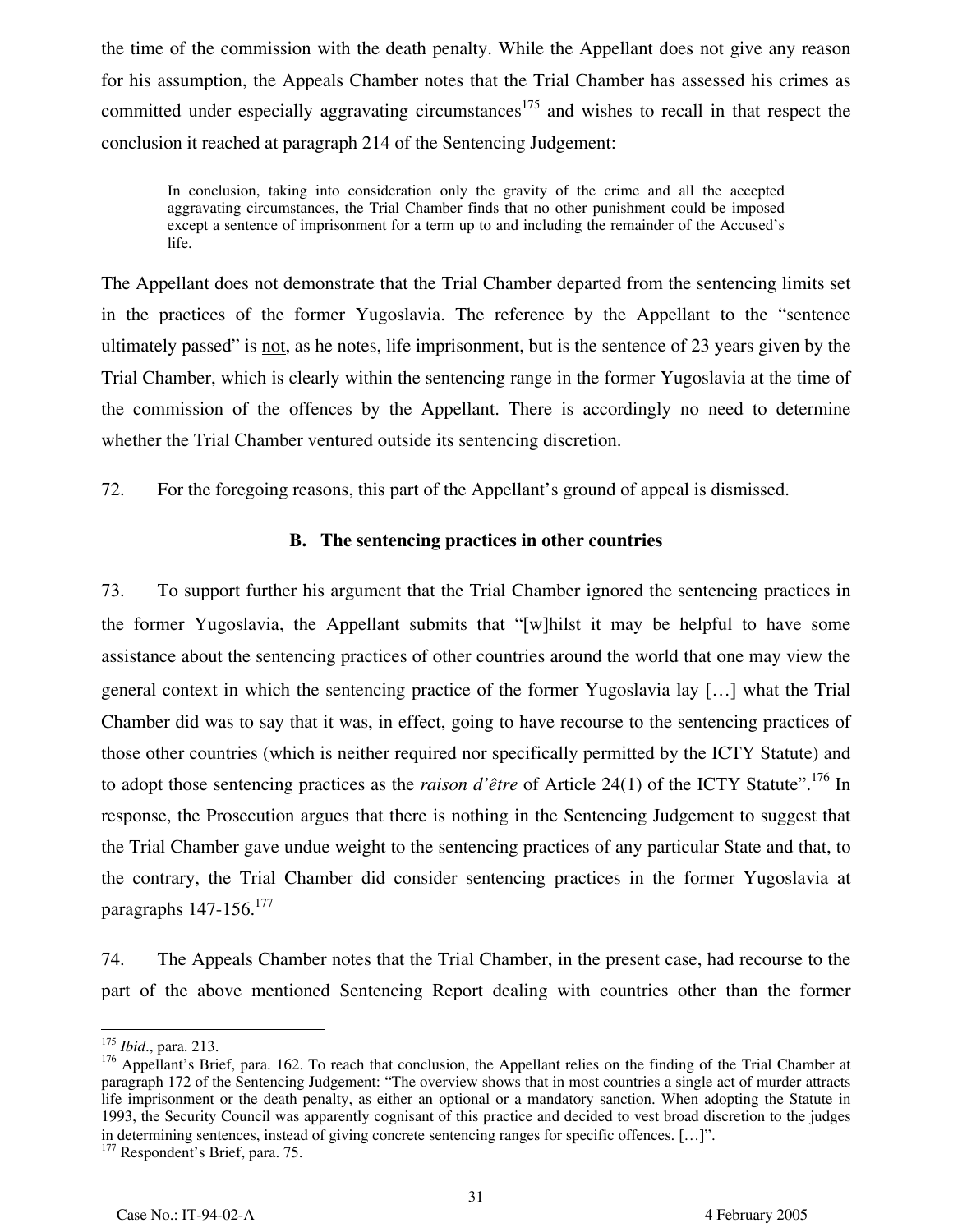Yugoslavia, to "seek guidance based on comparative research in this terrain".<sup>178</sup> As clearly stated at paragraph 166 of the Sentencing Judgement, the Trial Chamber reviewed this part of the Sentencing Report "[i]n addition to the section relating to sentencing law and practice in the former Yugoslavia" (emphasis added).

75. With regard to the argument of the Appellant that the Trial Chamber's conclusion, at paragraph 172 of the Sentencing Judgement, that "[t]he overview shows that in most countries a single act of murder attracts life imprisonment or the death penalty, as either an optional or a mandatory sanction", shows that it adopted those practices as the *raison d'être* of Article 24(1) of the ICTY Statute, the Appeals Chamber finds that the Appellant has misunderstood the import of the Trial Chamber's finding. What the Trial Chamber did, in fact, was to underline that the range of sentences in national jurisdictions is so wide that the Security Council accordingly decided to vest broad discretion to the judges in determining a sentence. In fact, the Trial Chamber referred to "a similar broad range of applicable sentences" with regard to torture, rape and the issue of combined offences.179

76. In light of the above, the Appeals Chamber finds that the Appellant has not shown that the Trial Chamber gave undue weight to the sentencing practices in states other than the former Yugoslavia. The Trial Chamber was clearly aware that it was not bound to apply any maximum term of imprisonment in a national system, $180$  and did not err in exercising its discretion to impose a sentence here. The Appeals Chamber further notes that the Trial Chamber, so as to "seek guidance" as it did, was perfectly entitled to undergo a review of the sentencing practices of other countries. The argument of the Appellant is therefore dismissed.

 $178$  Sentencing Judgement, para. 149.

<sup>&</sup>lt;sup>179</sup> *Ibid.*, para. 173.<br><sup>180</sup> *Ibid.*, para. 147, referring to para. 377 of the *Kunarac* Appeal Judgement.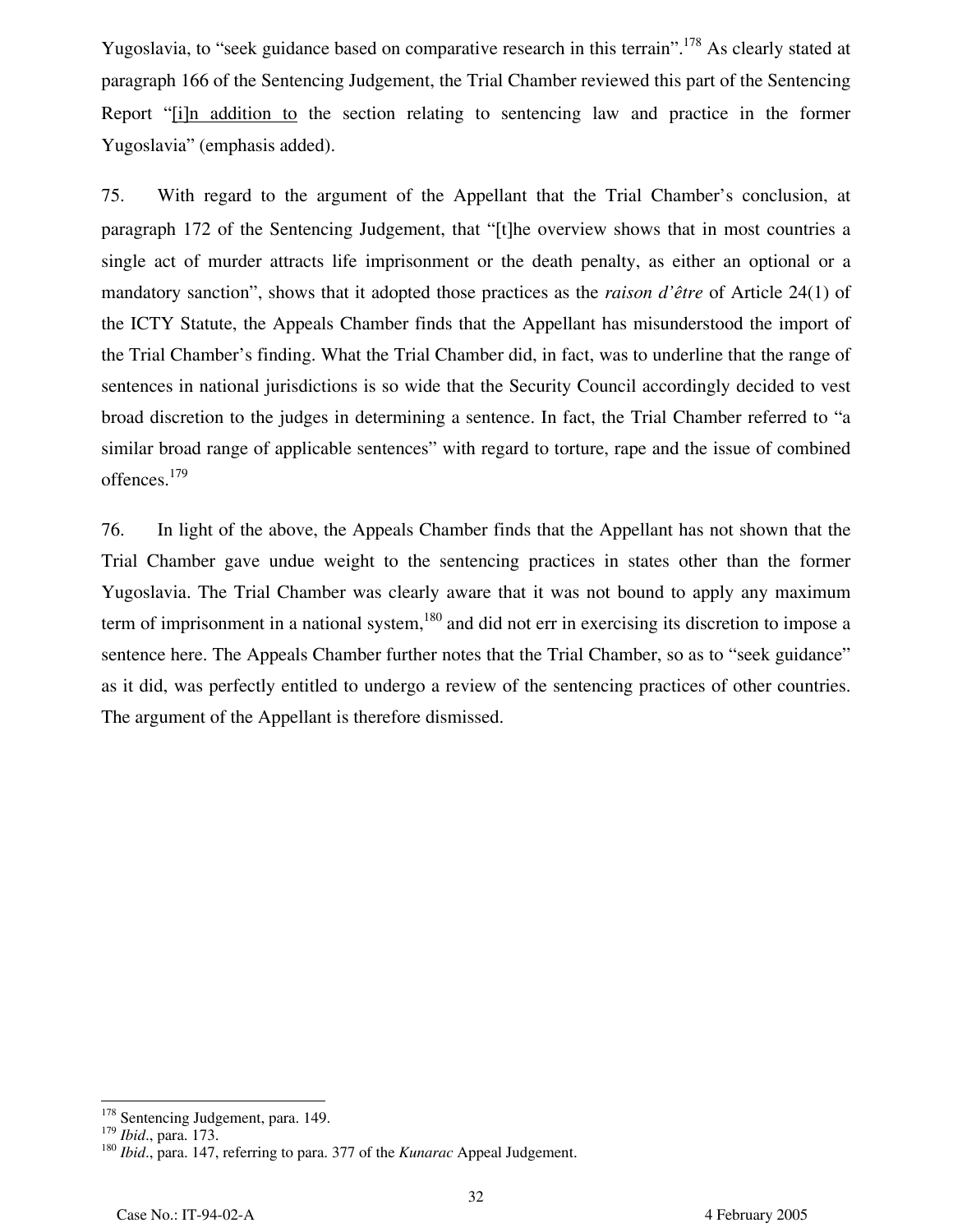# **VII. FIFTH GROUND OF APPEAL: THE TRIAL CHAMBER ERRED BY CONCLUDING THAT IT WAS NOT BOUND BY THE PRINCIPLE OF LEX MITIOR**

77. The Appellant submits that the Trial Chamber erred when it found that the principle of *lex mitior*<sup>181</sup> applies "only to cases in which the commission of a criminal offence and the subsequent imposition of a penalty took place within one and the same jurisdiction<sup> $182$ </sup> and that the principle does not apply in the International Tribunal because it exercises a different jurisdiction from that in which the crime was committed.<sup>183</sup> He submits that by virtue of Articles 1 and 8 of the Statute, the International Tribunal exercises its jurisdiction over serious violations of international humanitarian law committed in the former Yugoslavia after 1 January 1991 – that is, over the same crimes and same perpetrators as the courts of the former Yugoslavia in the 1990s and as the courts of the successor States currently, albeit with different powers, procedures and rules of procedure and evidence.<sup>184</sup> The Appellant further argues that cases actually within the ICTY's jurisdiction can be referred, pursuant to Article 11*bis* of the Rules (Referral of the Indictment to Another Court), to the territory where the crimes have been committed.<sup>185</sup> He submits in this respect that, should an accused sent to the courts of the former Yugoslavia be subjected to a more lenient system of penalties, there would be a breach of the principle of equality before the law as set out in Article  $21(1)$  of the Statute.<sup>186</sup> The Appellant also argues that if, as the Trial Chamber notes at paragraph 160 of the Sentencing Judgement, the principle of *lex mitior* "is enshrined in international covenants and national legislations", the Trial Chamber's reasoning for not applying the principle of *lex mitior* was not substantive, as it focuses on the "formal jurisdictional point" and does not explain why the ICTY is not bound by the principle and why the ICTY can impose "a wholly different and more serious punishment regime than that which would obtain before national courts for the same crimes".<sup>187</sup> The Prosecution, in response, concurs with the finding of the Trial Chamber.<sup>188</sup> It

 $181$  See the definition in Article 24 (2) of the Rome Statute of the International Criminal Court ("In the event of a change in the law applicable to a given case prior to a final judgement, the law more favorable to the person being investigated, prosecuted or convicted shall be applied."). See further similar provisions enshrining the principle of *lex mitior*: Article 15 (1) ICCPR, Article 9 ACHR, Art. 7(1) ECHR (providing only that no heavier penalty be imposed than the one applicable a the time of offence); see also national jurisdictions: Article 4(2) of the Federal Criminal Code of 1976/77, Article 2 (3) of the German Penal Code, Chapter II, Article 112-1, para 3 of the French Penal Code, Art. 2 (2) of the Swiss Penal Code, Chapter 2 (2) (3) of the Swedish Criminal Code.<br><sup>182</sup> Sentencing Judgement, para. 163.

<sup>183</sup> *Ibid.*, para. 165.<br><sup>184</sup> Appellant's Brief, paras 170-172.

<sup>185</sup> *Ibid*., para. 173.

<sup>&</sup>lt;sup>186</sup> *Ibid.*, para. 175. The Appellant wrongly referred to Article 22(1) of the Statute. It is assumed that the Appellant's intent was to refer to Article 21(1) of the Statute, which reads as follows: "1. All persons shall be equal before the International Tribunal."

<sup>&</sup>lt;sup>187</sup> Appellant's Brief, para. 176.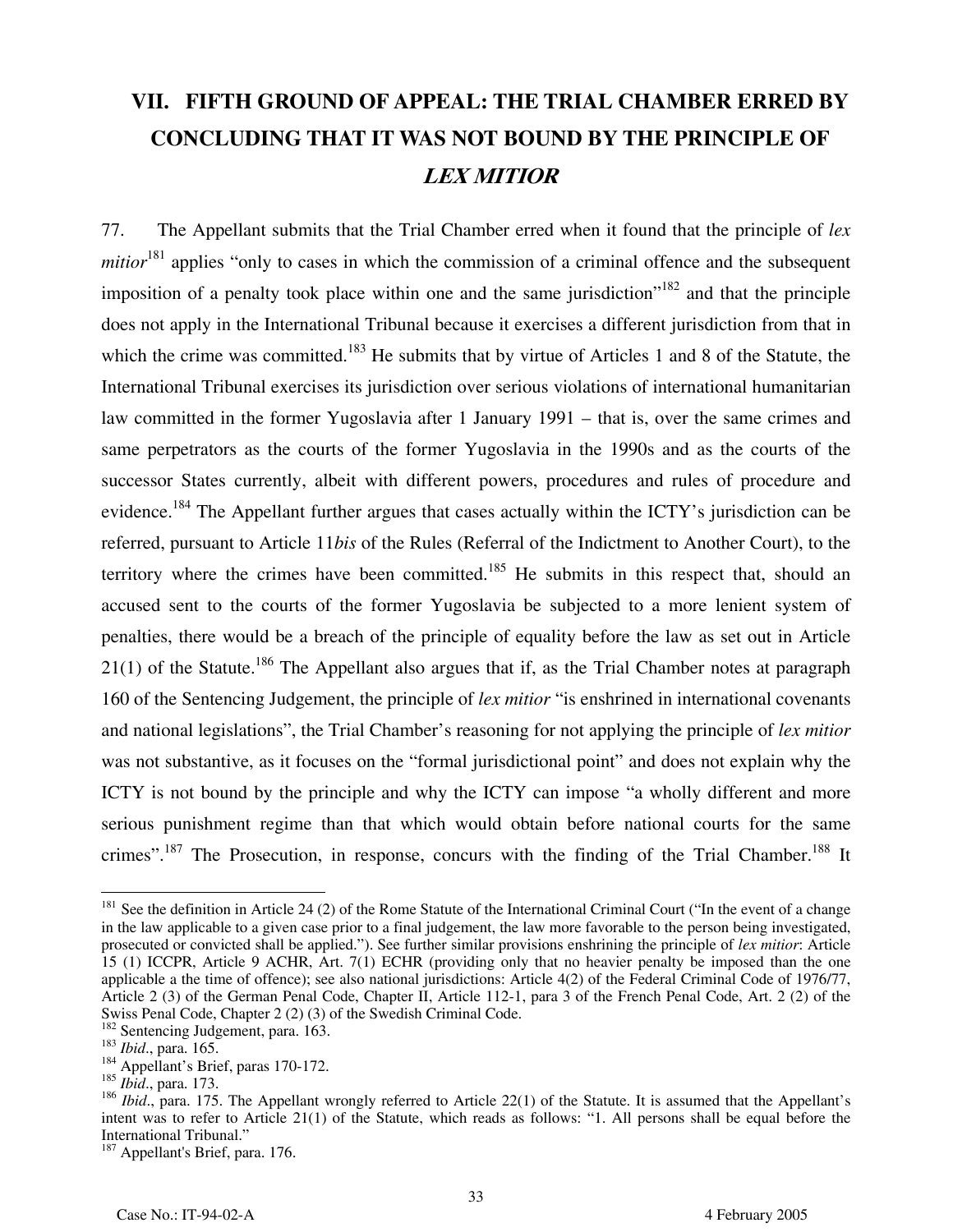submits that should the Appellant's position be accepted, it "could result in the Tribunal being bound by the law or sentencing practice in the former Yugoslavia".<sup>189</sup>

78. The Trial Chamber correctly summarised the criminal laws that are relevant to sentencing and applicable in the territory of the former Yugoslavia, in particular in the territory of Vlasenica where the crimes were committed.<sup>190</sup> The Trial Chamber noted further that the sentencing range in the former Yugoslavia would be restricted to a fixed term of imprisonment instead of a term up to and including the remainder of the convicted person's life as provided for in Rule 101(A) of the Rules.<sup>191</sup> These findings are uncontested between the parties. It is therefore of essential importance whether or not the principle of *lex mitior* is applicable in this case.

79. The Trial Chamber first considered whether the principle of *lex mitior* had been applicable in the former Yugoslavia and whether it was part of the law of the International Tribunal and then addressed the question of whether the *lex mitior* principle was applicable in the present case.

80. The contentious part of the Sentencing Judgement is the finding of the Trial Chamber that "the principle [of *lex mitior*] applies only to cases in which the commission of a criminal offence and the subsequent imposition of a penalty took place within one and the same jurisdiction",<sup>192</sup> and that, because this Tribunal exercises a different jurisdiction from the national jurisdiction in which the crimes were committed, the principle does not apply.<sup>193</sup> The Appeals Chamber notes that the question of the applicability of the principle is not one of jurisdiction, but rather one of whether differing criminal laws are relevant and applicable to the law governing the sentencing consideration of the International Tribunal.

81. The principle of *lex mitior* is understood to mean that, if the law relevant to the offence of the accused has been amended, the less severe law should be applied. It is an inherent element of this principle that the relevant law must be binding upon the court. Accused persons can only benefit from the more lenient sentence if the law is binding, since they only have a protected legal position when the sentencing range must be applied to them. The principle of *lex mitior* is thus only applicable if a law that binds the International Tribunal is subsequently changed to a more favourable law by which the International Tribunal is also obliged to abide.

82. The International Tribunal is clearly bound by its own Statute and Rules, and thus to the sentencing range of a term up to and including the remainder of the convicted person's life as

-

<sup>&</sup>lt;sup>188</sup> Respondent's Brief, paras 81-82.

<sup>189</sup> *Ibid*., para. 83.

<sup>&</sup>lt;sup>190</sup> Sentencing Judgement, para. 158.

<sup>191</sup> *Ibid*., para. 159.

<sup>192</sup> *Ibid*., para. 163.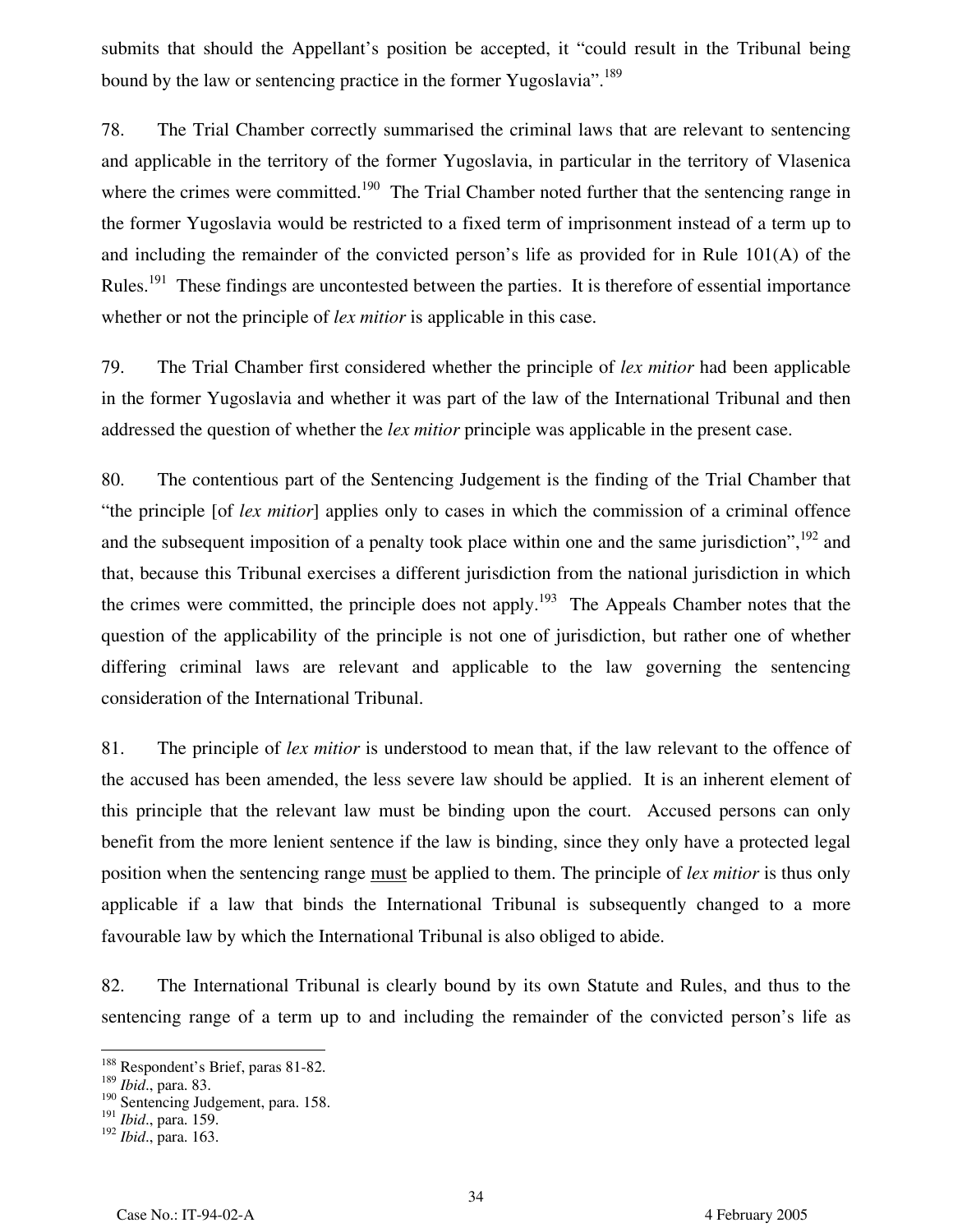provided for in Rule 101(A) of the Rules and Article 24(1) of the Statute. The Appeals Chamber notes that there has not been a change in the laws of the International Tribunal regarding sentencing ranges.

83. The sentencing range in the former Yugoslavia would be restricted to a fixed term of imprisonment. The Appeals Chamber notes that, since the establishment of the International Tribunal, an accused before it can receive a maximum sentence that is not limited to a fixed term of imprisonment.

84. The Appeals Chamber, however, reiterates its finding that the International Tribunal, having primacy, is not bound by the law or sentencing practice of the former Yugoslavia.<sup>194</sup> It has merely to take it into consideration. Allowing the principle of *lex mitior* to be applied to sentences of the International Tribunal on the basis of changes in the laws of the former Yugoslavia would mean that the States of the former Yugoslavia have the power to undermine the sentencing discretion of the International Tribunal's judges. In passing a national law setting low maximum penalties for the crimes mentioned in Articles 2 to 5 of the International Tribunal's statute, States could then prevent their citizens from being properly sentenced by this Tribunal. This is not compatible with the International Tribunal's primacy enshrined in Article 9(2) of the Statute and its overall mandate.

85. In sum, properly understood, *lex mitior* applies to the Statute of the International Tribunal. Accordingly, if ever the sentencing powers conferred by the Statute were to be amended, the International Tribunal would have to apply the less severe penalty. So far as concerns the requirement of Article 24(1) that "the Trial Chambers shall have recourse to the general practice regarding prison sentences in the courts of the former Yugoslavia", these words have to be construed in accordance with the principles of interpretation applicable to the Statute of which they form part. So construed, they refer to any pertinent laws of the former Yugoslavia which were in force at the time of commission of the crime in question; subsequent changes in those laws are not imported.

86. For the foregoing reasons, the fifth ground of appeal is dismissed.

 $\frac{1}{\sqrt{2}}$ <sup>193</sup> *Ibid*., paras 164-165.

<sup>194</sup> See *Tadić* Sentencing Appeal Judgement, para. 21. See *supra* para. 69.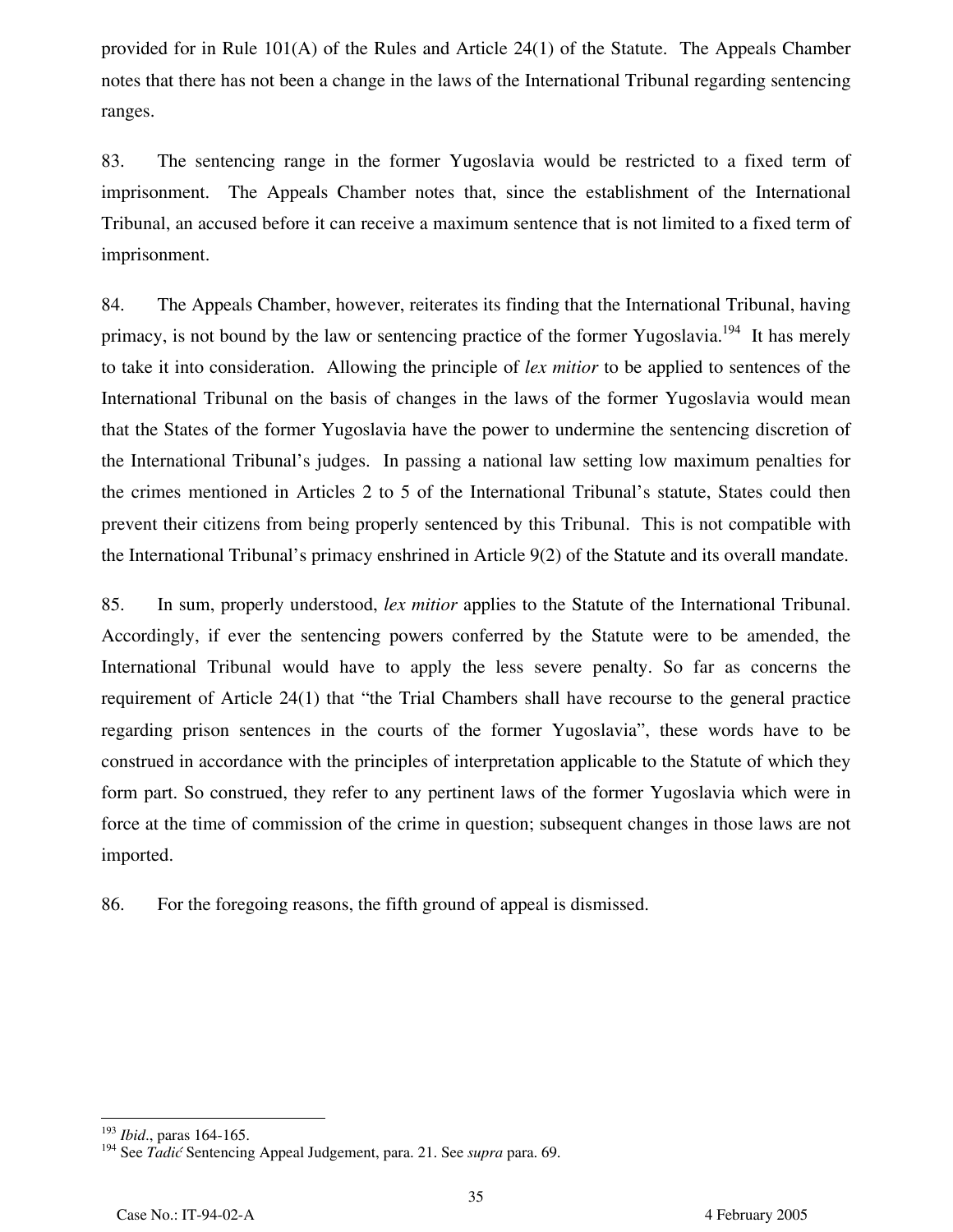# **VIII. SIXTH GROUND OF APPEAL: THE TRIAL CHAMBER FAILED TO GIVE SUFFICIENT WEIGHT TO THE RECOMMENDATION OF THE PARTIES AS TO THE SENTENCE**

87. The Appellant contends that the Trial Chamber failed to pay sufficient regard to the recommendation of the parties as to a sentence of 15 years. He alleges two errors in support of this ground of appeal, which the Appeals Chamber will examine in turn: (1) that the Trial Chamber failed adequately to explain why the sentence recommended by the parties was not appropriate, and (2) that it erroneously took into account the time he would actually serve in prison.

## **A. Whether the Trial Chamber erred in failing to explain why the sentence recommended by the parties was not appropriate**

88. According to the Appellant, the Trial Chamber "failed adequately to explain why such a sentence was not appropriate".<sup>195</sup> The Prosecution acknowledges that, pursuant to Rule 62*ter*(B), Trial Chambers are not bound by the recommendations of the parties, but nevertheless submits that they should give them "serious consideration" and, should they wish to depart from those, should indicate the basis for such departure.<sup>196</sup> It agrees with the Appellant that the Trial Chamber failed to explain adequately its reason for not following the parties' joint recommendation of a sentence of 15 years. $197$ 

89. As previously stated, in exercising their discretion to impose a sentence, Trial Chambers must take into account the following factors: the gravity of the offence and the individual circumstances of the convicted person, the general practice regarding prison sentences in the courts of the former Yugoslavia, and aggravating and mitigating circumstances.<sup>198</sup> The special context of a plea agreement raises an additional factor that must be taken into account. A plea agreement is a matter of considerable importance as it involves an admission by the accused of his guilt. Furthermore, recommendation of a range of sentences or, as in the present case, a specific sentence,

<sup>&</sup>lt;sup>195</sup> Notice of Appeal, para. 16.

<sup>&</sup>lt;sup>196</sup> Respondent's Brief, para. 97. At the Appeal Hearing, the Prosecution reiterated that, in its view, the Trial Chamber "did not sufficiently elaborate the basis for its departure from the joint submission" and further stated that this failure "makes it difficult to evaluate whether or not appropriate weight was given by the Trial Chamber to the various factors it considered in mitigation" (AT 34).

<sup>&</sup>lt;sup>197</sup> The Prosecution, while acknowledging that the Trial Chamber, at paragraph 281 of the Sentencing Judgement, did give reasons why the aggravating factors made a sentence of 15 years unjust, more specifically submitted at the Appeal Hearing that the Trial Chamber "did not address at all why the mitigating factors did not outweigh that". It submitted that this failure was especially significant with respect to the Appellant's cooperation as the Trial Chamber "rejected the Prosecution's evaluation of what was meant in terms of it outweighing the gravity of the offence to get a sentence of 15 years, and didn't give reasons why it did that" (AT 48-49).

<sup>198</sup> *Čelebići* Appeal Judgement, para. 716. In addition, Trial Chambers are obliged to take into account the extent to which any penalty imposed by a court of any State on the convicted person for the same act has already been served, as referred to in Article 10(3) of the Statute and in Rule 101(B)(iv).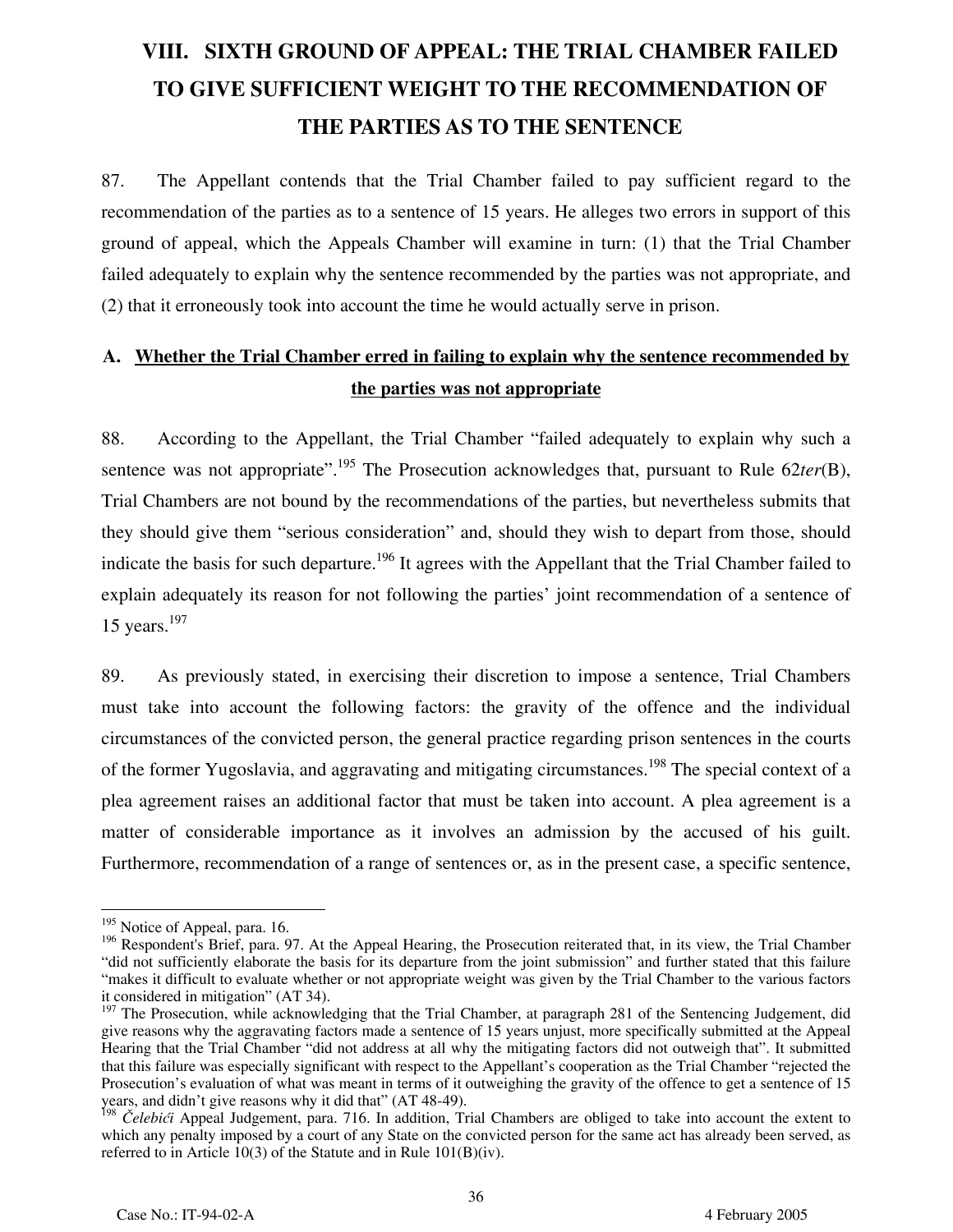reflects an agreement between the parties as to what, in their view, would constitute a fair sentence. The Appeals Chamber notes that Rule 62*ter*(B) of the Rules unambiguously states that Trial Chambers shall not be bound by any agreement between the parties. Nevertheless, in the specific context of a sentencing judgement following a plea agreement, the Appeals Chamber emphasises that Trial Chambers shall give due consideration to the recommendation of the parties and, should the sentence diverge substantially from that recommendation, give reasons for the departure. Those reasons, combined with the Trial Chamber's obligation pursuant to Article 23(2) of the Statute to render a Judgement "accompanied by a reasoned opinion in writing", will facilitate a meaningful exercise of the convicted person's right to appeal and allow the Appeals Chamber "to understand and review the findings of the Trial Chamber".<sup>199</sup>

90. In the present case, the Trial Chamber made clear to the parties, in open court, that it was not bound by the recommendation of the parties. It asked Dragan Nikolić whether he understood that the final arbiter for the sentence is without any doubt the Trial Chamber, to which he replied that he fully did.<sup>200</sup> Further, contrary to the parties' submissions, the Trial Chamber clearly stated why it could not follow such a recommendation:

Balancing the gravity of the crimes and aggravating factors against mitigating factors and taking into account the aforementioned goals of sentencing, the Trial Chamber is not able to follow the recommendation given by the Prosecution. The brutality, the number of crimes committed and the underlying intention to humiliate and degrade would render a sentence such as that recommended unjust. The Trial Chamber believes that it is not only reasonable and responsible, but also necessary in the interests of the victims, their relatives and the international community, to impose a higher sentence than the one recommended by the Parties.<sup>201</sup>

The Appeals Chamber finds that the above reasons are sufficient to reject the proposition that the Trial Chamber abused its discretion in departing from the parties' recommendation. This part of the Appellant's ground of appeal is therefore dismissed.

91. The Appeals Chamber now turns to the Appellant's argument that the Trial Chamber unduly took into account the time he will actually serve in detention.

-

<sup>199</sup> *Kunarac* Appeal Judgement, para. 41.

<sup>&</sup>lt;sup>200</sup> T. 175-176: "JUDGE SCHOMBURG: [...] according to Rule 62 ter (B), the Trial Chamber -- I quote from our Rules: 'The Trial Chamber shall not be bound by any agreement specified in paragraph A.' And as it was already verbatim read out by your counsel, it is your understanding that the maximum sentence that could be imposed by the Trial Chamber for a guilty plea to the crimes in the third amended indictment is a term of imprisonment up to and including the remainder of your life, as described in Rule 101(A) of our Rules. Of course, it's today not the time to discuss sentence when we don't have the necessary facts. Of course, we have to take into account and into consideration all the facts, such as the gravity, aggravating, mitigating circumstances, and whether or not you're ready for substantial cooperation with the Prosecutor. But it has to be absolutely clear that a recommendation by the Prosecution is nothing more but a recommendation, and the final arbiter for the sentence is no doubt the Bench, this Trial Chamber. Did you understand this? THE ACCUSED: [Interpretation] Yes, in full." (emphasis added). <sup>201</sup> Sentencing Judgement, para. 281.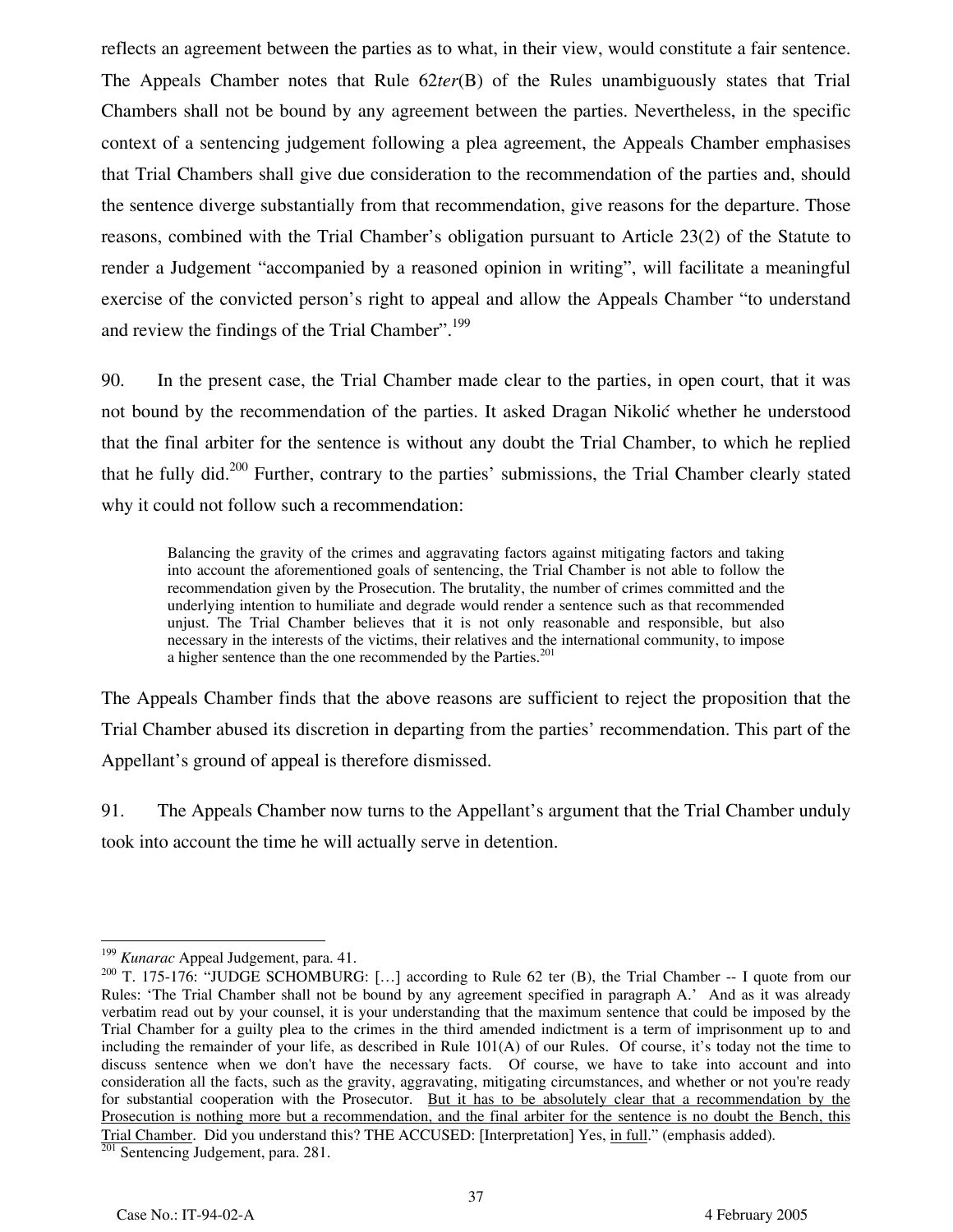## **B. Whether the Trial Chamber unduly took into account the time the Appellant will serve in detention**

92. The Appellant argues next that the Trial Chamber erred in determining his sentence by taking into account the time he would actually serve in prison.<sup>202</sup> The Prosecution responds that the Appellant cited no authority to support his proposition and submits that it is not itself aware of anything in the Rules which precludes a Trial Chamber from doing so.  $203$ 

93. At paragraph 282 of the Sentencing Judgement, the Trial Chamber acknowledges that provided that certain conditions are fulfilled, a convicted person who has served the "necessary part of his sentence" ought to have a chance to benefit from an early release aimed at his reintegration into society. The authority provided in support of the Trial Chamber's position was a decision of the German Constitutional Court (*Bundesverfassungsgericht*).204 In acknowledging that a convicted person ought to be given a chance to benefit from early release, the Trial Chamber noted that "before release and reintegration, at least the term of imprisonment recommended by the Prosecutor has in fact to be served".<sup>205</sup>

94. The Appeals Chamber notes that nothing in the Statute or the Rules of the International Tribunal provides that an accused has to serve the time recommended by the Prosecution to be granted early release. Pursuant to Rule 125 of the Rules, the period of time that an accused will actually serve in detention, as opposed to the sentence imposed in a Judgement, is dependent upon a certain number of factors pertaining to "*inter alia*, the gravity of the crime or crimes for which the prisoner was convicted, the treatment of similarly-situated prisoners, the prisoner's demonstration of rehabilitation, as well as any substantial cooperation of the prisoner with the Prosecutor".<sup>206</sup> Under the International Tribunal's law, eligibility for early release is dependant on the applicable law of the State in which the convicted person is imprisoned, which State shall notify the International Tribunal of such eligibility.<sup>207</sup> Ultimately, the President determines, in consultation with the

<sup>-</sup><sup>202</sup> Appellant's Brief, para. 181. The Appeals Chamber notes that the Appellant, at paragraph 180 of the Appellant's Brief, reiterates his argument that the Trial Chamber failed properly to consider his co-operation with the Prosecution. His arguments in that respect have been addressed above under Section V(D) and this part of the Appellant's argument will therefore not be dealt with under the present ground of appeal.

<sup>&</sup>lt;sup>203</sup> Respondent's Brief, footnote 165.<br><sup>204</sup> BVerfGE 45, 187 (245).

<sup>&</sup>lt;sup>205</sup> Sentencing Judgement, para. 282.

 $^{206}$  Rule 125 of the Rules (General Standards for Granting Pardon or Commutation).  $^{207}$  Article 28 of the Statute and Rule 123 of the Rules.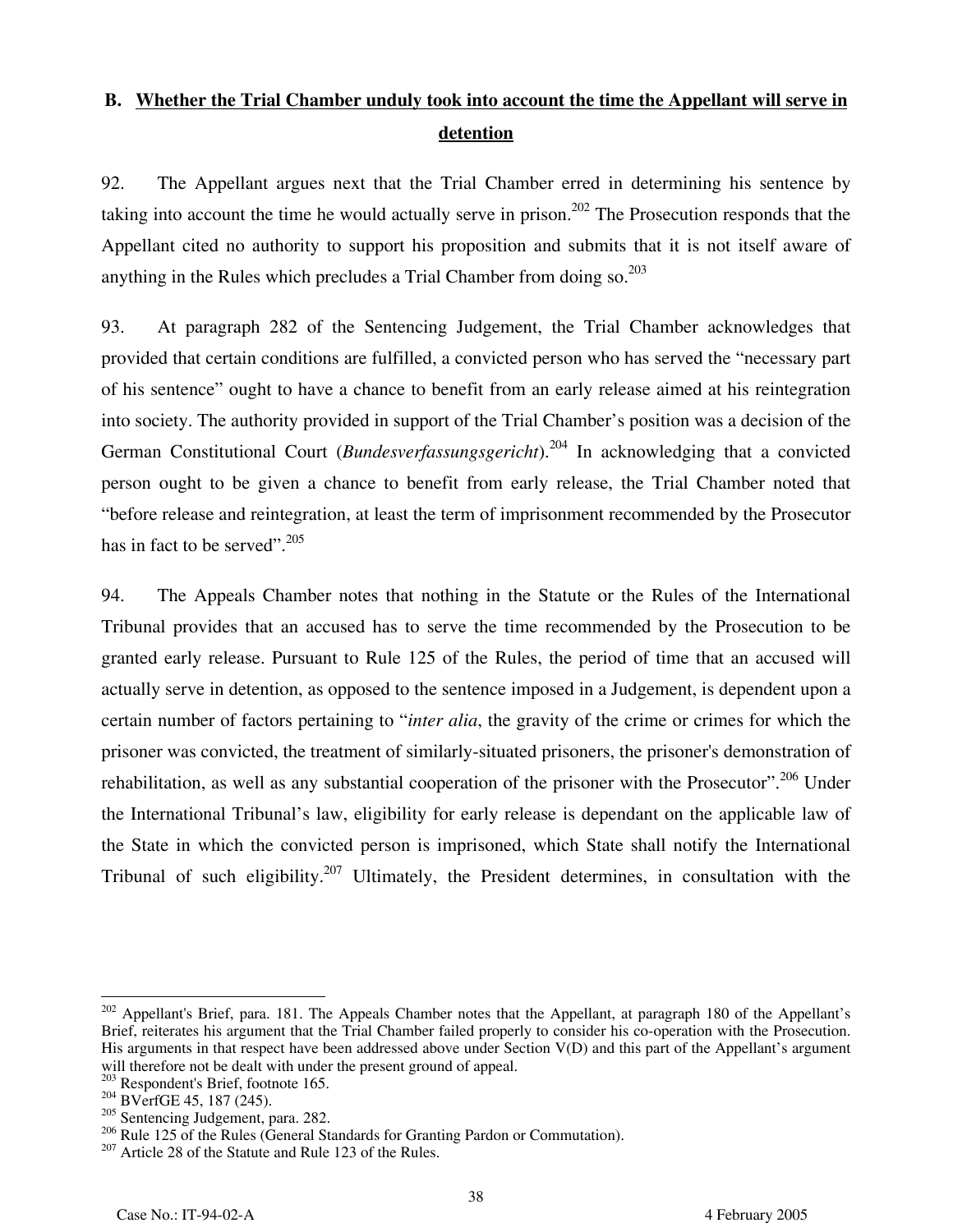members of the sentencing chamber and the Bureau, whether or not early release should be granted.<sup>208</sup>

95. Although neither the Statute nor the Rules provide that Trial Chambers have the discretion to recommend a minimum sentence, the Appeals Chamber has previously held that such discretion "flows from the powers inherent in its judicial function and does not amount to a departure from the Statute and the Rules".<sup>209</sup> Accordingly, the Appeals Chamber finds that a Trial Chamber may determine what it considers to be the minimum term of imprisonment an accused should serve. A Trial Chamber may also consider the possibility that an accused be granted early release when determining what constitutes an appropriate sentence. Nevertheless, a Trial Chamber must always consider that early release is only a possibility offered to a convicted person provided that the above mentioned conditions are met. It is for example conceivable that a convicted person's character, even though possibly showing a potential for reintegration at the time of sentencing, evolves to the contrary while serving his sentence.

96. The Appeals Chamber understands that, when concluding that before being released, "at least the time recommended by the Prosecutor has in fact to be served", the Trial Chamber did not consider that it was bound to apply the recommendation of the Prosecution. In fact, the recommendation of the Prosecution was as to the final sentence and not as to a minimum term the Appellant should spend in detention. The Appeals Chamber is convinced that the reference to the term of imprisonment recommended by the Prosecution was made by the Trial Chamber after having assessed that 15 years constituted what it itself considered an appropriate time the Appellant should effectively serve before he could benefit from an early release. The question before the Appeals Chamber is therefore whether the Trial Chamber erred in attaching too much weight to the possibility of an early release.

97. The Appeals Chamber notes that the Trial Chamber, by imposing a sentence of 23 years, clearly – although not expressly – entered into a calculation to reflect the practice of the International Tribunal of granting early release after the convicted person has served two-thirds of his sentence:<sup>210</sup> the term of 15 years clearly amounts to two-thirds of the sentence it effectively

<sup>-</sup><sup>208</sup> See Article 28 of the Statute; Rule 124 of the Rules; Practice Direction on the Procedure for the Determination of Applications for Pardon, Commutation of Sentence and Early Release of Persons Convicted by the International Tribunal, IT/146, 7 April 1999, para. 7.

<sup>209</sup> *Tadić* Judgement in Sentencing Appeals, para. 28. See also *Krstić* Appeal Judgement, para. 274, in which the Appeals Chamber held: "As the Appeals Chamber explained in the *Tadić* Judgement in Sentencing Appeals, the decision whether to impose a minimum sentence is within the sentencing Chamber's discretion. The imposition of a minimum sentence is ordered only rarely. In the absence of compelling reasons from the Prosecution as to why it should do so, the Appeals Chamber does not believe that a minimum sentence is appropriate in this case."

<sup>&</sup>lt;sup>210</sup> Prosecutor v. Miroslav Tadić, Case No. IT-95-9, Decision of the President on the Application for Pardon or Commutation of Sentence of Miroslav Tadić, 24 June 2004, para. 4: "[…] the eligibility for pardon or commutation of sentence in the enforcement states generally 'starts at two-thirds of the sentence served'. It has been a consistent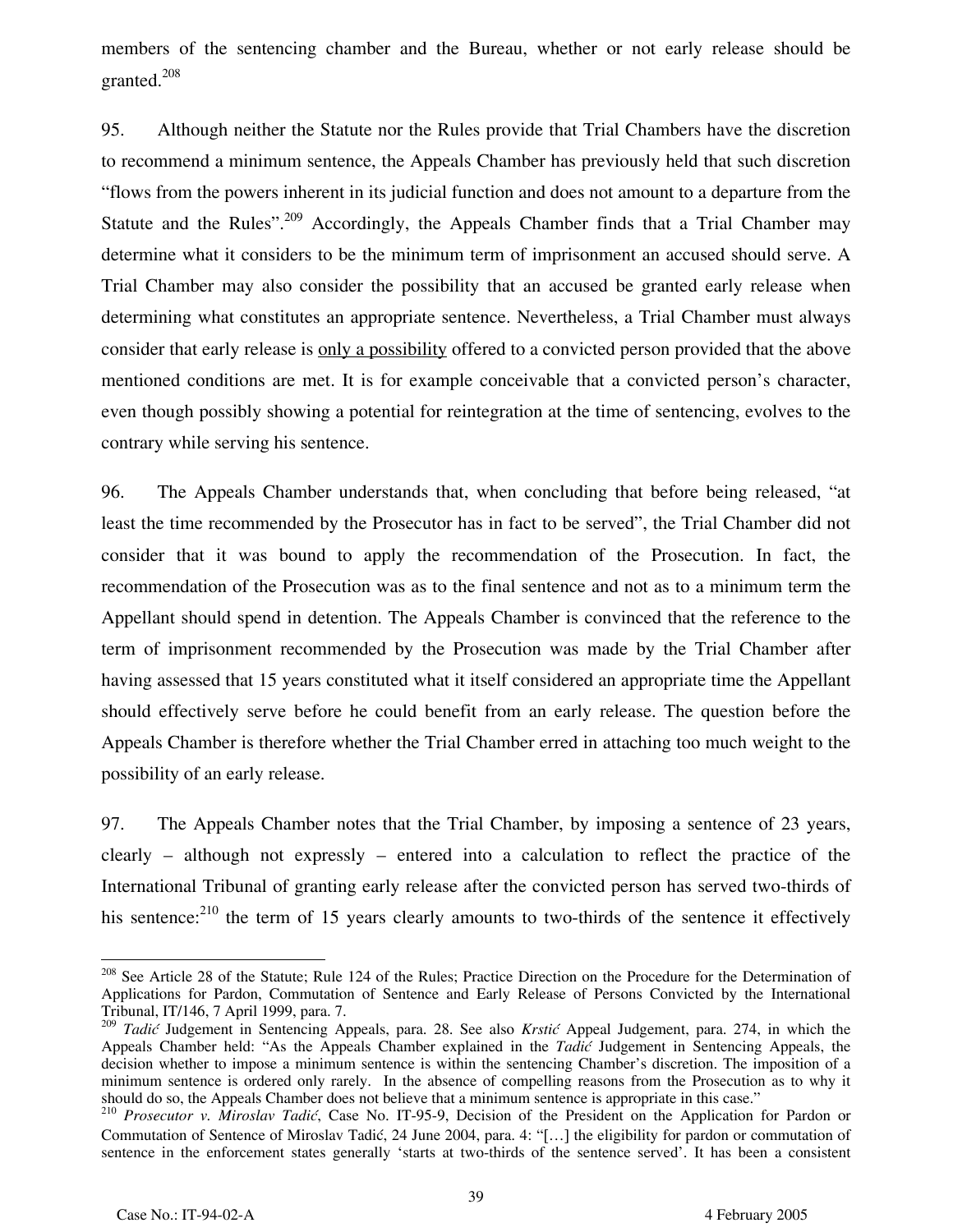rendered. The Appeals Chamber considers that the Trial Chamber mechanically – not to say mathematically – gave effect to the possibility of an early release. By doing so, it attached too much weight to the possibility of an early release. As a consequence, the Appeals Chamber (Judge Shahabuddeen dissenting) finds that a reduction of sentence shall be granted.

98. The Appeals Chamber now turns to the Appellant's last argument under this ground of appeal that the Trial Chamber, at paragraphs 279-282 of the Sentencing Judgement, referred exclusively to the recommendation of the parties as "the recommendation of the Prosecution", and by doing so failed to "properly consider this recommendation as being the clear and unambiguous one of *both parties*".211 Pursuant to Rule 62*ter*(A)(ii), "[t]he Prosecutor and the defence may agree that, upon the accused entering a plea of guilty to the indictment or to one or more counts of the indictment, the Prosecutor shall do one or more of the following before the Trial Chamber: (ii) submit that a specific sentence or sentencing range is appropriate; […]". Accordingly, a recommendation as to the sentence is certainly a result of an agreement between both parties but is submitted to the Trial Chamber by the Prosecution. Formally, the recommendation is indeed a "recommendation of the Prosecution". In the paragraphs at issue, the Trial Chamber accordingly refers mostly to the "recommendation of the Prosecution" but not, as alleged by the Appellant, "exclusively".<sup>212</sup> Further, it is clear from the Trial Chamber's analysis of the "Submissions of the Parties" that although the recommendation of a sentence of 15 years was made by the Prosecution, such recommendation resulted from an agreement between both parties and that the Defence itself was aware that formally the recommendation was made by the Prosecution.<sup>213</sup> Therefore, the argument of the Appellant in this respect is unfounded.

-

practice of this Tribunal to apply this standard when determining the eligibility of persons imprisoned at the UNDU for pardon or commutation of sentence."

<sup>&</sup>lt;sup>211</sup> Appellant's Brief, para. 184.

<sup>212</sup> Sentencing Judgement, para. 281: "[…] the one recommended by the Parties". <sup>213</sup> *Ibid*., paras 275-278.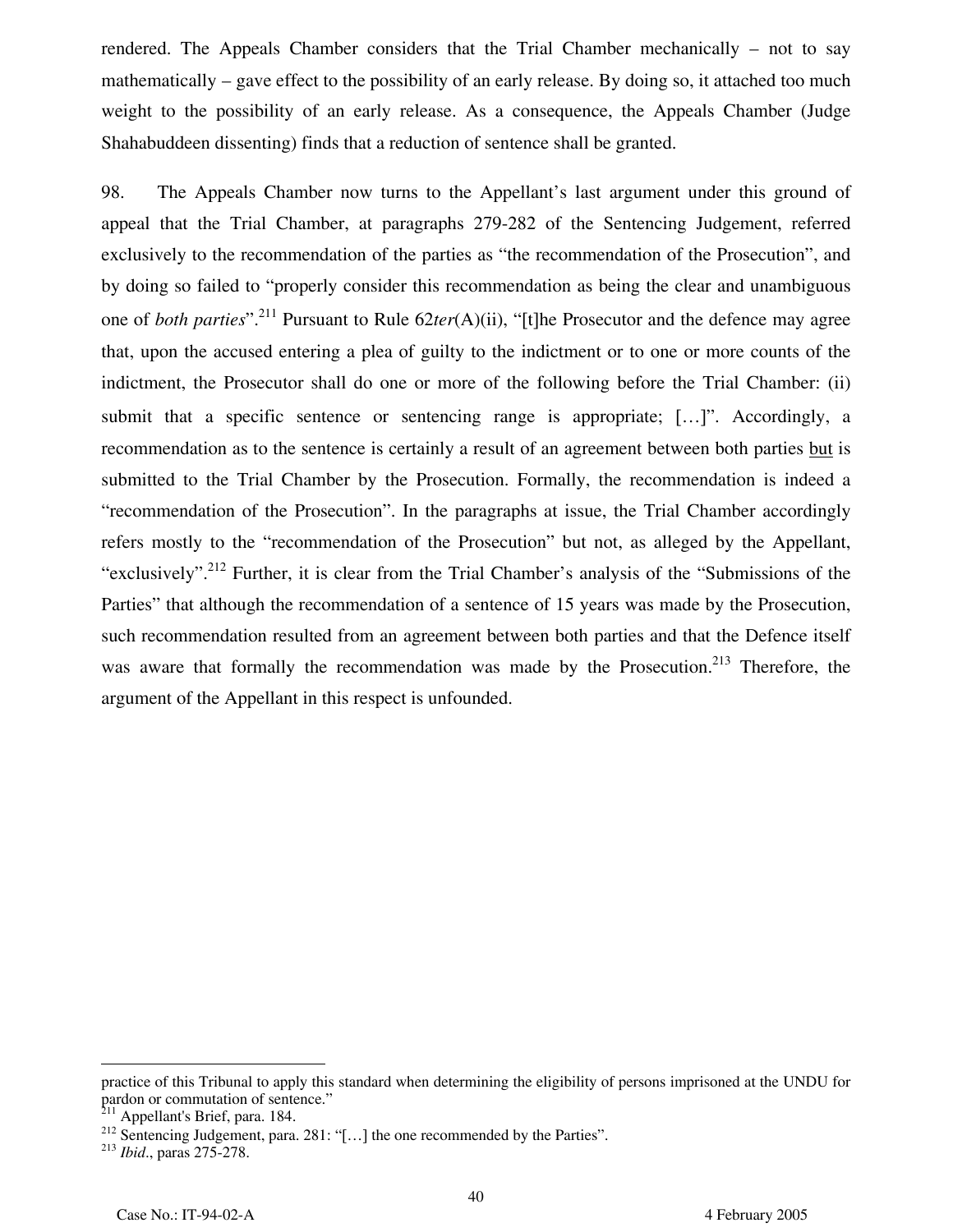# **IX. SEVENTH GROUND OF APPEAL: THE TRIAL CHAMBER REFERRED TO MATTERS OUTSIDE THE SCOPE OF THE INDICTMENT OR OF THE AGREED FACTS**

99. The Appellant alleges that the Trial Chamber erred by wrongly taking into account in the Sentencing Judgement facts that fall outside the scope of the Indictment or of the agreed facts.<sup>214</sup> The Appellant identifies six passages of the Sentencing Judgement falling outside the Indictment and the agreed facts.

100. He submits that those matters were not objected to by the Defence during the Sentencing Hearing in compliance with the express request by the Presiding Judge that no objections or interventions be made and in light of the assurance given by the Judge that should a witness testify beyond the scope of the Indictment, the evidence in question would not be relied upon.<sup>215</sup>

101. The Prosecution understands this ground of appeal to be an allegation of abuse of discretion in violation of ICTY Rule 62*bis* (ii) and (iv), which resulted in material prejudice to the Appellant.<sup>216</sup> The Prosecution notes that the factual basis of the Appellant's guilty plea comprises the specific factual allegations set forth in the Indictment.<sup>217</sup> It submits that the factual assertions made by the Appellant do not withstand the scrutiny of the Trial Chamber's findings and the trial record.<sup>218</sup> The Prosecution considers that the Appellant should be deemed to have waived the possibility of appealing on this ground. It notes that the Appellant did cross examine witnesses and appeared to make legal and factual submissions in the course of the Sentencing Hearing, although he did not present the particular concerns he raises now during the Sentencing Hearing. <sup>219</sup> The Appellant offers no argument in Reply.<sup>220</sup>

<sup>&</sup>lt;sup>214</sup> Notice of Appeal, para. 7. Appellant's Brief, para. 186.

<sup>215</sup> T. 201 lines 12-25 to line 1 of T. 202, 3 November 2003: "Then for the purpose of clarification, this indictment forms now the only basis for the now-following hearing. The mere purpose of this hearing is to receive, pursuant to Rule 100, information that may assist the Trial Chamber in determining an appropriate sentence. This means completing the picture, mitigating factors, aggravating factors as we all know of it from the settled jurisprudence of this Tribunal. However, it might be that the testimony might be -- go beyond this indictment. In this case, the Trial Chamber does not want to intervene. **This does, however, not mean that the factual basis of the plea agreement can or will be broadened or limited.** In case a witness should testify beyond the scope of the indictment, it's not necessary to object respect vis-à-vis especially a victim, as it is the special mandate of this Tribunal also to assist in reconciliation and finding the truth and this may forbid and it goes without saying that it's the respect, vis-à-vis the victim, not to intervene." (emphasis added by the Appellant, paragraph 187 of the Appellant's Brief).<br><sup>216</sup> Respondent's Brief, para. 100.

<sup>217</sup> *Ibid.*, para. 104, referring to the Joint Plea Agreement Submission, para. 10.<br><sup>218</sup> Respondent's Brief, para. 101.<br><sup>219</sup> *Ibid.*, para. 108.

<sup>&</sup>lt;sup>220</sup> Brief in Reply, para. 27, stating that the "Appellant joins issue with the Respondent on these matters".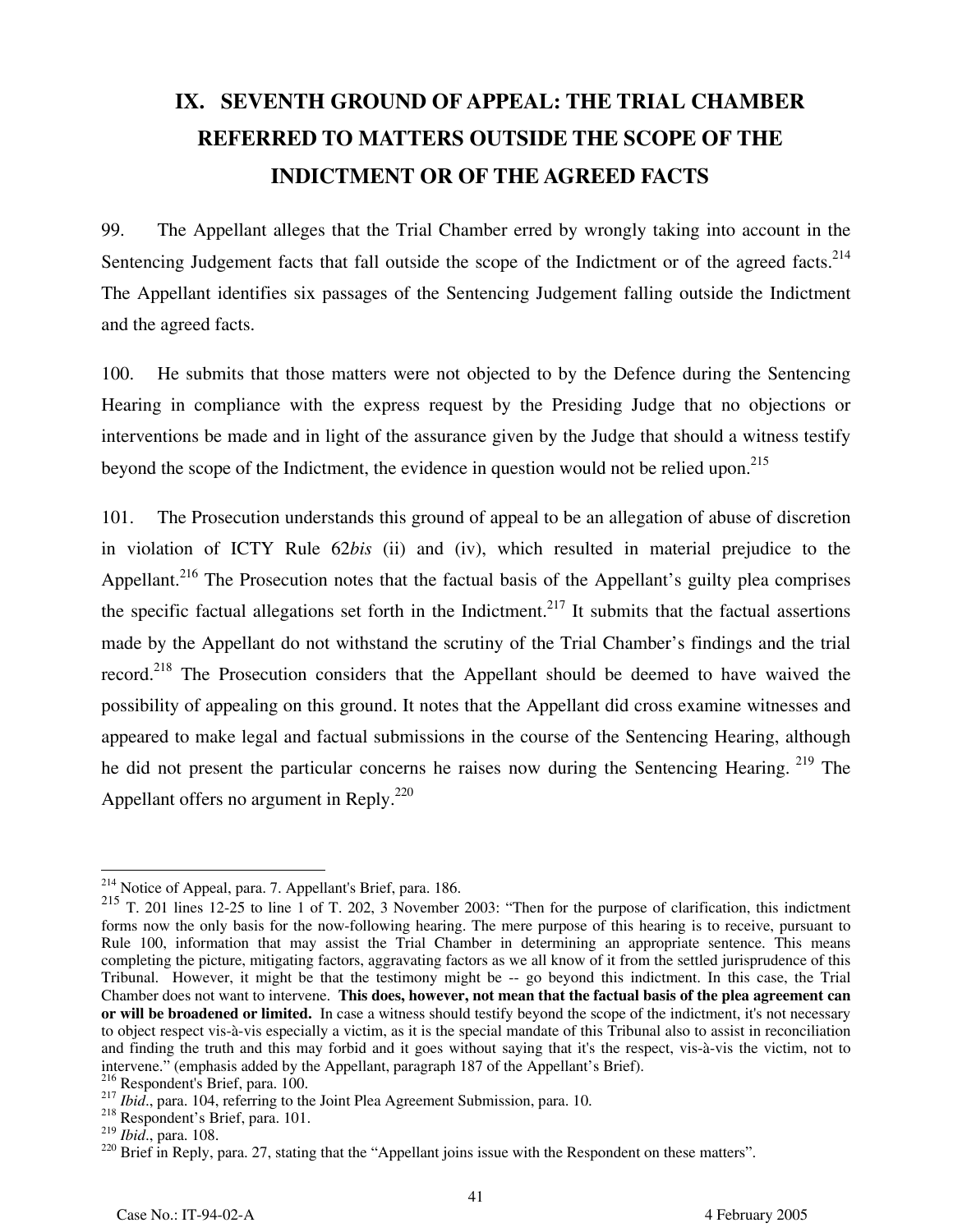102. The Appeals Chamber will turn to examine the specific portions of the Sentencing Judgement challenged by the Appellant only if it rejects the Prosecution's argument that the Appellant waived the possibility of appealing on the grounds raised in the seventh ground of appeal and that the latter should be dismissed accordingly.

103. The Appeals Chamber notes that, on the eve of the Sentencing Hearing, the Presiding Judge made the following statement informing the parties about the procedure envisaged to be applied and asked the parties whether they agreed with the suggested procedure:

Then for the purpose of clarification, this indictment forms now the only basis for the nowfollowing hearing. The mere purpose of this hearing is to receive, pursuant to Rule 100, information that may assist the Trial Chamber in determining an appropriate sentence. This means completing the picture, mitigating factors, aggravating factors as we all know of it from the settled jurisprudence of this Tribunal. However, it might be that the testimony might be -- go beyond this indictment. In this case, the Trial Chamber does not want to intervene. This does, however, not mean that the factual basis of the plea agreement can or will be broadened or limited. In case a witness should testify beyond the scope of the indictment, it's not necessary to object respect vis-àvis especially a victim, as it is the special mandate of this Tribunal also to assist in reconciliation and finding the truth and this may forbid and it goes without saying that it's the respect, vis-à-vis the victim, not to intervene.<sup>221</sup>

104. The Appeals Chamber notes that the Presiding Judge did not request the parties not to object, but rather suggested that it was not necessary to do so. This statement has to be placed in its context. The statement in question was made before the first witness was heard. The Presiding Judge made a clear link between the procedure suggested and the wish to avoid interventions in order to show respect to the victims. Therefore, the Appeals Chamber finds that the statement of the Presiding Judge concerned examination of witnesses and objections interrupting the witnesses' testimonies, rather than closing arguments of the parties and possible arguments that could have been raised at that stage.

105. Asked whether it agreed as to the suggested procedure, Counsel for the Appellant stated "if in any statement, expert or otherwise, there is an opinion stated which goes so far beyond the scope of the indictment that it would be improper to take it into consideration, […] that is a matter that can properly be left to the discretion of the Judges."<sup>222</sup>

106. Further, the Appeals Chamber notes that, when asked by the Presiding Judge whether he would accept a particular expert witness statement without requesting the expert to testify in person, the same Counsel agreed with the caveat that it may be necessary to comment and identify those areas going beyond the scope of the Indictment.

 $\overline{a}$ 221 T. 031103, pp. 201-202, 3 November 2003 (emphasis added). <sup>222</sup> *Ibid*, p. 202.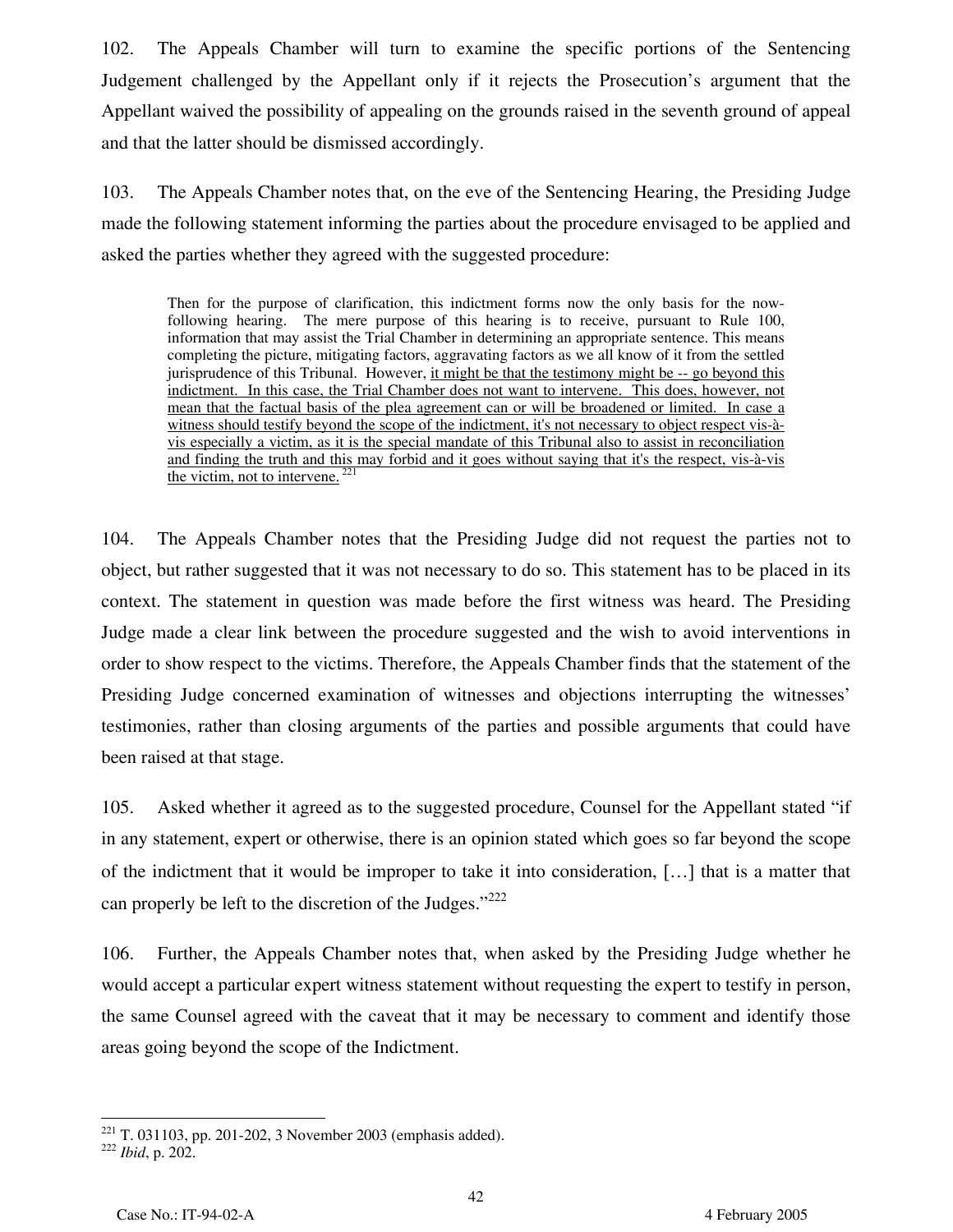[...] Pursuant to Rule 94 bis (B)(i), do you accept the expert witness statement without request for the foreseen time limit and without the necessity to testify in person? MR. MORRISON: Your Honour, yes. The only caveat that the Defence would always have in those circumstances is it may be necessary to comment on the statement in conclusion, specifically to identify those areas where the Defence would say it goes beyond or may go beyond the scope of the indictment. But as to the generality of the statement, it seems, with great respect, to the Trial Chamber's view of her expertise, that most of it falls into the category of what one might call common sense. JUDGE SCHOMBURG: Thank you for this clarification. So I take it that you accept it, and no doubt it has to be discussed if you so want.<sup>223</sup>

107. While the issue of whether a statement of a witness goes beyond the scope of the Indictment is an issue for the Judges to determine, if the Appellant had any objections to the evidence presented at the Sentencing Hearing, he should have drawn the attention of the Judges to that evidence during his closing arguments. From the statements made by Counsel, the Appeals Chamber finds that the Appellant was aware that at the close of the Sentencing Hearing he could object to the Trial Chamber considering evidence that in his view went beyond the scope of the Indictment. Counsel for the Appellant made no such objections in his closing arguments and by this failure has waived his right to do so on appeal. Accordingly, this ground of appeal is dismissed.

<sup>&</sup>lt;u>.</u> <sup>223</sup> *Ibid*., p. 203.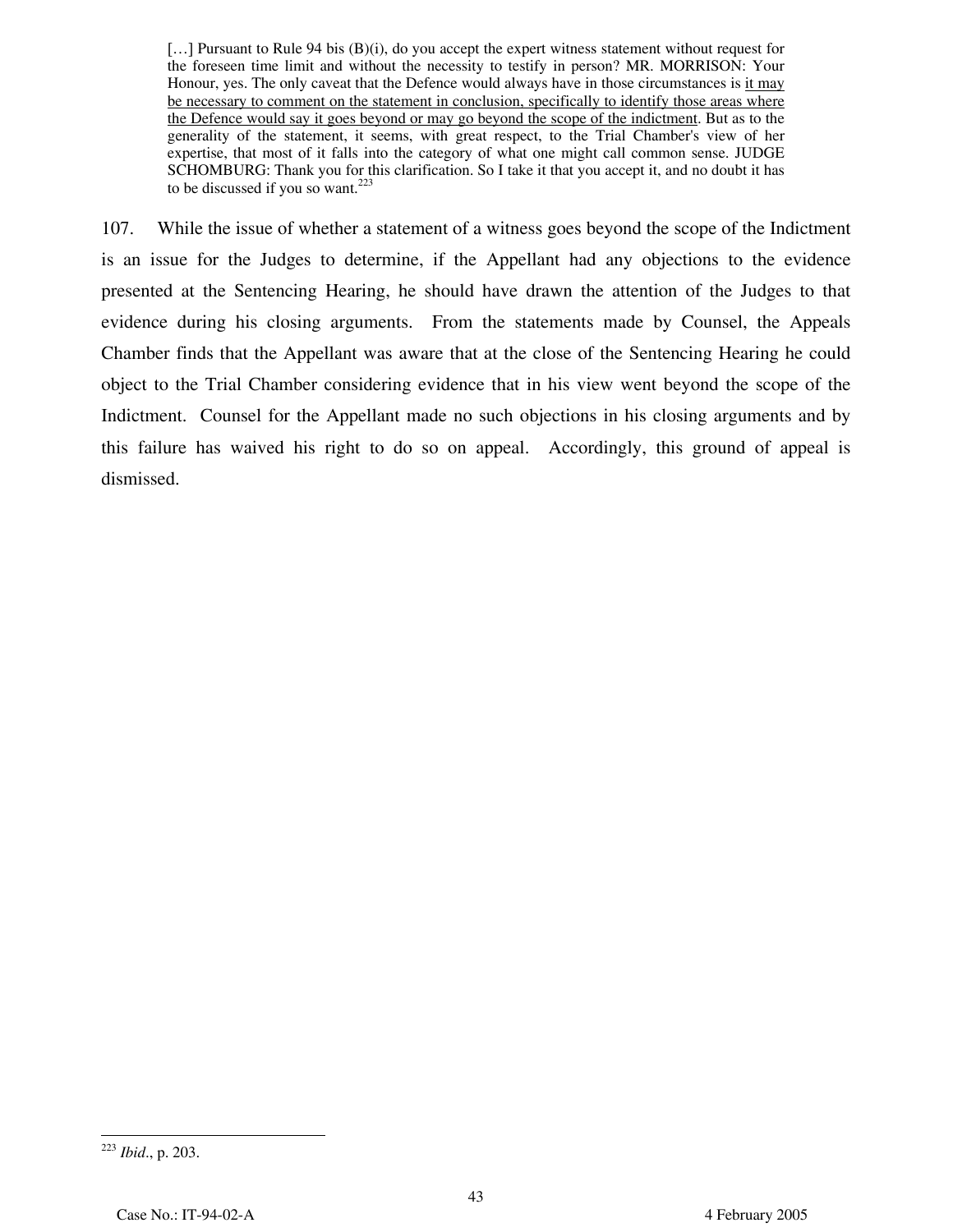### **X. DISPOSITION**

For the foregoing reasons, **THE APPEALS CHAMBER**

**PURSUANT** to Article 25 of the Statute and Rules 117 and 118 of the Rules;

**NOTING** the arguments presented by the parties at the hearing of 29 November 2004;

**SITTING** in open session;

**ALLOWS**, Judge Shahabuddeen dissenting, the Appellant's ground of appeal that the Trial Chamber erred in taking into account the time he would actually serve in detention;

**DISMISSES** the Appellant's ground of appeal in all other respects and, Judge Shahabuddeen dissenting, **IMPOSES** a new sentence;

**SENTENCES,** Judge Shahabuddeen dissenting, the Appellant to 20 (twenty) years' imprisonment to run as of this day, subject to credit being given under Rule 101(C) of the Rules for the period the Appellant has already spent in detention, that is from 20 April 2000 to the present day;

**ORDERS**, in accordance with Rule 103(C) and Rule 107 of the Rules, that the Appellant is to remain in the custody of the International Tribunal pending the finalisation of arrangements for his transfer to the State where his sentence will be served.

Done in English and French, the English text being authoritative.

\_\_\_\_\_\_\_\_\_\_\_\_\_\_\_\_\_\_ Judge Theodor Meron Presiding \_\_\_\_\_\_\_\_\_\_\_\_\_\_\_\_ Judge Fausto Pocar

\_\_\_\_\_\_\_\_\_\_\_\_\_\_\_\_\_\_\_\_\_\_\_\_\_ Judge Mohamed Shahabuddeen

\_\_\_\_\_\_\_\_\_\_\_\_\_\_\_\_\_\_ Judge Mehmet Güney \_\_\_\_\_\_\_\_\_\_\_\_\_\_\_\_\_\_\_\_\_\_\_\_\_\_\_\_\_\_ Judge Inés Mónica Weinberg de Roca

Judge Mohamed Shahabuddeen appends a partial dissenting opinion.

Signed on the second day of February 2005, and issued on the fourth day of February 2005,

At The Hague, The Netherlands.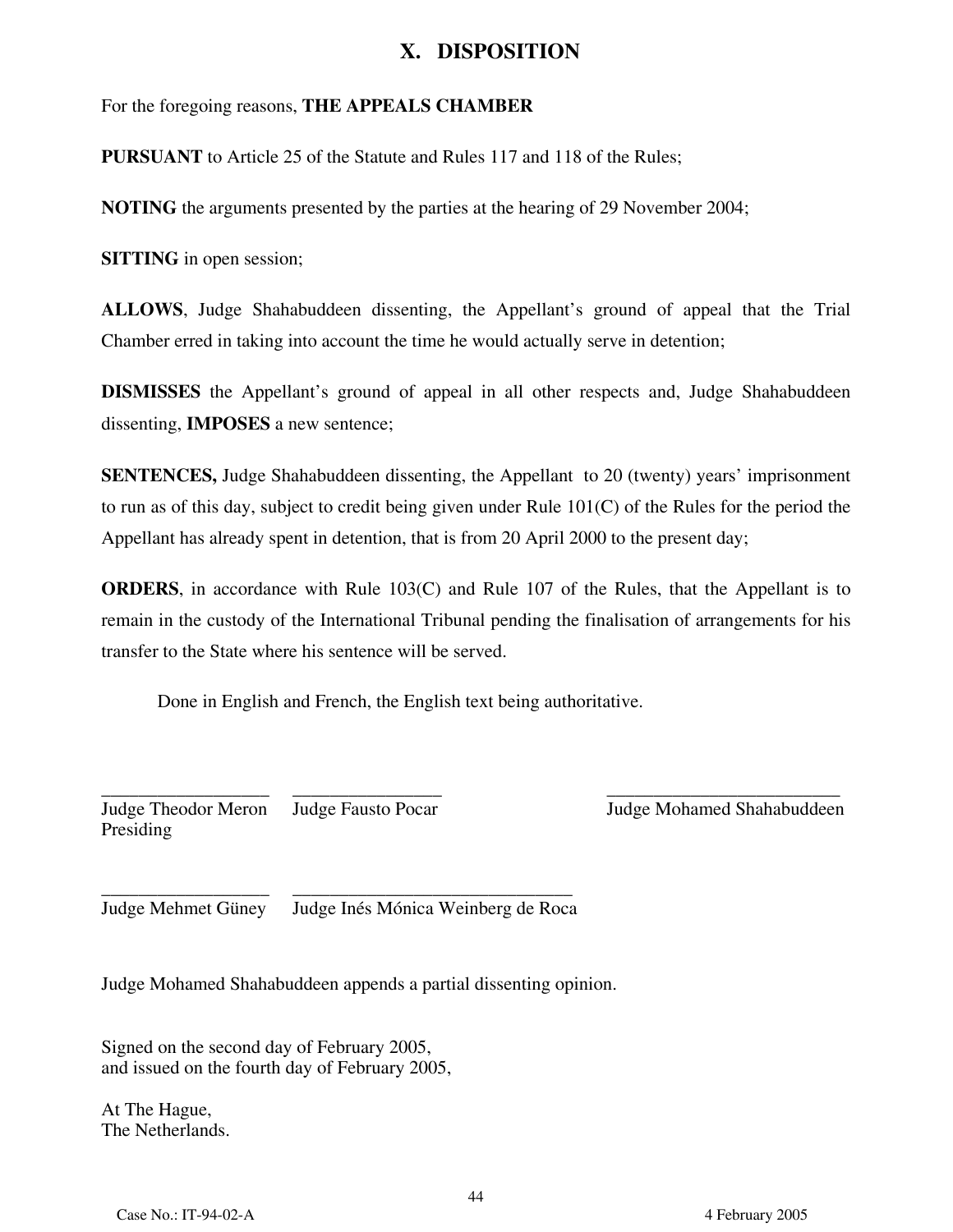## **XI. PARTIAL DISSENTING OPINION OF JUDGE SHAHABUDDEEN**

1. I support the judgement of the Appeals Chamber save on one point, which concerns the minimum term. I propose to state my views on that point, but, before doing so, I would allude to another matter, which concerns the question of *de facto* attempted murder.

#### **The question of** *de facto* **attempted murder**

2. In paragraph 40 of its judgement, the Appeals Chamber considers that "the Trial Chamber erroneously qualified the beatings underlying the crime of torture as having 'all of the making of *de facto* attempted murder'". In paragraph 38, the Appeals Chamber said:

The analysis of the section of the Sentencing Judgement dealing with the totality of the evidence relating to the charge of torture, as previously noted and as the Appellant correctly submitted, does not give any indication that the Trial Chamber found that he committed those crimes with the intention to kill, but shows that the purpose was to obtain information from the victims or to punish. Therefore, it is difficult to understand why the Trial Chamber found that the circumstances surrounding these acts of torture had "all of the making" of *de facto* attempted murder.

3. This assessment gives me difficulty. As is recalled in paragraph 94 of the judgement of the Trial Chamber:

[T]he Accused approached Fikret Arnaut in the hangar and said words to the effect: "*I can't believe how an animal like this can't die; he must have two hearts."* The Accused then beat Fikret Arnaut again and stomped on his chest.<sup>1</sup>

4. It seems to me that, in making this statement, the appellant manifested an intention that his victims should die from the beatings; further, the statement formed an inextricable part of the Trial Chamber's discussion of "The torture of Fikret Arnaut".

5. The judgement of the Appeals Chamber says that there is no "indication" that the Trial Chamber "found" that the Appellant committed the crimes with the intention to kill. True, there is no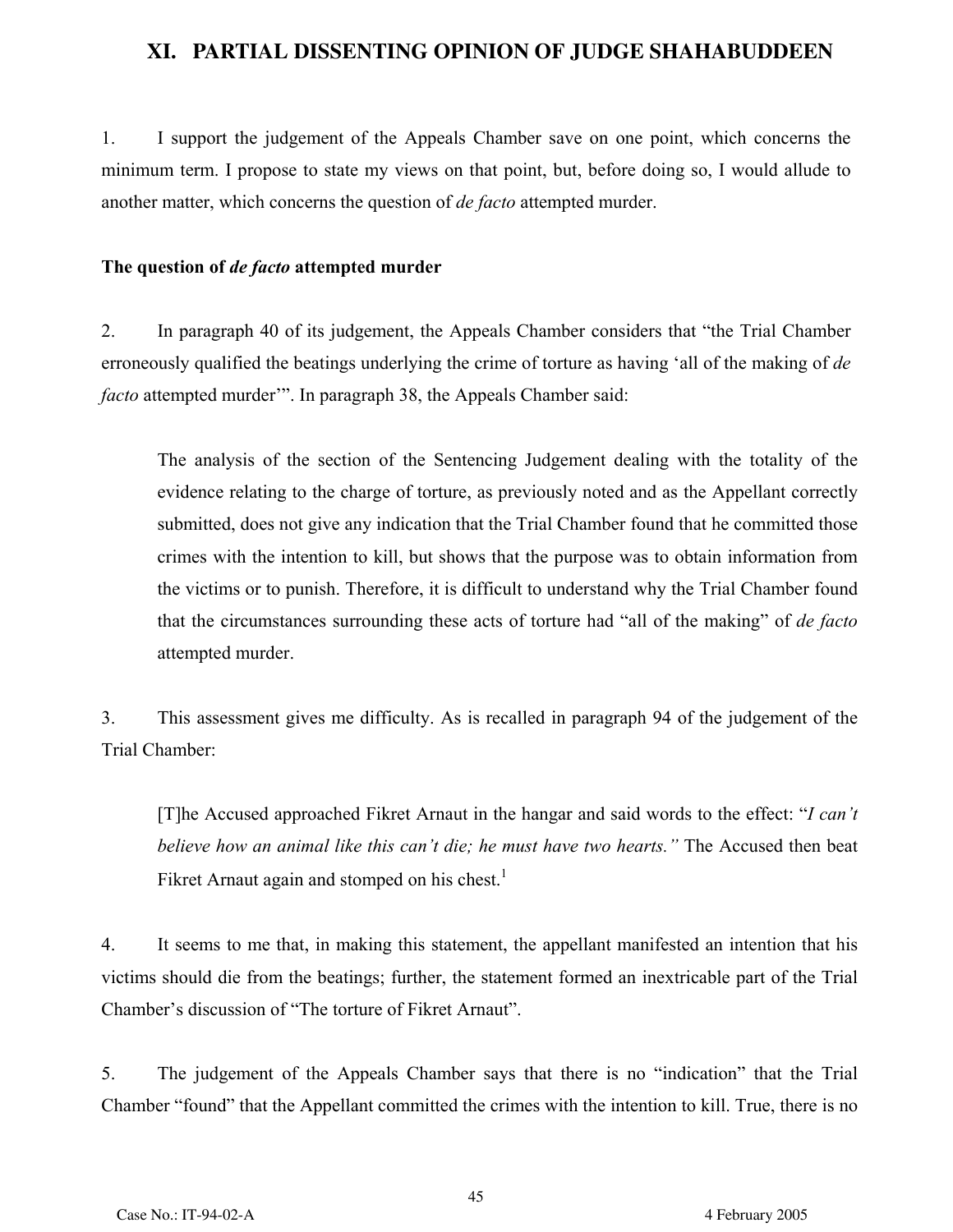formal finding to that effect, but there is an "indication" that that was a finding that the Trial Chamber made on the basis of "the totality of the evidence relating to the charge of torture".

6. Page 17 of the Trial Judgement reads thus:

2. Facts Related to the Individual Criminal Conduct of the Accused 63. The Trial Chamber will now review the facts specific to each of the counts in the Indictment.

64. The Accused admitted the veracity of each of the now following facts …

7. One of "the now following facts" included the matters set out in paragraph 94 (above) of the Trial Judgement. So that the Appellant himself accepted the veracity of the statement attributed to him in paragraph 94 of the Trial Judgement, namely, that he told Fikret Arnaut words to the effect: *"I can't believe how an animal like this can't die; he must have two hearts."* And the Trial Chamber in turn found that statement to be one of the "Facts Related to the Individual Criminal Conduct of the Accused" as mentioned at page 17 of its judgement.

8. Finally, when the Trial Chamber qualified the beatings underlying the crime of torture as having "all of the making of *de facto* attempted murder", in my view it thereby indicated that it accepted that there was an intention to kill.

9. I do not think that it was accurate of the Appeals Chamber to take the view that there was no "indication" that the Trial Chamber found that there was an intention to kill; such a view is neither reasonable nor substantial. However, as the Appeals Chamber does not consider that the error attributed to the Trial Chamber affects the outcome of the appeal, I shall not pursue the point.

#### **The minimum term**

10. In paragraph 97 of its judgement, "the Appeals Chamber finds that a reduction of sentence shall be granted" because it "considers that the Trial Chamber mechanically – not to say mathematically – gave effect to the possibility of an early release", the reference being to the Trial Chamber's statement, in paragraph 282 of its judgement, that the minimum term of imprisonment

-

<sup>&</sup>lt;sup>1</sup> Sentencing Judgement, IT-94-2-S, of 18 December 2003.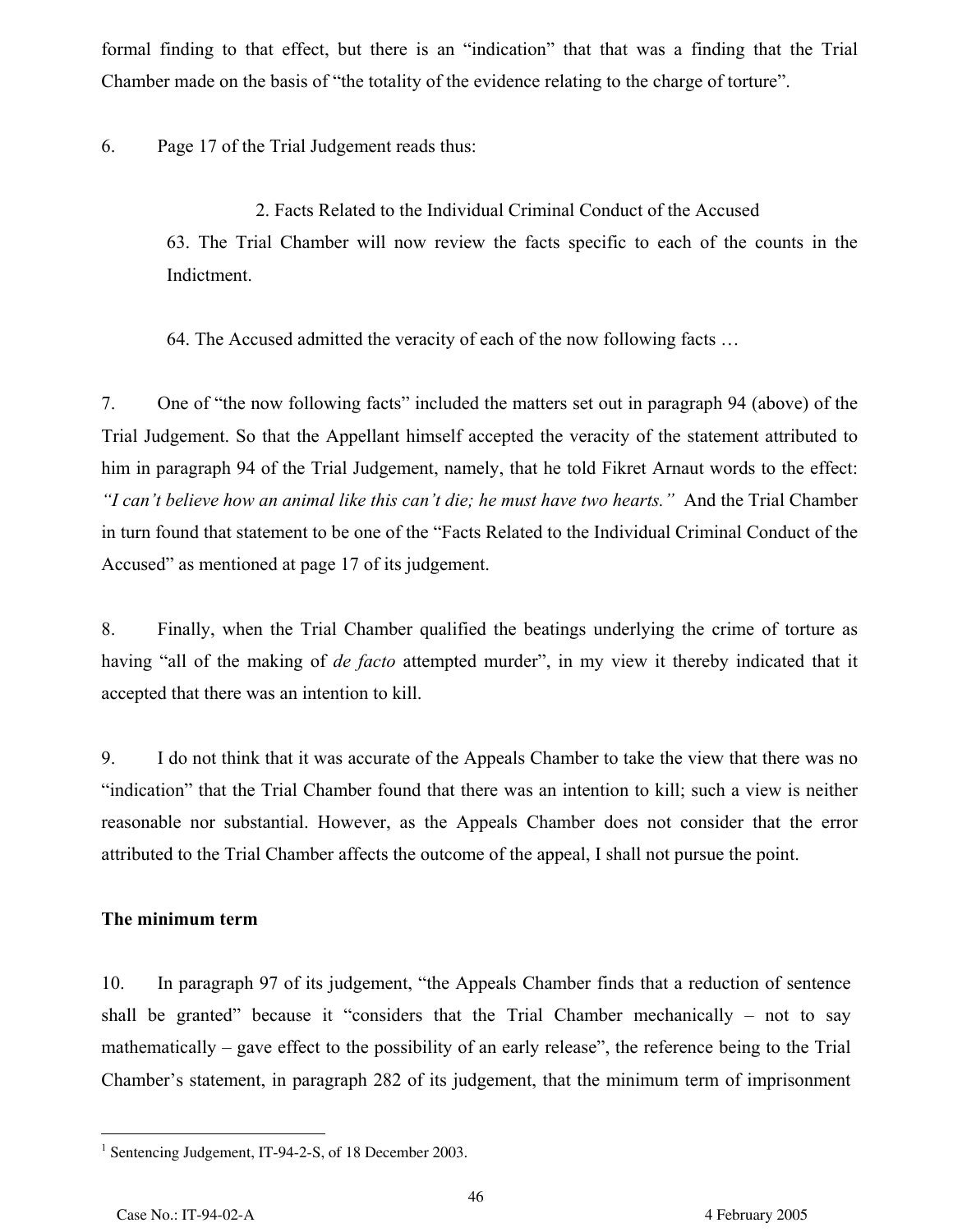had to be served "before release and reintegration". A reduction of three years from the original sentence of 23 years' imprisonment has been granted and the minimum term has gone.

11. Paragraph 282 of the judgement of the Trial Chamber (which has been referred to) reads:

The Trial Chamber is aware that from a human rights perspective each accused, having served the necessary part of his sentence, ought to have a chance to be reintegrated into society in the event that he no longer poses any danger to society and there is no risk that he will repeat his crimes.<sup>2</sup> However, before release and reintegration, at least the term of imprisonment recommended by the Prosecutor has in fact to be served. In conclusion, the Trial Chamber finds that the sentence declared in the following Disposition is adequate and proportional.

12. The focus will be on the second sentence concerning a requirement that, "before release and reintegration, at least the term of imprisonment recommended by the Prosecutor has in fact to be served". In approaching the issues raised, it will be useful to give attention to some preliminary considerations.

13. First, the second sentence in paragraph 282 of the judgement of the Trial Chamber (occurring two paragraphs before the disposition in the judgement) does not reappear in that disposition. In my opinion, that circumstance does not mean that the sentence is any the less part of the order of the Trial Chamber. The question is whether the Trial Chamber intended compliance. It clearly did. The matter was correctly so understood by the Appeals Chamber.

14. Second, it might be said that the phrasing of the sentence shows that it is hortatory or that it is indicative of an expectation or hope, as distinguished from being an order. In the *Tadić* Sentencing Judgement,<sup>3</sup> the judgement of the Trial Chamber read:

The Trial Chamber recommends that, unless exceptional circumstances apply, Duško Tadić's sentence should not be commuted or otherwise reduced to a term of imprisonment less than ten years from the date of this Sentencing Judgment or of the final determination of any appeal, whichever is the latter (sic).

 $\overline{a}$  $2^2$  BVerfGE 45, 187 (245).

<sup>3</sup> IT-94-I-T, of 14 July 1997, para. 76.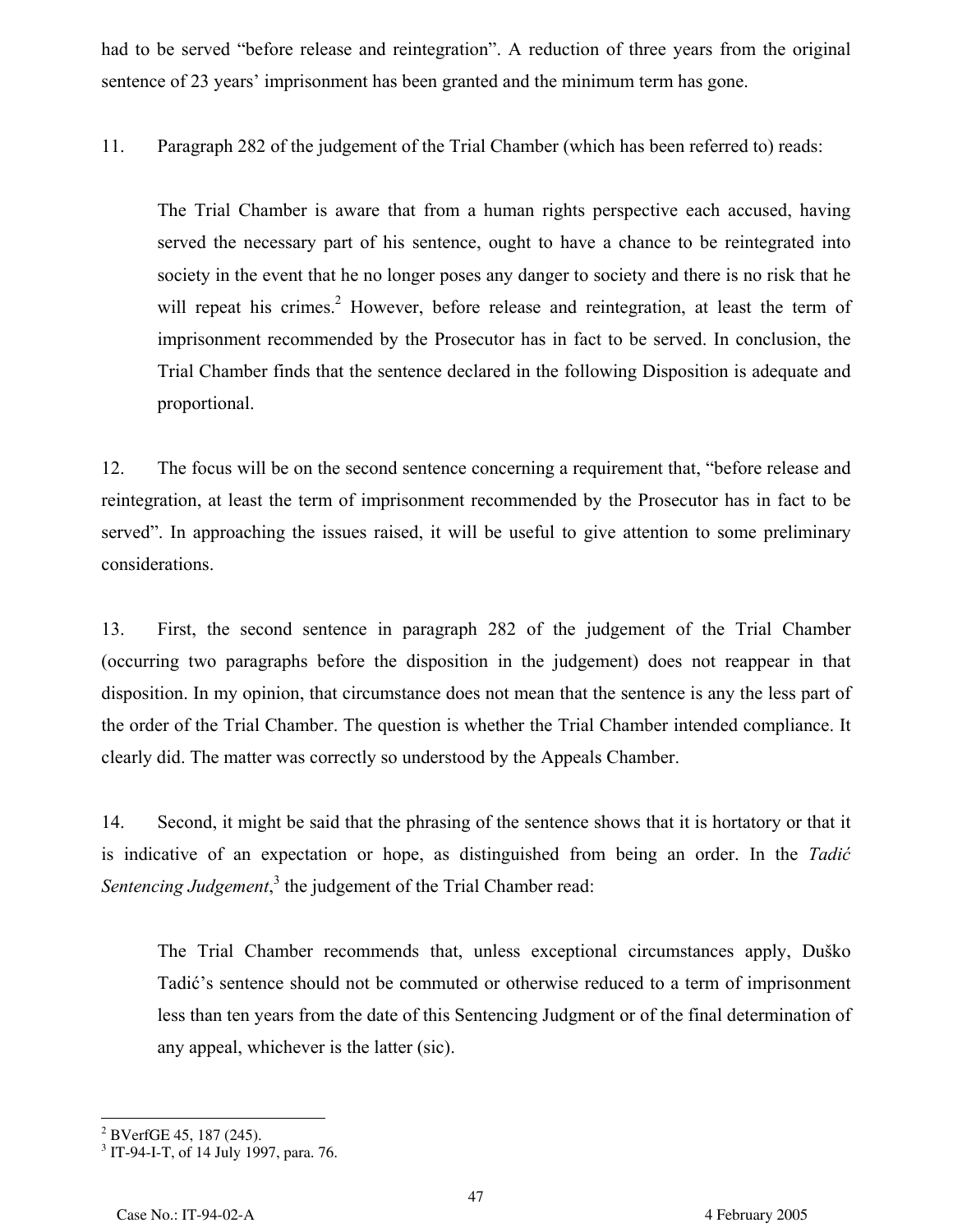15. On appeal, the Appeals Chamber treated the recommendation as an order imposed by the Trial Chamber.<sup>4</sup> True, the passage was part of the section dealing with "Penalties". But the point is that the mere fact that it was a recommendation did not preclude it from being included in that section.

16. Third, the term mentioned in the second sentence of paragraph 282 of the judgement of the Trial Chamber in this case (as having to be actually served in prison before release) is referred to in paragraph 95 of the judgement of the Appeals Chamber as a "minimum term of imprisonment". The shortened expression "minimum term" was in fact used by the Appeals Chamber in paragraph 32 of the *Tadić Judgement in Sentencing Appeals*<sup>5</sup>; it is likewise used in this opinion.

17. Fourth, caution is appropriate to the exercise of the power to impose a minimum term of imprisonment, but there is no doubt about the availability of the power.<sup>6</sup> Its existence elsewhere is not unknown<sup>7</sup>. I respectfully agree with the statement in paragraph 95 of the judgement of the Appeals Chamber that it "finds that a Trial Chamber may determine what it considers to be the minimum term of imprisonment an accused should serve".

18. Fifth, I also agree that, as mentioned in paragraph 96 of the judgement of the Appeals Chamber, in imposing a minimum term of 15 years, the Trial Chamber was not simply acting on the recommendation of the Prosecution, but that it itself considered that that was the appropriate period that the Appellant should effectively serve.

19. Going on now to the principal issue raised, the Appeals Chamber's view "that a reduction of sentence shall be granted" is based, I think, on these two propositions:

(i) The decision of the Trial Chamber to impose a minimum term of imprisonment to be served "before release" is in conflict with article 28 of the Statute under which the President can grant early release even before the end of the minimum term.

(ii) The sentence of 23 years' imprisonment was fixed artificially so as to produce a period of 15 years after application of the general rule relating to early release.

 4 IT-94-1-A and IT-94-1-A*bis,* of 26 January 2000, paras. 6, 27-32.

<sup>5</sup> IT-94-1-A and IT-94-1-A*bis,* of 26 January 2000.

<sup>6</sup> See *Tadić Sentencing Judgement,* IT-94-1-T, of 14 July 1997, para. 76, *Kordić*, IT-95-14/2-T, of 26 February 2001, para. 850, and *Tadić*, *Judgement in Sentencing Appeals,* IT-94-1-A and IT-94-1-A*bis*, of 26 January 2000, para. 28.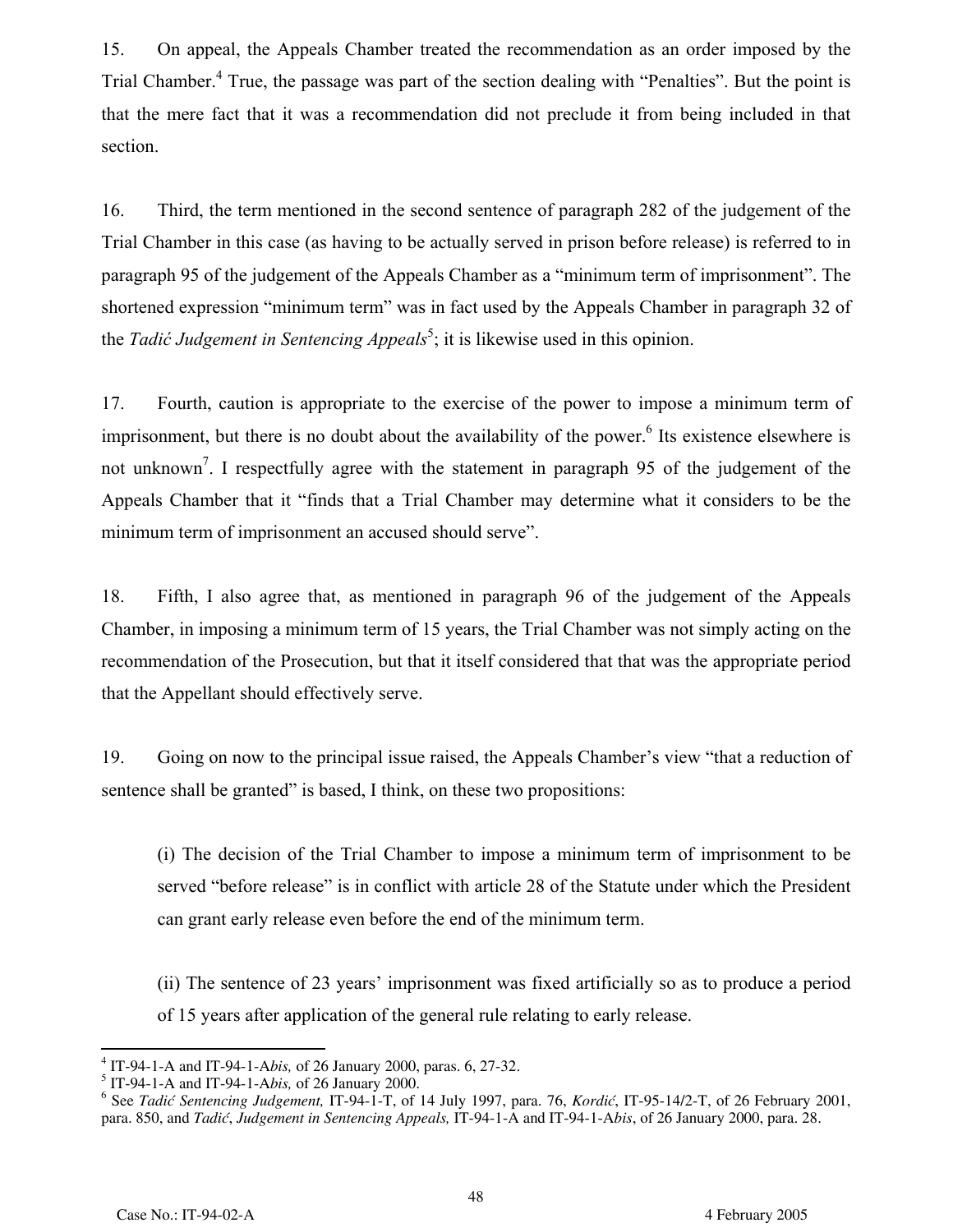20. These propositions will be examined below.

### *(i)"Before release"*

21. That it is the general practice of the Tribunal to grant early release after two-thirds of the sentence has been served is borne out by footnote 208 of the Appeals Chamber's judgement, which cites the President's decision in the *Miroslav Tadić* case<sup>8</sup> for the proposition that –

[T]he eligibility for pardon or commutation of sentence in the enforcement states generally 'starts at two-thirds of the sentence served'. It has been a consistent practice of this Tribunal to apply this standard when determining the eligibility of persons imprisoned at the UNDU for pardon or commutation of sentence.

22. However, the Appeals Chamber correctly points out that the general practice is subject to modification through the workings of variable factors. Depending on the circumstances, under article 28 of the Statute the President could grant early release with effect from a time that might be anterior to the end of a minimum term. There would therefore be difficulty if the minimum term imposed in this case meant that the President could not do that.

23. The President's power to grant early release is a valuable one; it is required by the interests of justice. But, in my respectful view, it is not called into question by a Trial Chamber which determines that an accused is to serve a minimum term of imprisonment "before release".

24. A minimum term represents the *minimum* period of actual imprisonment. It is necessarily and intrinsically intended to be served "before release". If those words had not been used by the Trial Chamber, their intention would be implied when it imposed a minimum term. Whether the words are used or not makes no difference. So if in this case the minimum term is invalidated because of the use of those words, there is really no power to impose a minimum term in any case. But the judgement of the Appeals Chamber correctly accepts that there is power to impose a minimum term. Therefore, it cannot be that the mere use of the words "before release" results in invalidity.

<sup>-</sup>7 <sup>7</sup> See, for example, section 269 of the Criminal Justice Act 2003 (UK) and Amendment No. 8 to the Consolidated Criminal Practice Direction,  $\frac{\text{S}}{2004}$  ALL ER (D) 552 (Jul).

<sup>&</sup>lt;sup>8</sup> Prosecutor v. Miroslav Tadić, IT-95-9, Decision of the President on the Application for Pardon or Commutation of Sentence of Miroslav Tadić, of 24 June 2004, para. 4.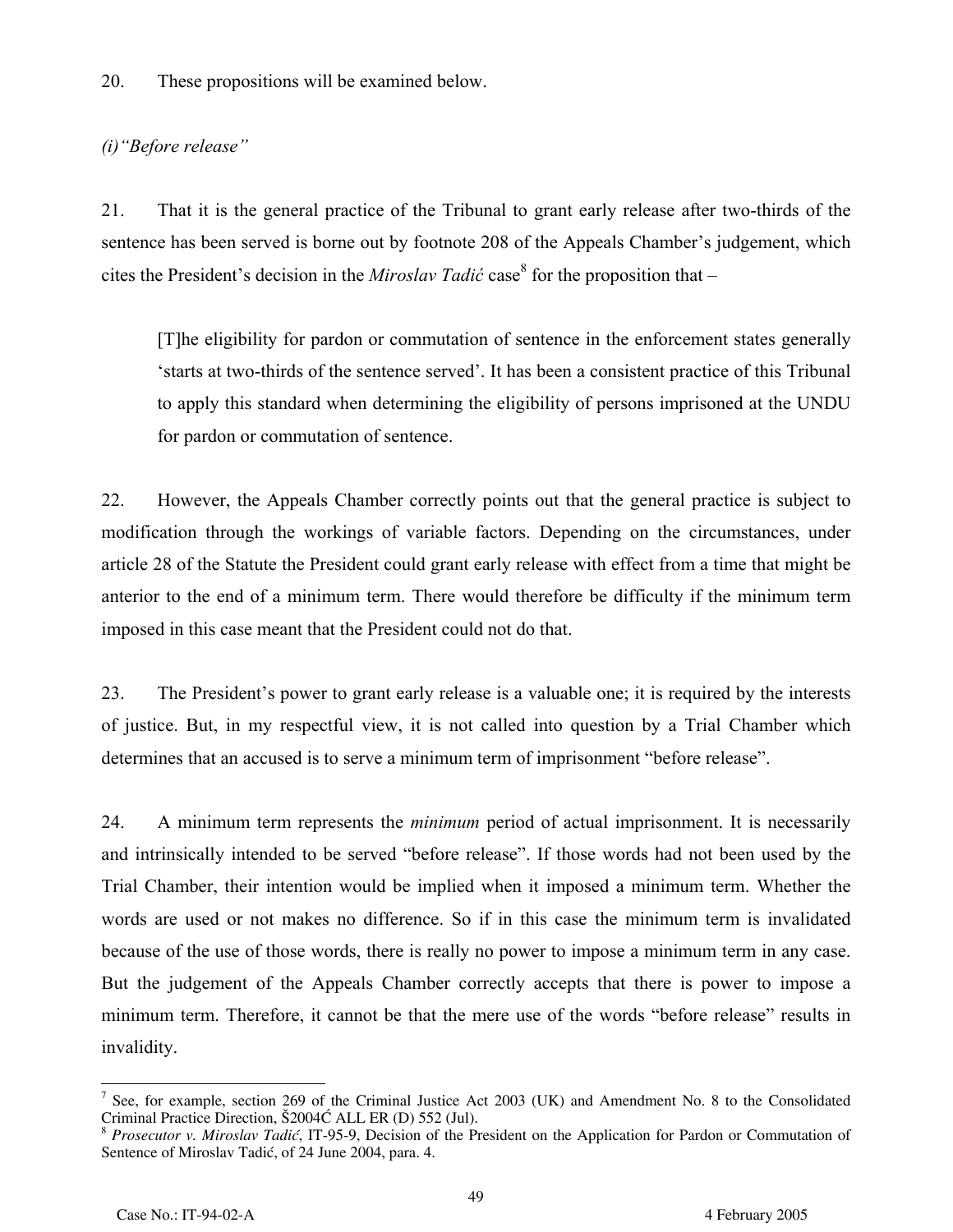25. How then is one to reconcile the imposition of a minimum term to be served "before release" with the power of the President to grant release before the end of the minimum term? I suggest this way:

26. The provisions of article 28 of the Statute operate after the sentence has been imposed; the sentence is subject to the operation of those provisions. A minimum term is an integral part of the sentence. Whatever the sentence says, the provisions of that article apply – they apply whether the sentence is in the ordinary way still to run or whether any minimum term of the sentence is still to run. Hence, the President can grant early release even before the expiry of a minimum term whether or not the Trial Chamber stated that it was to be served "before release".

27. The fact that an element in an order relating to a minimum term can be superseded by a later decision of the President to grant early release does not mean that that element was bad when it was originally incorporated in the order. The order made by the Trial Chamber falls in law to be read as if it included the words "subject to article 28 of the Statute". In effect, the minimum term is to be served "before release" only in those cases in which the President does not grant earlier release. In other cases, the minimum term would have full effect – as it could, no case of actual difficulty having as yet arisen.

28. As mentioned above, paragraph 76 of the *Tadić Sentencing Judgement*<sup>9</sup> expressly said that the sentence of the accused "should not be commuted or otherwise reduced to a term of imprisonment less than ten years …". This was a plain reference to the power of the President to grant early release under article 28 of the Statute. The Appeals Chamber nonetheless proceeded on the basis that the Trial Chamber's order was correct; at least, the point was not the subject of challenge on appeal. $10$ 

29. I return to the fact that the effect of the judgement of the Appeals Chamber is to remove the old minimum term. Apart from the question relating to the requirement of the Trial Chamber that the minimum term be served "before release", the correctness of the minimum term has not been questioned by the Appeals Chamber. What has been in issue is the correctness of the sentence of 23 years. Therefore it seems to me that, on the view taken by the Appeals Chamber, the proper course

<sup>9&</sup>lt;br><sup>9</sup> IT-94-I-T, of 14 July 1997, para. 76.

<sup>10</sup> IT-94-1-A and IT-94-1-A*bis*, of 26 January 2000, para. 24.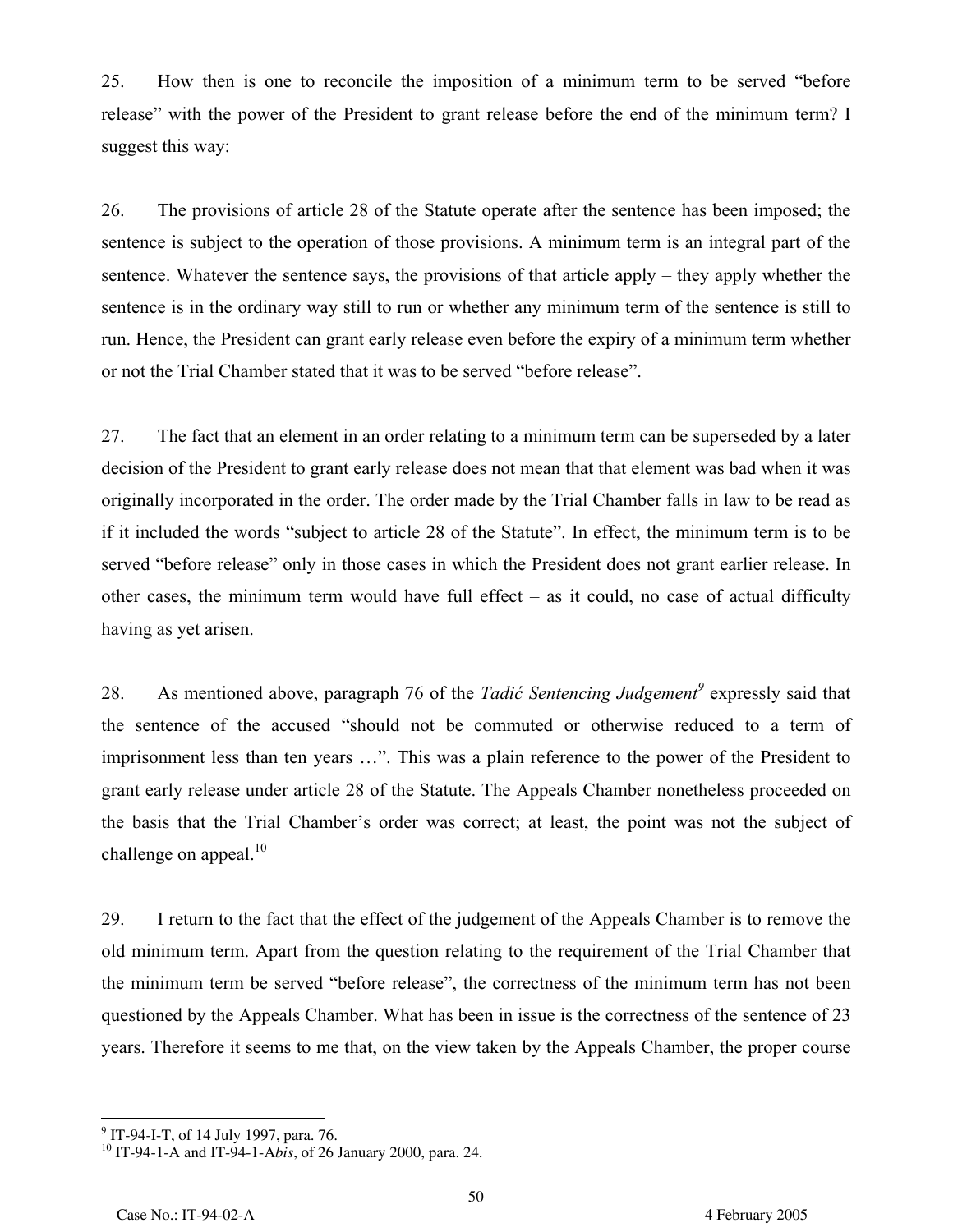is to maintain the minimum term shorn of the offending reference to its having to be served "before release …".

30. Also, while the old minimum term has been removed, no new minimum term has been instituted, reasons for the omission not appearing. The course followed has the virtue of avoiding the problem of reconciling the imposition of a minimum term with the power of the President to grant early release. Whether that problem has led to that course is a matter on which I am not clear. What is clear is this: if a similar course is adopted in every case, there will be no value in affirming that a Trial Chamber has a right to impose a minimum term, as the Appeals Chamber has affirmed.

#### *(ii) The suggested mechanical or mathematical approach to computation of the sentence*

31. I understand the Appeals Chamber's finding of invalidity of the sentence to be also based on the view that the Trial Chamber first fixed 15 years as the period of actual imprisonment and then worked forwards to establish a sentence of 23 years which, after application of the two-thirds rule, would leave 15 years as the period of actual imprisonment. The artificiality of that course condemns it. But I am not satisfied that that was the course taken by the Trial Chamber.

32. In determining the sentence, the Trial Chamber referred to standard sentencing factors, including the gravity of the crime, aggravating factors and mitigating factors. In its judgement, it discussed "Sentencing Law" in chapter VII extending from paragraph 120 to paragraph 174, "Factors Related to Individual Responsibility" in chapter VIII extending from paragraph 175 to paragraph 274, and "Determination of Sentence" in chapter IX extending from paragraph 275 to paragraph 284. Thus, some 160 paragraphs were devoted to a discussion of sentencing considerations. Making an interim finding, in paragraph 214 of its judgement the Trial Chamber said:

In conclusion, taking into consideration only the gravity of the crime and all the accepted aggravating circumstances, the Trial Chamber finds that no other punishment could be imposed except a sentence of imprisonment for a term up to and including the remainder of the Accused's life. There are, however, mitigating circumstances to which the Trial Chamber will now turn.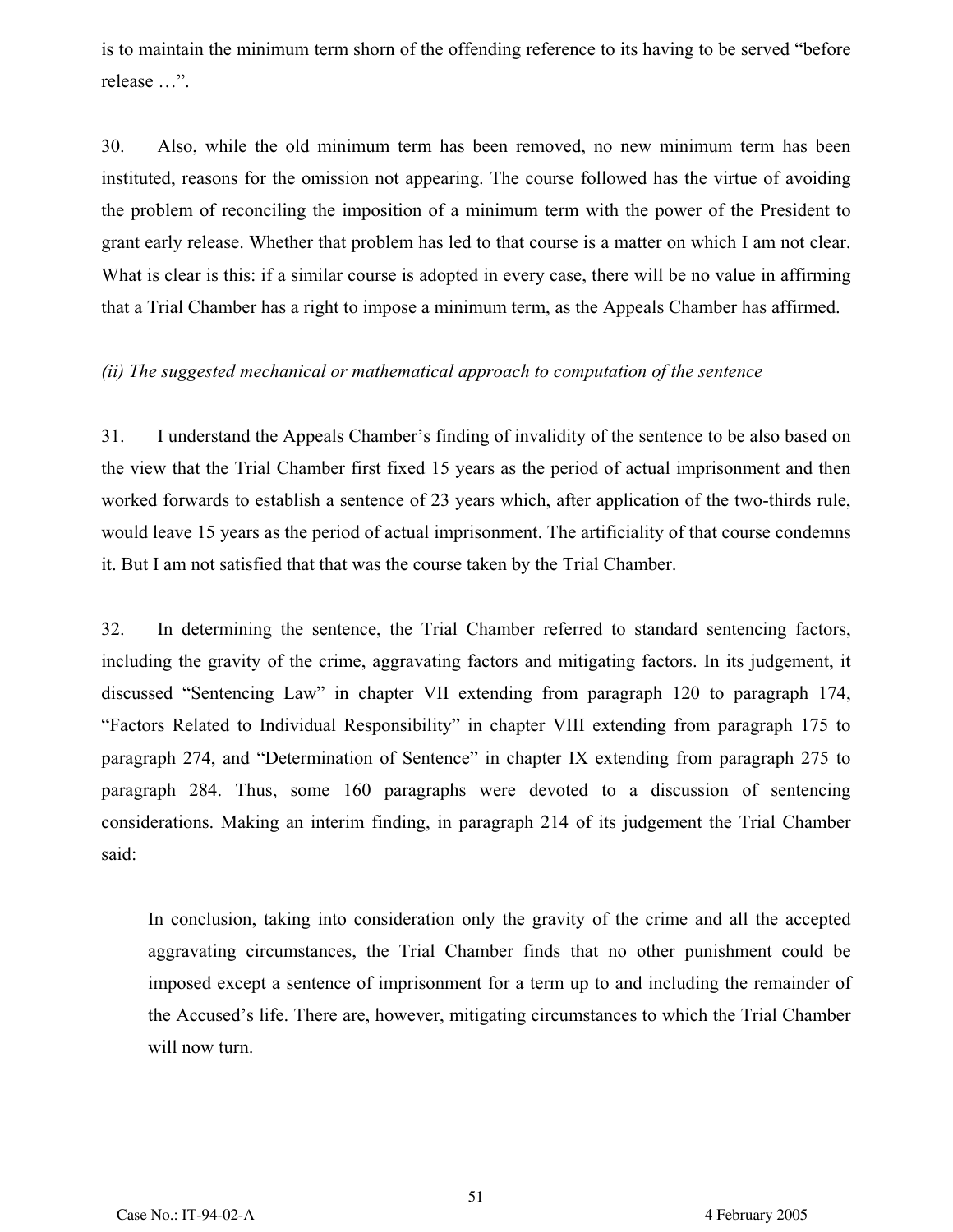33. The mitigating circumstances were then scrupulously examined from paragraph 215 to paragraph 274 of the judgement of the Trial Chamber, in which last paragraph the Trial Chamber said:

Considering all the above-mentioned mitigating circumstances together and giving particular importance to such factors as the guilty plea, expression of remorse, reconciliation and the disclosing of additional information to the Prosecution, the Trial Chamber is convinced that a substantial reduction of the sentence is warranted.

34. I cannot find that this full and careful approach was intended to apply only to the determination of the minimum term; it obviously applied to the determination of the sentence as a whole. It was in this meticulous way that the Trial Chamber established the sentence of 23 years, specifically stating that that "sentence [as] declared in the following Disposition is adequate and proportional."<sup>11</sup> There is no suggestion that the Trial Chamber at any time thought of adopting a mechanical or mathematical approach to the computation of the sentence.

35. True, on the application of the two-thirds rule, the sentence of 23 years left 15 years as the minimum term. But, on the face of the materials before the Appeals Chamber, there is no rational basis for supposing – however inviting the supposition may be – that the Trial Chamber made the calculation the other way round, namely, that it first fixed 15 years as the minimum term and then artificially worked forwards to arrive at a sentence of 23 years on the basis of the two-thirds rule.

36. The reverse of the supposition is borne out by the exhaustive analysis which the Trial Chamber made of the normal considerations leading to the determination of a sentence. The material is consistent with the view that, on the basis of that analysis, the Trial Chamber determined that 23 years would be the appropriate sentence; then, applying the two-thirds rule, it arrived at a figure of 15 years which it proceeded to fix as the outer limit of what it considered should be a minimum term. I see nothing wrong in that: as argued above, the Trial Chamber's order does not prevent the President from granting early release even before the end of the minimum term.

37. The foregoing assumes that the minimum term did not influence the Trial Chamber in determining the sentence of 23 years' imprisonment. However, let it be assumed that that is wrong and that the Trial Chamber did take account of the minimum term in determining the sentence of 23 years' imprisonment. Still it seems to me that that is far removed from saying that the Trial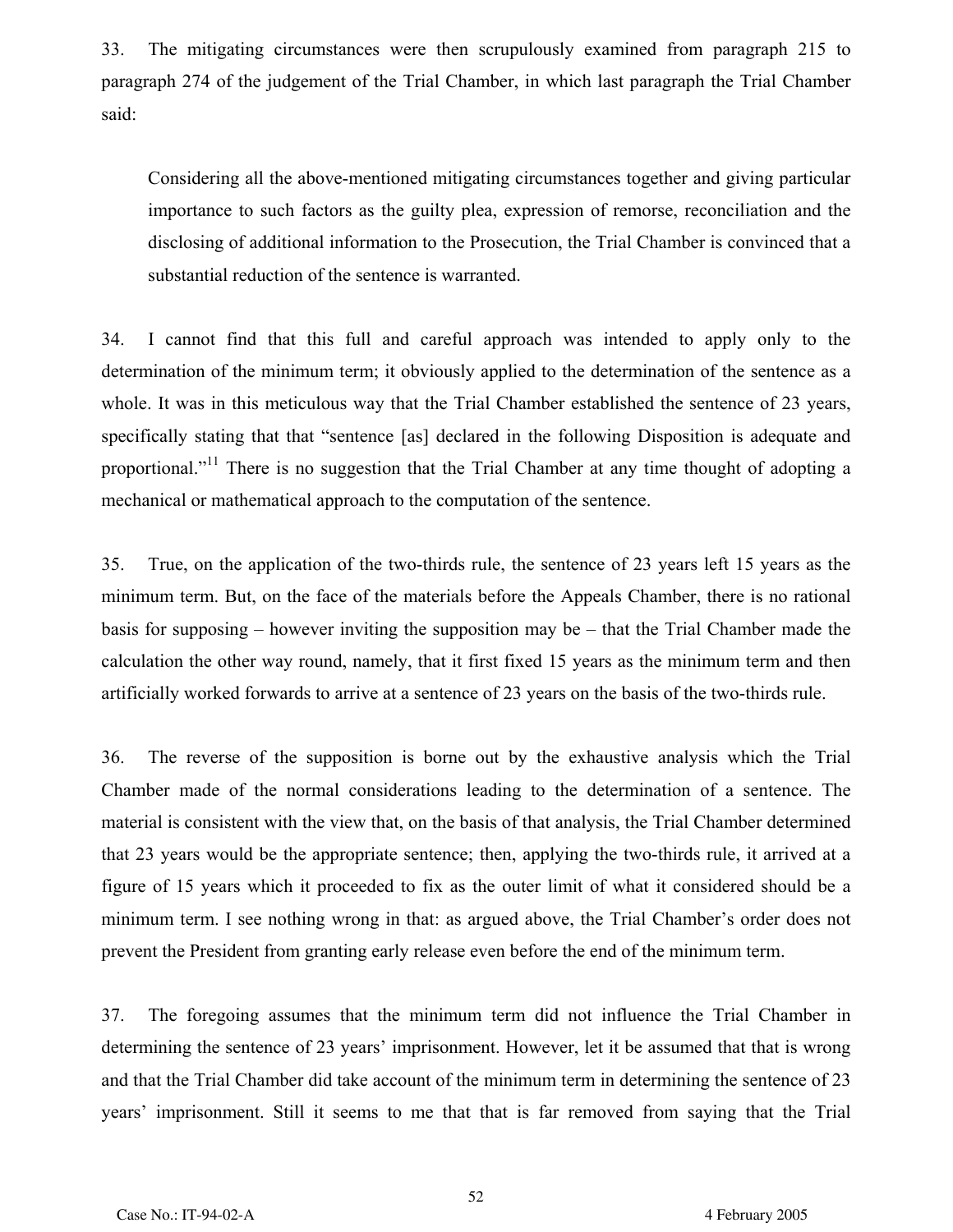Chamber first determined the minimum term and then artificially fixed the sentence so as to produce the minimum term on the basis of the two-thirds rule. That is the proposition underpinning the judgement of the Appeals Chamber; there is no basis for it.

### **Conclusion**

38. For these reasons, I regret that I am not able to accept that there is any case for a reduction of the sentence. In other respects, I however support the judgement of the Appeals Chamber.

Done in English and in French, the English text being authoritative.

Mohamed Shahabuddeen

\_\_\_\_\_\_\_\_\_\_\_\_\_\_\_\_\_\_\_\_\_\_\_\_\_

Signed on the second day of February 2005, and issued on the fourth day of February 2005, At The Hague,

The Netherlands.

**[Seal of the Tribunal]**

<sup>&</sup>lt;u>.</u>  $11$  Sentencing Judgement, IT-94-2-S, of 18 December 2003, para. 282.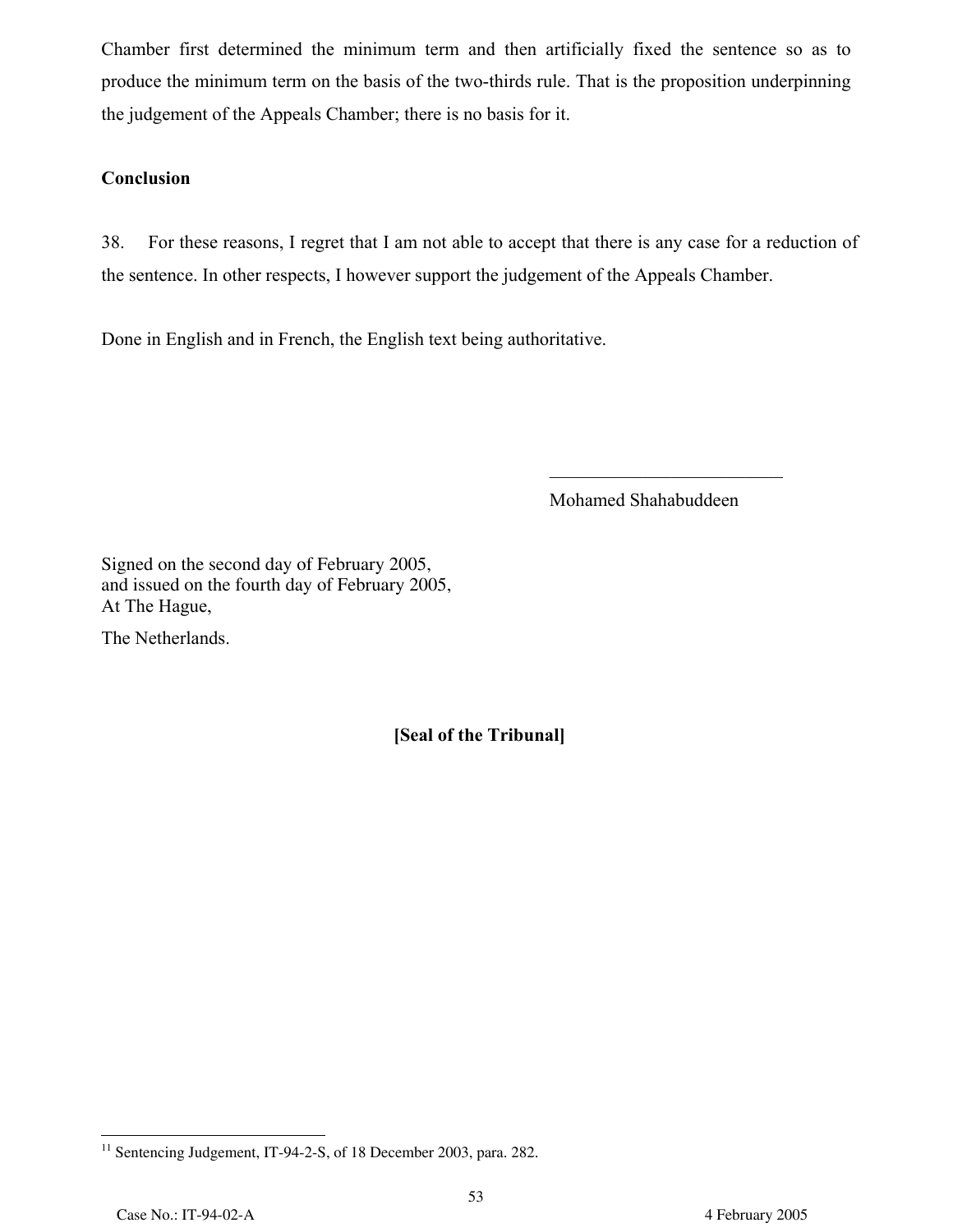## **XII. GLOSSARY OF TERMS**

#### **A. List of Cited Court Decisions**

#### 1. ICTY

#### **ALEKSOVSKI**

*Prosecutor v. Zlatko Aleksovski*, Case No. IT-95-14/1-A, Judgement, 24 March 2000 ("*Aleksovski* Appeal Judgement")

#### **BANOVIĆ**

*Prosecutor v. Predrag Banović*, Case No. IT-02-65/1-S, Sentencing Judgement, 28 October 2003 ("*Banović* Sentencing Judgement")

## **BLAŠKIĆ**

*Prosecutor v. Tihomir Blaškić*, Case No. IT-95-14-A, Judgement, 29 July 2004 ("*Blaškić* Appeal Judgement")

### **"ČELEBIĆI" (A)**

*Prosecutor v. Zejnil Delalić, Zdravko Mucić, a.k.a. "Pavo", Hazim Delić and Esad Landžo, a.k.a. "Zenga"*, Case No. IT-96-21-A, Judgement, 20 February 2001 ("*Čelebići* Appeal Judgement")

#### **"ČELEBIĆI" (B)**

*Prosecutor v. Zdravko Mucić, Hazim Delić and Esad Landžo*, Case No. IT-96-21-A, Judgement on Sentence Appeal, 8 April 2003 ("*Mucić et al.* Judgement on Sentence Appeal")

#### **ERDEMOVIĆ**

*Prosecutor v. Dražen Erdemovi}*, Case No. IT-96-22-A, Judgement, 7 October 1997 ("*Erdemovi}* Appeal Judgement")

*Prosecutor v. Dražen Erdemovi}*, Case No. IT-96-22-T *bis*, Sentencing Judgement, 5 March 1998 ("*Erdemović* 1998 Sentencing Judgement")

#### **FURUNDŽIJA**

*Prosecutor v. Anto Furundžija*, Case No. IT-95-17/1-A, Judgement, 21 July 2000 ("*Furundžija* Appeal Judgement").

#### **JELISIĆ**

*Prosecutor v. Goran Jelisić*, Case No. IT-95-10-A, Judgement, 5 July 2001 ("*Jelisić* Appeal Judgement").

#### **JOKIĆ**

*Prosecutor v. Miodrag Jokić*, Case No. IT-01-42/1-S, Sentencing Judgement, 18 March 2004 ("*Jokić* Sentencing Judgement")

#### **KORDIĆ**

*Prosecutor v. Dario Kordić and Mario Čerkez*, Case No. IT-95-14/2-A, Judgement, 17 December 2004 ("*Kordić* Appeal Judgement")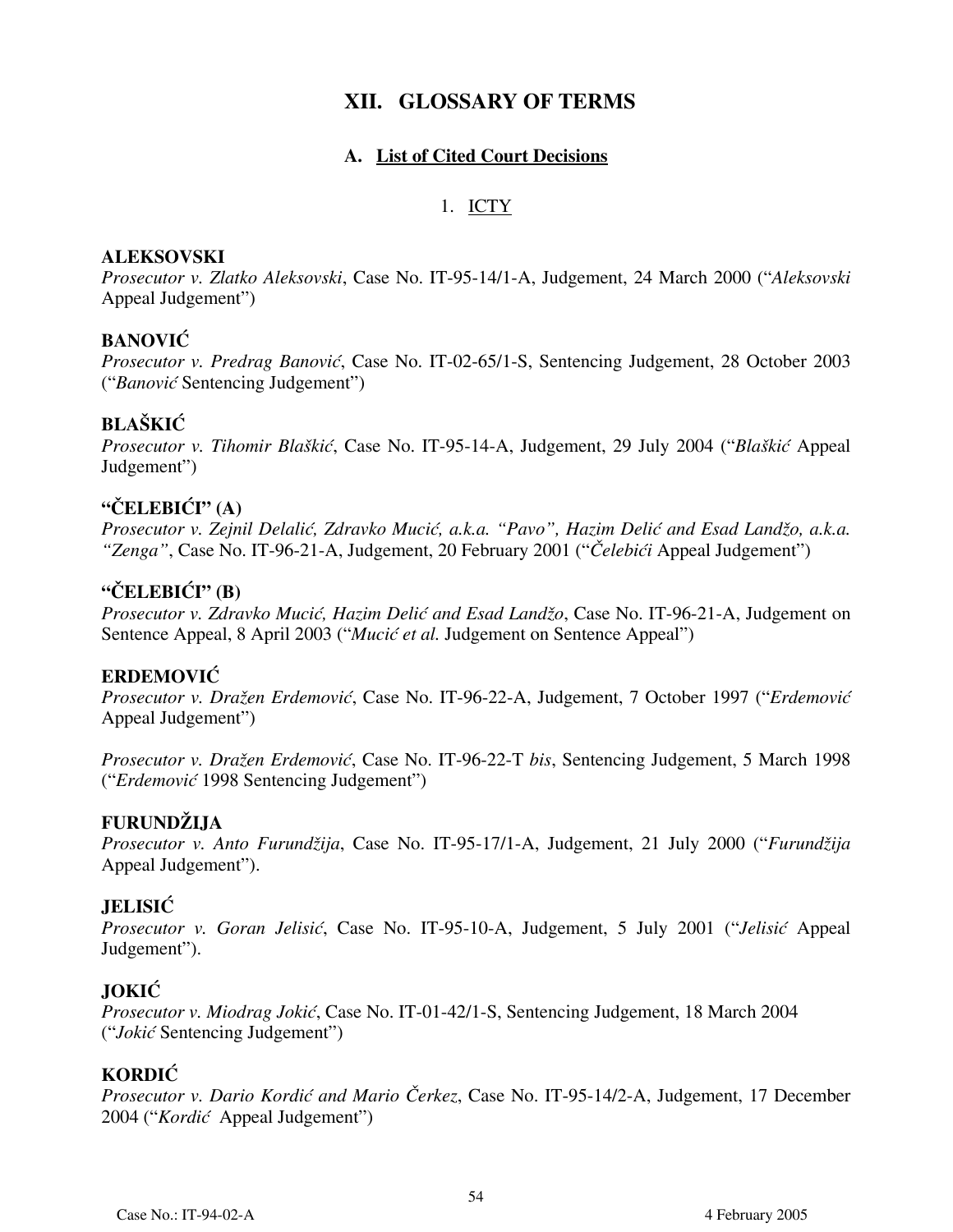## **KRSTIĆ**

*Prosecutor v. Radislav Krstić*, Case No. IT-98-33-A, Judgement, 19 April 2004 ("*Krstić* Appeal Judgement")

## **Z. KUPREŠKIĆ, M. KUPREŠKIĆ, V. KUPREŠKIĆ, JOSIPOVIĆ, (PAPI]) AND SANTIĆ**

*Prosecutor v. Zoran Kupreškić, Mirjan Kupreškić, Vlatko Kupreškić, Drago Josipovi}, Dragan* Papić and Vladimir Santić, a.k.a. "Vlado", Case No. IT-95-16-T, Judgement, 14 January 2000 ("*Kupreškić et al.* Trial Judgement").

## **M. NIKOLIĆ**

*Prosecutor v. Momir Nikolić*, Case No. IT-02-60/1-S, Sentencing Judgement, 2 December 2003 ("*Momir Nikolić* Sentencing Judgement").

## **OBRENOVIĆ**

*Prosecutor v. Dragan Obrenović*, Case No. IT-02-60/2-S, Sentencing Judgement, 10 December 2003 ("*Obrenović* Sentencing Judgement").

## **PLAVŠIĆ**

*Prosecutor v. Biljana Plavšić,* Case No. IT-00-39&40/1-S, Sentencing Judgement, 27 February 2003 ("*Plavšić* Sentencing Judgement").

## **SIKIRICA, DOŠEN AND KOLUNDŽIJA**

*Prosecutor v. Duško Sikirica, Damir Došen, Dragan Kolundžija*, Case No. IT-95-8-S, Sentencing Judgement, 13 November 2001 ("*Sikirica et al.* Sentencing Judgement").

## **M. SIMIĆ**

*Prosecutor v. Milan Simić*, Case No. IT-95-9/2-S, Sentencing Judgement, 17 October 2002 ("*Simić* Sentencing Judgement").

## **STAKIĆ**

*Prosecutor v. Milomir Stakić*, Case No. IT-97-24-T, Judgement, 31 July 2003 ("*Stakić* Trial Judgement").

## **D. TADIĆ**

*Prosecutor v. Duško Tadić,* Case No. IT-94-1-A, Judgement, 15 July 1999 ("*Tadić* Appeal Judgement")

*Prosecutor v. Duško Tadić*, Case No. IT-94-1-A and IT-94-1-A*bis*, Judgement in Sentencing Appeals, 26 January 2000 ("*Tadić* Judgement in Sentencing Appeals").

## **TODOROVIĆ**

*Prosecutor v. Stevan Todorović*, Case No. IT-95-9/1-S, Sentencing Judgement, 31 July 2001 ("*Todorović* Sentencing Judgement").

## **VASILJEVIĆ**

*Prosecutor v. Mitar Vasiljević*, Case No. IT-98-32-T, Judgement, 29 November 2002 ("*Vasiljević* Trial Judgement").

*Prosecutor v. Mitar Vasiljević*, Case No. IT-98-32-A, Judgement, 25 February 2004 ("*Vasiljević* Appeal Judgement").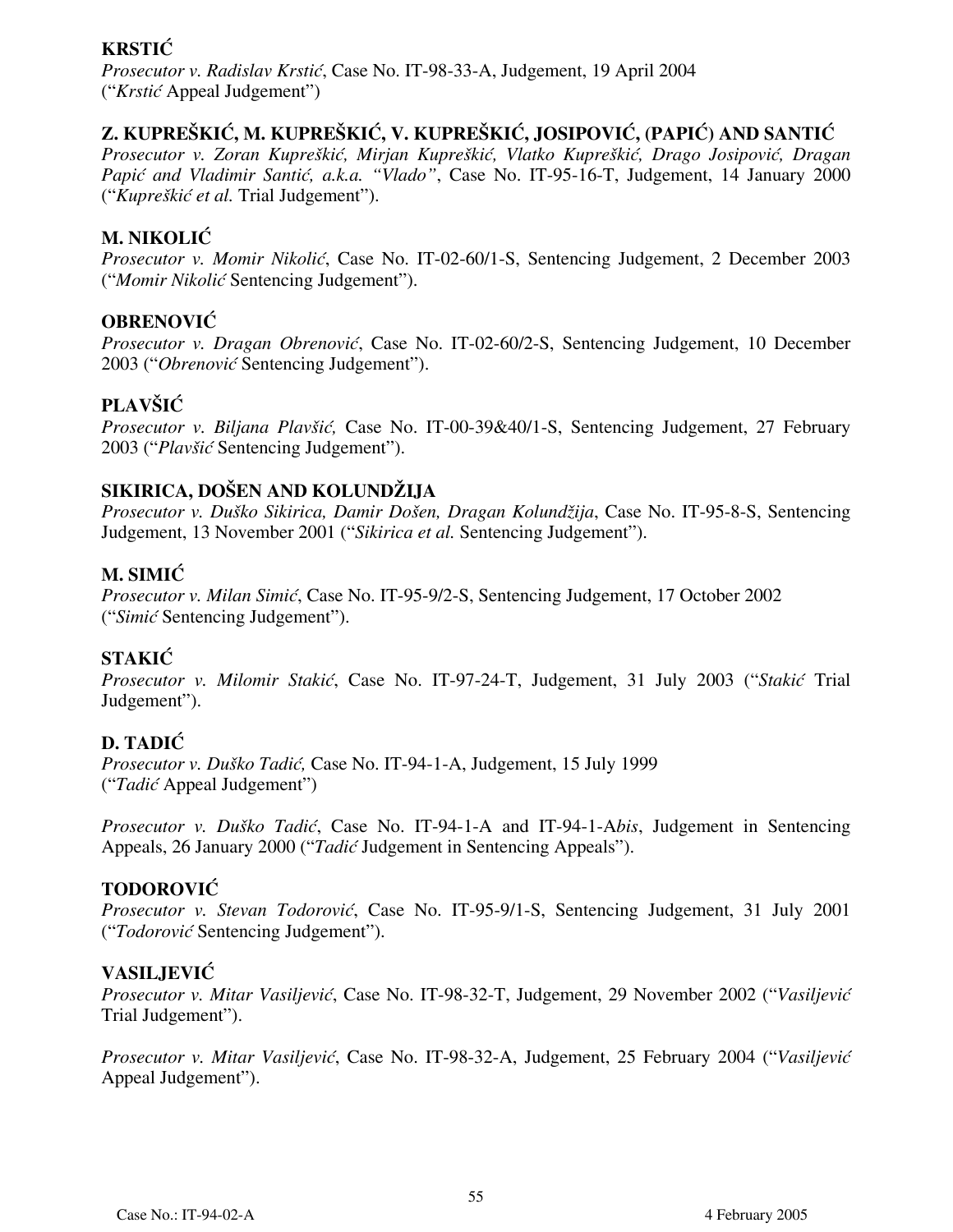#### 2. ICTR

#### **AKAYESU**

*Prosecutor v. Jean-Paul Akayesu*, Case No. ICTR-96-4-A, Judgement, 1 June 2001 ("*Akayesu* Appeal Judgement")

#### **KAYISHEMA AND RUZINDANA**

*Prosecutor v. Clément Kayishema and Obed Ruzindana*, Case No. ICTR-95-1-A, Judgement (Reasons), 1 June 2001 ("*Kayishema and Ruzindana* Appeal Judgement ")

#### **MUSEMA**

*Prosecutor v. Alfred Musema*, Case No. ICTR-96-13-A, Judgement, 16 November 2001 ("*Musema* Appeal Judgement")

#### **NIYITEGEKA**

*Prosecutor v. Eliezer Niyitegeka*, Case No. ICTR-96-14-A, Judgement, 9 July 2004 ("*Niyitegeka* Appeal Judgement")

#### **RUGGIU**

*Prosecutor v. Georges Ruggiu*, Case No. ICTR-97-32-I, Judgement and Sentence, 1 June 2000 ("*Ruggiu* Judgement and Sentence")

#### **RUTAGANDA**

*Prosecutor v. Georges Rutaganda*, Case No. ICTR-96-3-A, Judgement, 26 May 2003 ("*Rutaganda* Appeal Judgement")

#### **SERUSHAGO**

*Prosecutor v. Omar Serushago*, Case No. ICTR-98-39-S, Sentence, 5 February 1999 ("Serushago Sentence").

*Prosecutor v. Omar Serushago*, Case No. ICTR-98-39-A, Reasons for Judgment [Appeal against Sentence], 6 April 2000 ("*Serushago* Sentencing Appeal Judgement").

3. Other Decisions

**BVerfG**, BVerfGE 45, 187 (245, 255F).

**R. V. ARKELL** *R. v. Arkell*, [1990] 2 S.C.R. 695

**R. V. MARTINEAU** *R. v. Martineau*, [1990] 2 S.C.R. 633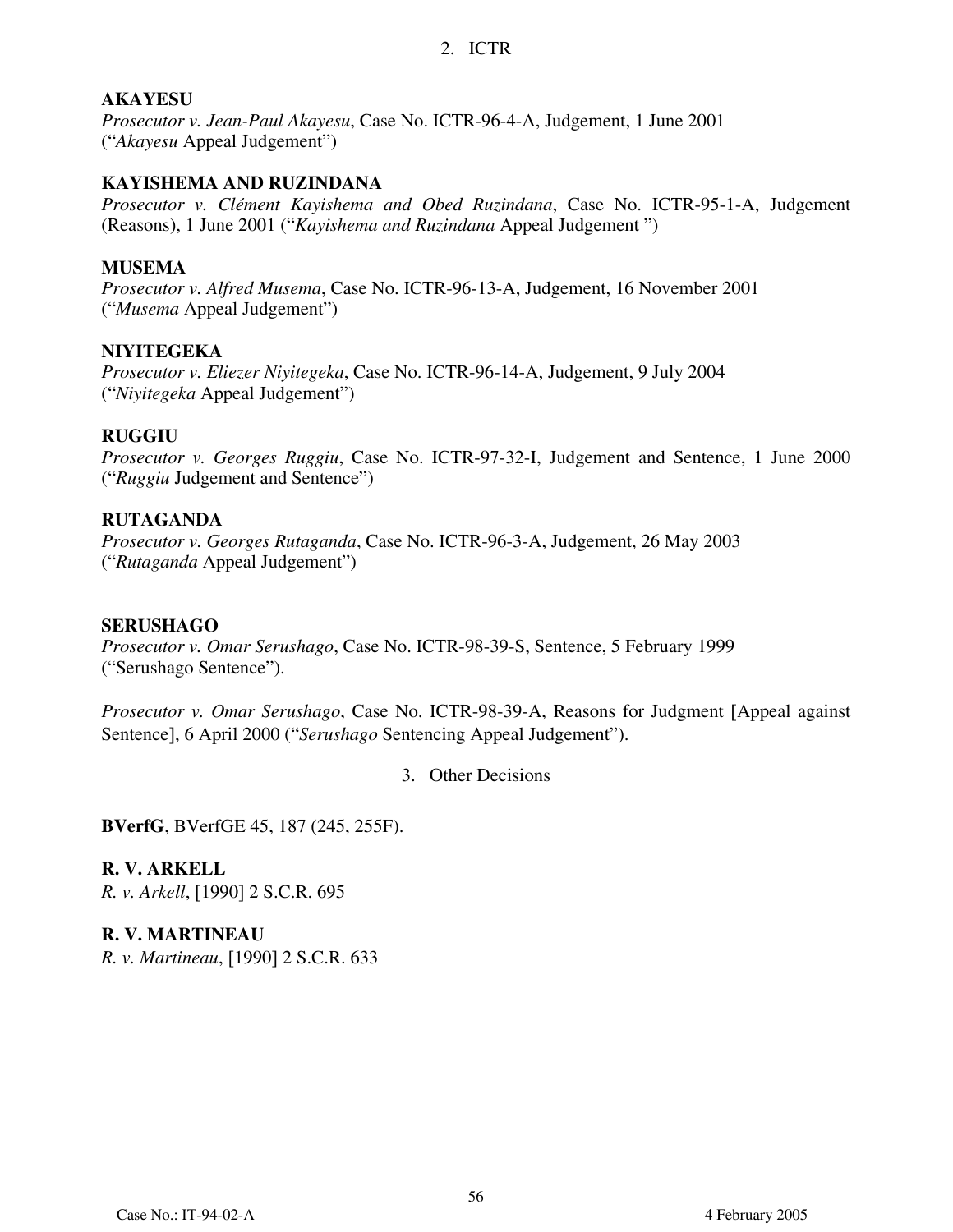### **B. List of Abbreviations**

*According to Rule 2(B), of the Rules of Procedure and Evidence, the masculine shall include the feminine and the singular the plural, and vice-versa.*

| <b>ACHR</b>                         | American Convention of Human Rights of 22 November 1969                                                                                                                                                                                                                                                                                                                                                                                                                                                                             |
|-------------------------------------|-------------------------------------------------------------------------------------------------------------------------------------------------------------------------------------------------------------------------------------------------------------------------------------------------------------------------------------------------------------------------------------------------------------------------------------------------------------------------------------------------------------------------------------|
| AT                                  | Transcript page from hearings on appeal in the present case.<br>All<br>transcript page numbers referred to are from the unofficial, uncorrected<br>version of the transcript, unless not specified otherwise. Minor<br>differences may therefore exist between the pagination therein and that<br>of the final transcripts released to the public. The Appeals Chamber<br>accepts no responsibility for the corrections of or mistakes in these<br>transcripts. In case of doubt the video-tape of a hearing is to be<br>revisited. |
| <b>BVerfGE</b>                      | Bundesverfassungsgerichtsentscheidung (Decisions of the German<br>Constitutional<br>Court) <accessible<br>Federal<br/>website:<br/>through<br/>http://www.bverfg.de&gt;</accessible<br>                                                                                                                                                                                                                                                                                                                                             |
| Defence                             | The Accused, and/or the Accused's counsel                                                                                                                                                                                                                                                                                                                                                                                                                                                                                           |
| <b>ECHR</b>                         | Convention for the Protection of Human Rights and Fundamental<br>Freedoms of 4 November 1950 (European Convention of Human<br>Rights)                                                                                                                                                                                                                                                                                                                                                                                               |
| Federal Criminal Code<br>of 1976/77 | Criminal Code of the Socialist Federal Republic of Yugoslavia adopted<br>on 28 of September 1976 and entered into force on 1 July 1977                                                                                                                                                                                                                                                                                                                                                                                              |
| <b>ICCPR</b>                        | International Covenant on Civil and Political Rights, adopted by the<br>UN General Assembly on 16 December 1966. Entry into force on 23<br>March 1976                                                                                                                                                                                                                                                                                                                                                                               |
| <b>ICTR</b>                         | International Criminal Tribunal for the Prosecution of Persons<br>Responsible for Genocide and Other Serious Violations of International<br>Humanitarian Law Committed in the Territory of Rwanda and<br>Rwandan Citizens responsible for genocide and other such violations<br>committed in the territory of neighbouring States, between 1 January<br>1994 and 31 December 1994                                                                                                                                                   |
| <b>ICTY</b>                         | International Tribunal for the Prosecution of Persons Responsible for<br>Serious Violations of International Humanitarian Law Committed in<br>the Territory of the Former Yugoslavia since 1991                                                                                                                                                                                                                                                                                                                                     |
| Indictment                          | Third Amended Indictment of 31 October 2003 in this case                                                                                                                                                                                                                                                                                                                                                                                                                                                                            |
| inter alia                          | Among other things                                                                                                                                                                                                                                                                                                                                                                                                                                                                                                                  |
| <b>International Tribunal</b>       | See: ICTY                                                                                                                                                                                                                                                                                                                                                                                                                                                                                                                           |
| <b>JNA</b>                          | Yugoslav Peoples' Army (Army of the Socialist Federal Republic of<br>Yugoslavia)                                                                                                                                                                                                                                                                                                                                                                                                                                                    |
| p.                                  | Page                                                                                                                                                                                                                                                                                                                                                                                                                                                                                                                                |
| pp.                                 | Pages                                                                                                                                                                                                                                                                                                                                                                                                                                                                                                                               |
| para.                               | Paragraph                                                                                                                                                                                                                                                                                                                                                                                                                                                                                                                           |